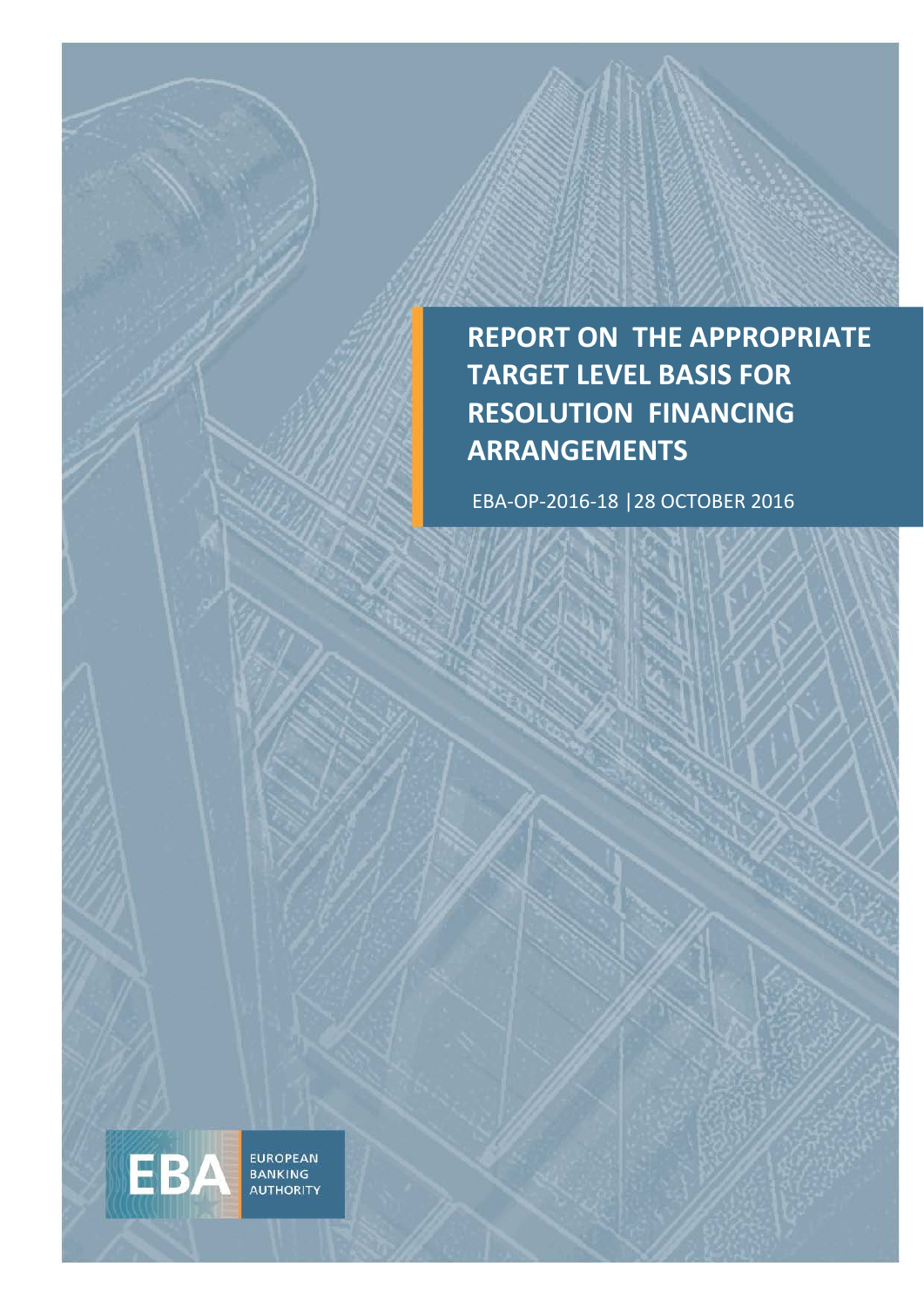

# **Contents**

| <b>Executive summary</b>                                                             | 3              |
|--------------------------------------------------------------------------------------|----------------|
| 1. Introduction                                                                      | 5              |
| Legal mandate<br>1.1                                                                 | 5              |
| Objectives of the report<br>1.2                                                      | 5              |
| 2. The rationale and the role of resolution financing in the resolution regime       | $\overline{7}$ |
| 3. Criteria for evaluating different options for the target level basis              | 9              |
| 4. Options for the target level basis                                                | 12             |
| 5. Qualitative and quantitative assessment of the options for the target level basis | 15             |
| 6. Conclusions and recommendations                                                   | 33             |
| <b>Annexes</b>                                                                       | 35             |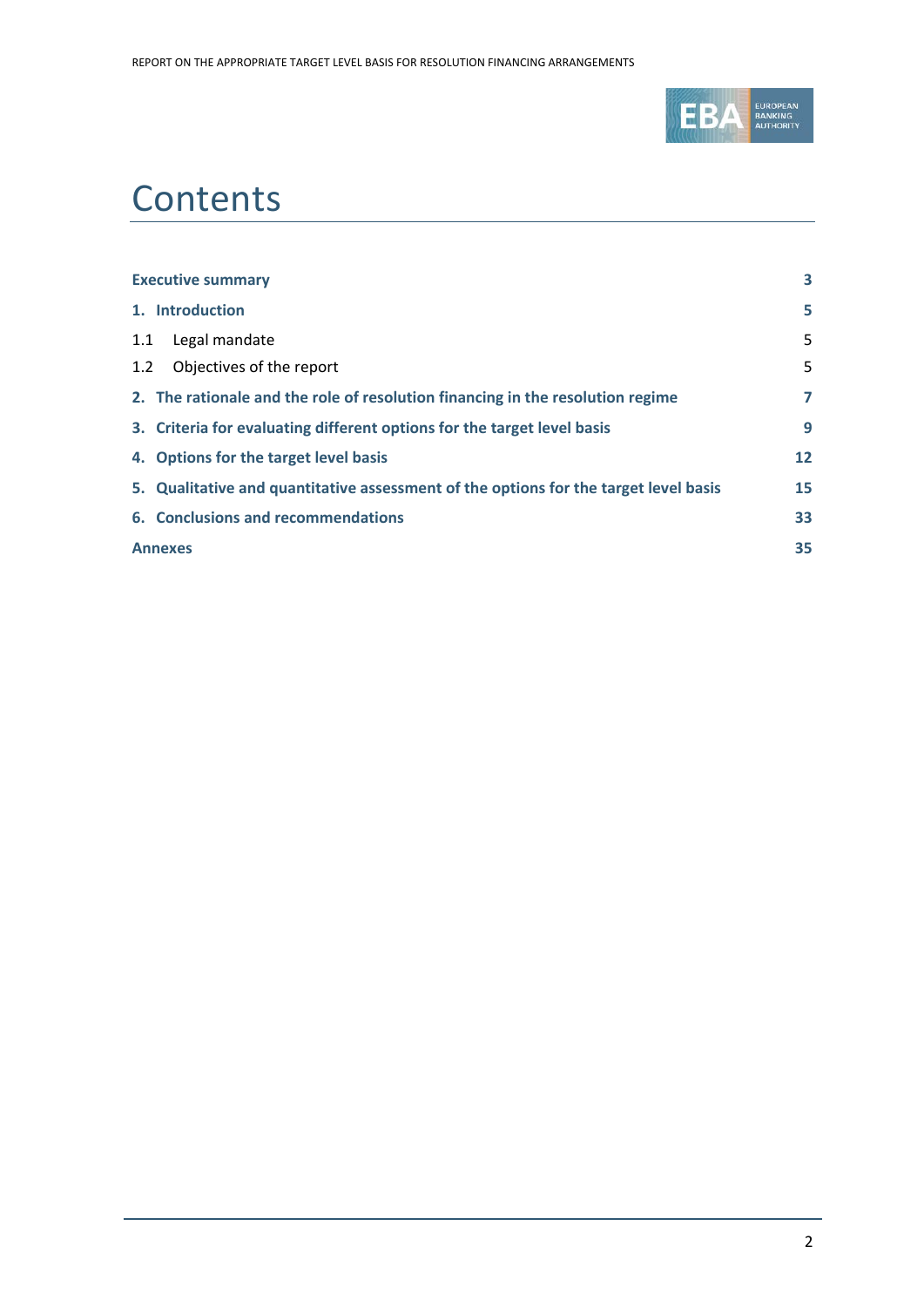

# <span id="page-2-0"></span>Executive summary

- 1. Article 102(4) of the Bank Recovery and Resolution Directive (BRRD) requires the European Banking Authority (EBA) to draft and submit to the European Commission (the Commission) a report with recommendations on the appropriate reference point for setting the target level for resolution financing arrangements and, in particular, the question of whether total liabilities constitute a more appropriate basis than covered deposits.
- 2. The report assesses various options based on:
	- their alignment between the basis for the target level and potential expected resolution financing needs in case of failure;
	- their consistency with the methodology for institutions' individual contributions;
	- their consistency with the BRRD and the wider regulatory framework and legislative decisions;
	- the dynamics and smoothness of contributions;
	- their practicality and the impact of the process on the resolution authorities and institutions; and
	- their simplicity and transparency.
- 3. Options assessed against the above-mentioned criteria include, in line with the mandate under Article 104(2) of the BRRD, 'covered deposits' and 'total liabilities'. In addition, the following options are considered: 'total liabilities (excluding own funds)', 'total liabilities (excluding own funds) less covered deposits', 'total liabilities excluding minimum requirement for own funds and eligible liabilities (MREL)-eligible instruments', 'total liabilities excluding the amount of MREL set by the resolution authorities', 'total risk exposure amount', and 'available own funds'.
- 4. Based on the assessment of the advantages and disadvantages of each option, this report recommends changing the base for the target level of the resolution financing arrangement to 'total liabilities (excluding own funds) less covered deposits', which achieved the most consistently positive scores across all the criteria, or 'total liabilities (including own funds)' or 'total liabilities (excluding own funds)'. The key arguments in favour of these options are their consistency with the regulatory framework and contributions methodology, as well as their simplicity and transparency. The burden arising from changes to the target level basis has been factored into the evaluation to reflect the procedural difficulties accompanying any changes for institutions and resolution authorities.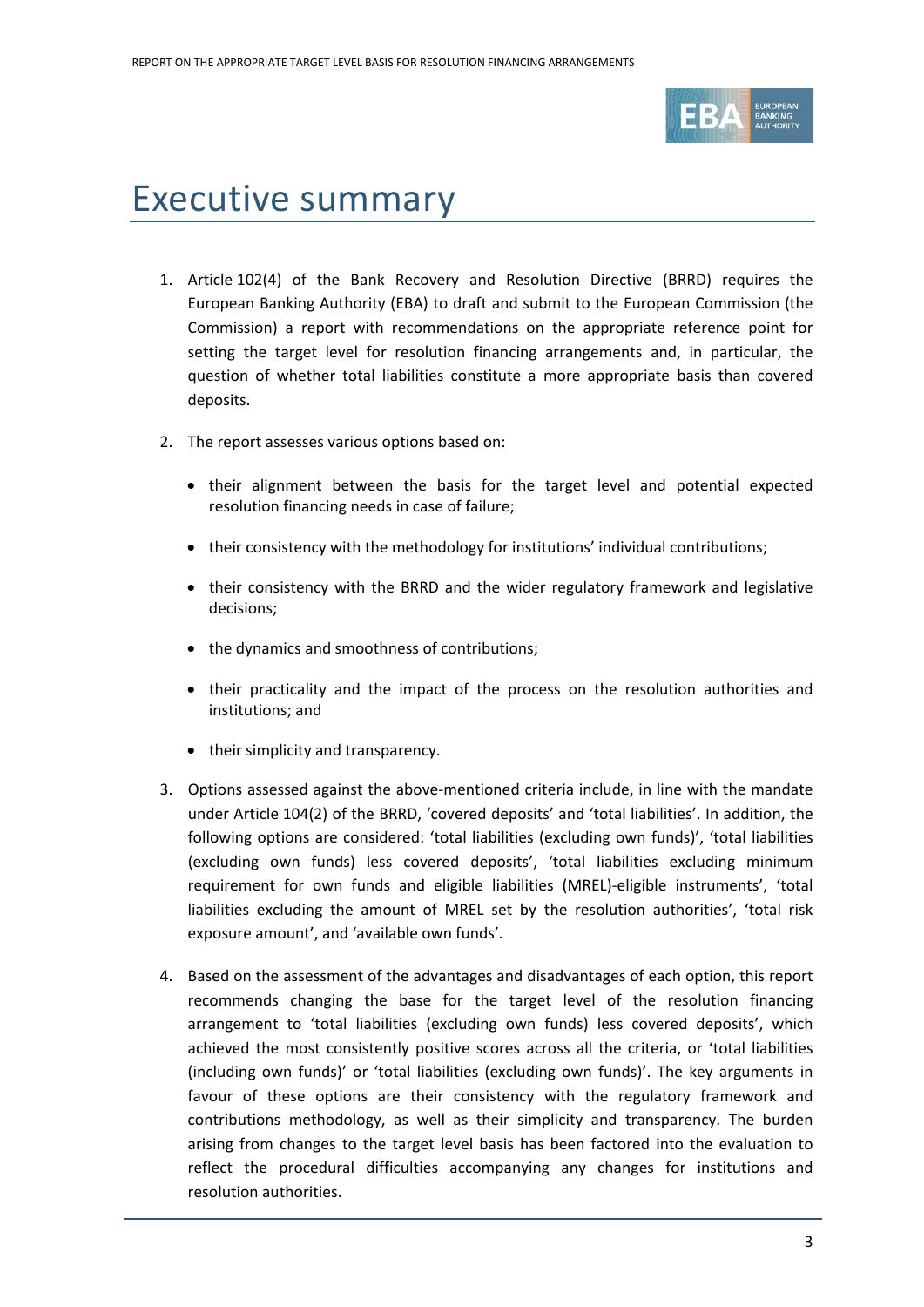

5. The report further recommends that if the Commission issues a legislative proposal on amending the target level basis for national resolution financing arrangements, it should also consider proposing to adjust: 1) the target level percentage accompanying the target level basis; and 2) the target level basis for the Single Resolution Fund (SRF). It is up to the Commission to decide when such a proposal would come into force.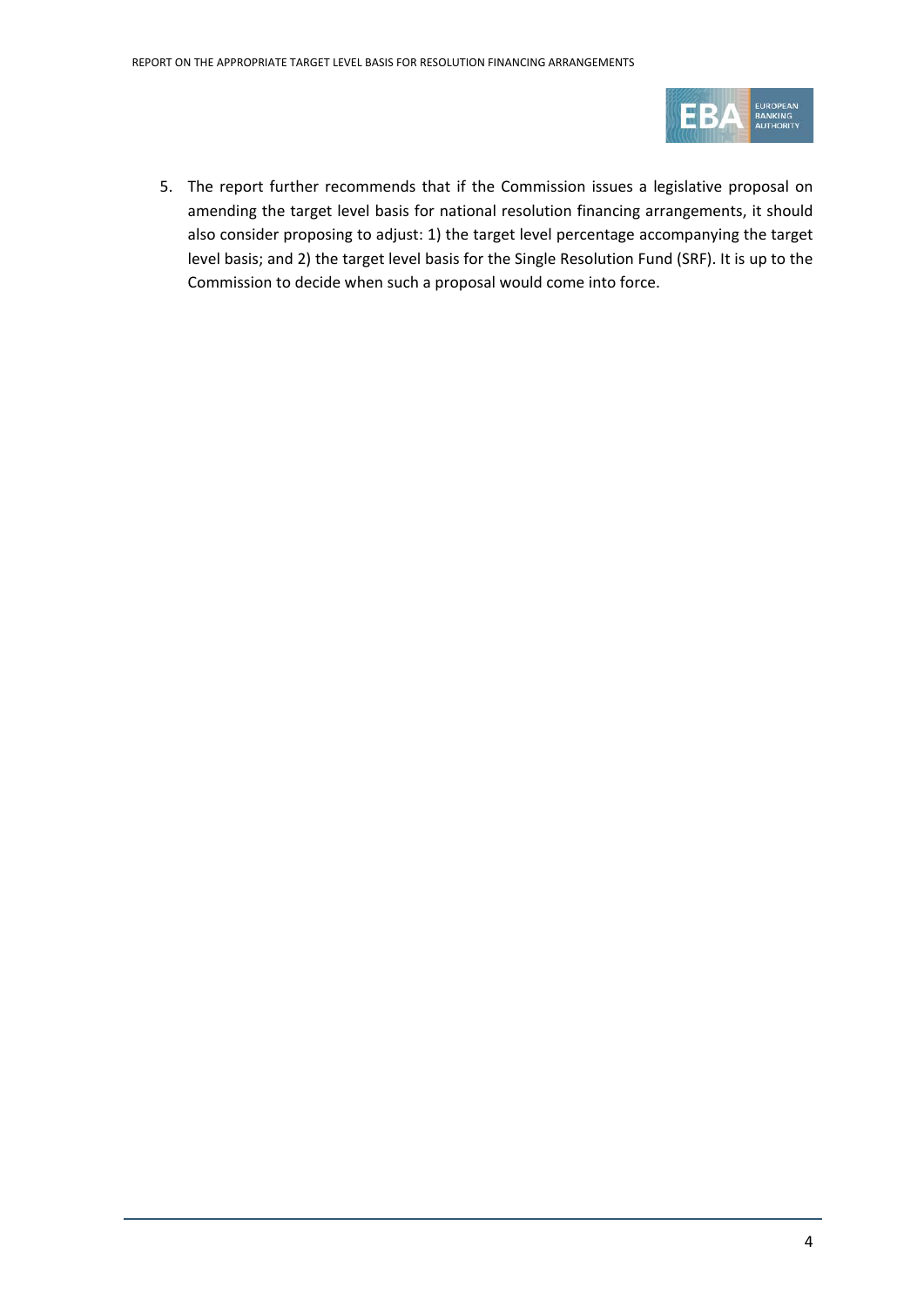

# <span id="page-4-0"></span>1. Introduction

## <span id="page-4-1"></span>1.1 Legal mandate

- 1. Directive 2014/59/EU, establishing a framework for the recovery and resolution of credit institutions, investment firms and related entities (BRRD), sets out a Union-wide framework for crisis prevention, crisis management and the resolution of these entities.
- 2. This framework aims to ensure that, in the case of an institution's failure, the losses are first borne by the shareholders and creditors of that institution. The framework also requires Member States to have ex-ante funded resolution financing arrangements, which may be used to ensure the effective application of the resolution tools subject to strict conditions. [1](#page-4-3)
- 3. Article 102(1) of the BRRD requires the resolution financing arrangement to reach a level of ex-ante contributions of at least 1% of the amount of covered deposits of all the institutions authorised in a given Member State's territory by 31 December 2024.
- 4. Article 102(4) of the BRRD requires the European Banking Authority (EBA) to draft and submit to the European Commission (the Commission) a report with recommendations on the appropriate reference point for setting the target level for resolution financing arrangements and, in particular, whether total liabilities constitute a more appropriate basis than covered deposits. The report must be submitted by 31 October 2016.
- 5. Based on the results of this report, the Commission shall, if appropriate, submit by 31 December 2016 a legislative proposal on the basis for the target level for resolution financing arrangements, as per Article 102(5) of the BRRD.

## <span id="page-4-2"></span>1.2 Objectives of the report

- 6. This report aims to deliver on the mandate given to the EBA in Article 102(4) of the BRRD by providing recommendations on the appropriate basis for the target level for resolution financing arrangements.
- 7. Importantly, the mandate of this report does not include recommendations on changing the absolute minimum amount of contributions to resolution financing arrangements at the EU level. It is recommended that, if the Commission proposes a change to the target level basis, it should also consider an appropriate target level percentage depending on that target level basis. The overall level is, therefore, assumed to be constant, irrespective

<span id="page-4-3"></span> $^{1}$  As per Article 44(4), (5) and (8) and Article 101(2) of Directive 2014/59/EU.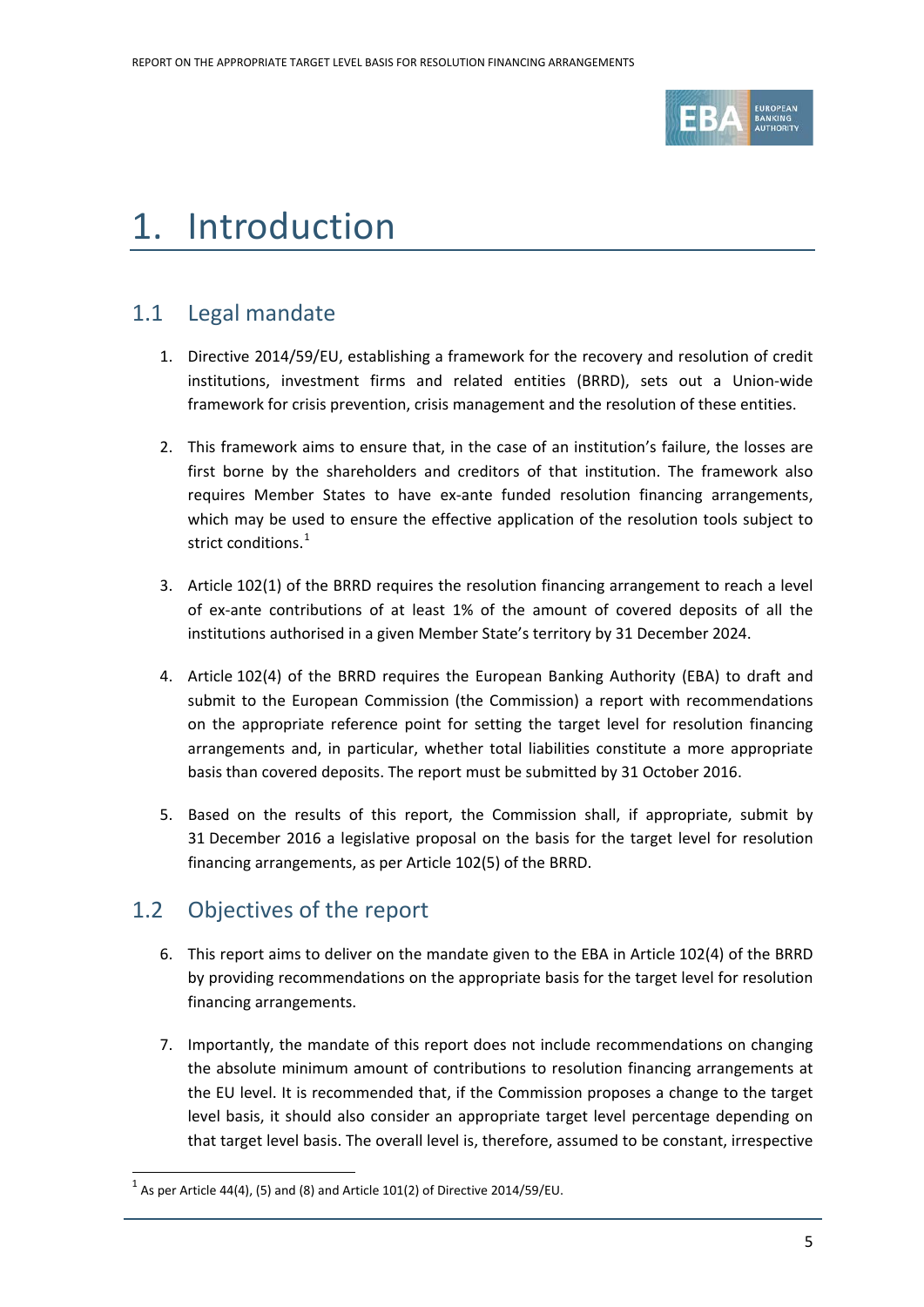

of a change to the basis for calculating the target level. Given this assumption, any change to the basis will inevitably require a change of the percentage related to that basis. This is the case because, if the target basis were to change from covered deposits to total liabilities, keeping the target level at 1% would significantly increase contributions to the resolution financing arrangement.

8. The report assesses the appropriateness of the basis for the target level as per the BRRD but does not directly refer to the basis for the target level for the Single Resolution Fund (SRF). A separate review of that basis, done by the Commission with the aims of avoiding volatility in the flow of financial means to the SRF and ensuring the stability and adequacy of the financing of the SRF over time, is envisaged in Regulation (EU) No 806/2014 by 31 December 2018. It is beyond the mandate of this report to directly assess whether changes to the basis for the target level are necessary not only in the BRRD but also in Regulation (EU) No 806/2014. It is, therefore, up to the Commission to decide whether a potential legislative proposal on adjusting the target level basis of national resolution financing arrangements should be accompanied by a corresponding change in the target level basis of the SRF. It is also up to the Commission to decide when such a proposal would come into force.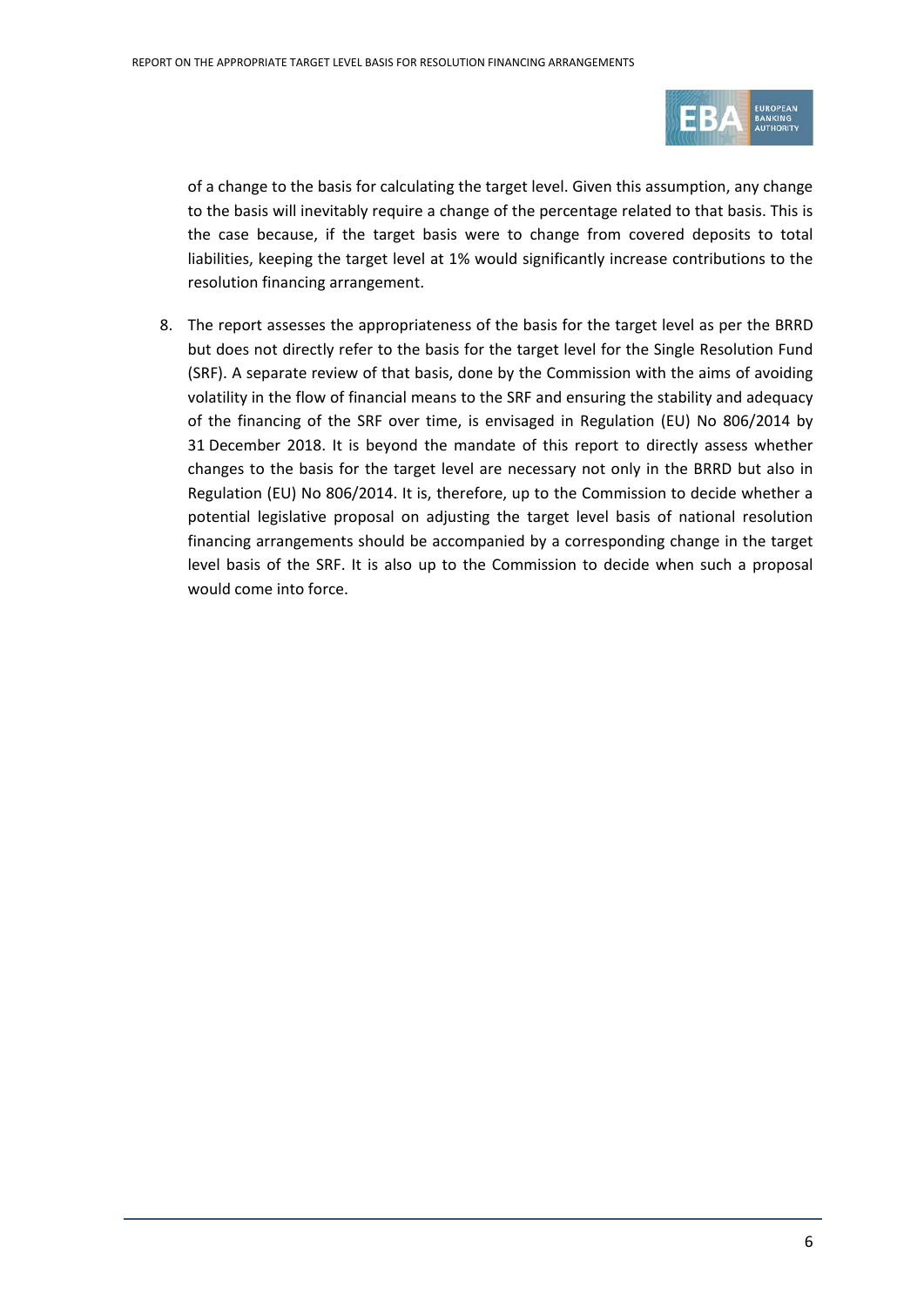

# <span id="page-6-0"></span>2. The rationale and the role of resolution financing in the resolution regime

- 9. The Impact Assessment accompanying the Commission's proposal for Directive 2014/59/EU ('Impact Assessment') called for the establishment of appropriate resolution financing arrangements, as without them there would be 'no private resources raised today to finance the resolution of tomorrow's failures'. [2](#page-6-1) The Impact Assessment stated that, in order to determine an appropriate target amount, the ex-ante financing arrangements were assumed to absorb the losses that banks' capital could not absorb, and to provide new capital.<sup>[3](#page-6-2)</sup> It then established a link between the amount of bail-inable debt (i.e. debt which, in resolution, can be converted into equity), the level of funding needs in the Deposit Guarantee Scheme (DGS) and resolution financing arrangement, and the distribution of the losses of failed banks.<sup>[4](#page-6-3)</sup>
- 10. The resolution financing arrangements agreed in the BRRD serve the purpose of ensuring the effective application of the resolution tools and powers to facilitate the resolution of the failing firm.
- 11. In accordance with Article 101(1) of the BRRD, these financing arrangements may be used to guarantee the assets or liabilities of, or grant loans to, the institution in resolution; purchase assets of the institution under resolution; make contributions to a bridge institution or an asset management vehicle; make a contribution to the assets of the institution under resolution in lieu of the write down or conversion of liabilities of certain creditors, which are excluded from the scope of bail-in; and pay compensation to shareholders, creditors or the DGS if any of them incurred greater losses during resolution than they would have incurred in a winding up under normal insolvency proceedings. Finally, the resolution financing arrangement may be used to lend to other financing arrangements on a voluntary basis.
- 12. Article 44(4), (5) and (8) of the BRRD describes the conditions applicable when a resolution action results in part of the losses of an institution being passed on to the resolution financing arrangement. The contribution of the resolution financing arrangement is capped at 5% of the total liabilities, including the own funds of a given institution, unless the conditions in Article 44(7) are met. This limits the exposure of the resolution financing arrangement (more can be used only if all unsecured, non-preferred

<span id="page-6-1"></span><sup>&</sup>lt;sup>3</sup>[http://ec.europa.eu/internal\\_market/bank/docs/crisis-management/2012\\_eu\\_framework/impact\\_assessment\\_final\\_en.pdf](http://ec.europa.eu/internal_market/bank/docs/crisis-management/2012_eu_framework/impact_assessment_final_en.pdf)  $(p.15)$ .

<span id="page-6-2"></span> $3$  p.58.

<span id="page-6-3"></span>p.126.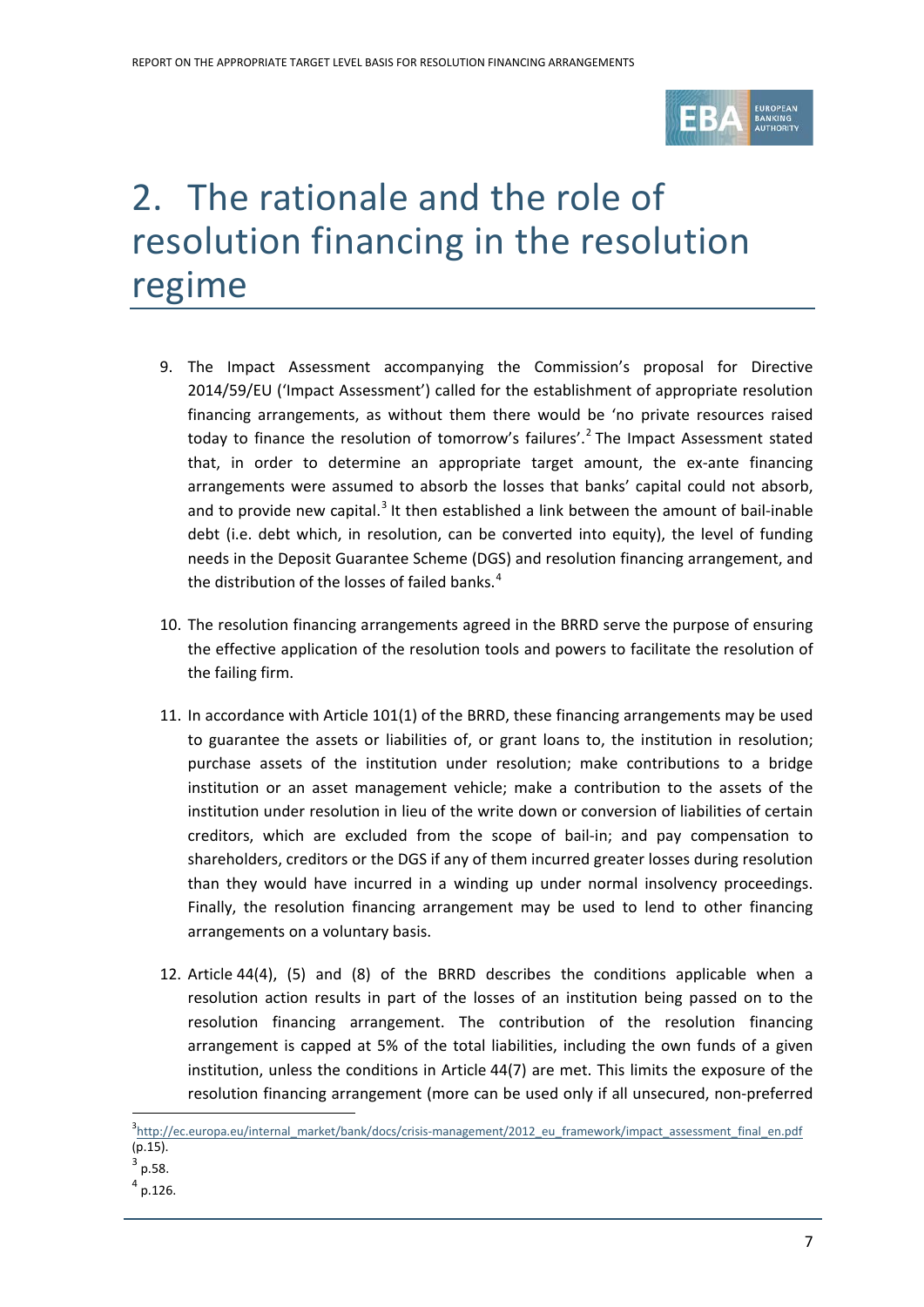

liabilities, other than eligible deposits, have been fully written down or converted in full). Furthermore, the resolution financing arrangement can only be used for this purpose after a contribution to loss absorption and recapitalisation equal to a certain percentage of the institution's total liabilities, including own funds, has been made by shareholders and creditors (generally at least 8% of total liabilities and own funds, but 20% of riskweighted assets (RWAs) in certain conditions as per Article 44(8) of the BRRD).

- 13. Therefore, resolution financing arrangements—and so implicitly the ex-ante funds contributed by the banking sector—play a secondary role in loss absorption, after shareholders and at least some creditors have absorbed a certain part of the losses.
- 14. Information available on the financing arrangements of countries outside the EU shows that, up until recently, ex-ante resolution financing arrangements without DGS functions have been rare. The hybrid concept of a resolution fund combined with a DGS is more common (e.g. in Korea and Canada). With deposit insurance as part of their mandate, these bodies usually make reference to insured or covered deposits for their (annual) target levels. Given the difference in the mandate, the EBA considers that this observation should not influence the decision to be taken for the BRRD target level. Other countries have arrangements in place where the expenses of financing resolutions are recovered via ex-post levies (e.g. in the USA and Japan). Therefore, in the context of this report, clear international best practices in the setting of target levels for resolution financing arrangements could not be identified.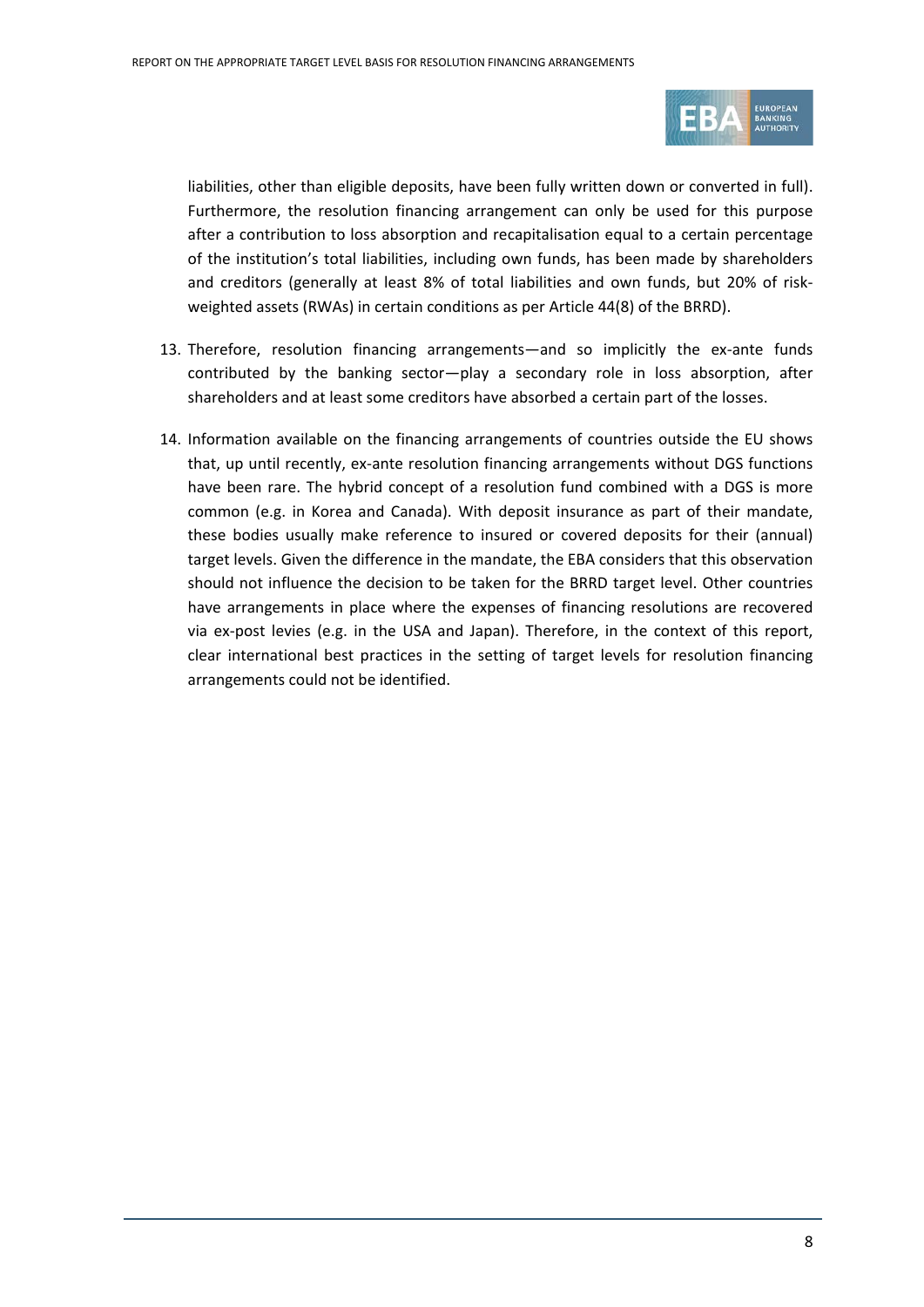

# <span id="page-8-0"></span>3. Criteria for evaluating different options for the target level basis

- 15. The need for funding from the resolution financing arrangements is closely related to the level of losses suffered by the failing institution, the need for liquidity support, and the need to provide capital to a bridge bank or an asset management vehicle, or any contribution to the institution under resolution under Article 44(4). Therefore, the central criterion for determining the most appropriate reference point for the target level should be:
	- the alignment between the basis for the target level and the potential expected resolution financing needs in case of the failure of one or more institutions that would undergo resolution.
- 16. Further criteria that have been considered are:
	- Consistency with the methodology for institutions' individual contributions. This criterion does not seek full alignment of the target level basis with the calculation method, but aims for a broad level of consistency. Obvious contradictions between the basis for the target level point and the calculation method for contributions to resolution financing arrangements, as laid down in the BRRD and Delegated Regulation (EU) 2015/63, should be avoided.
	- Consistency with the BRRD and the wider regulatory framework and legislative decisions. This criterion aims to ensure that the proposed option for the basis of the target level does not contradict other provisions of the regulatory and supervisory framework. The basis should strengthen, rather than undermine, other regulatory and supervisory provisions that aim to reinforce the resilience of institutions against failure or their resolvability upon failure. Furthermore, Article 44(5) of the BRRD states that the resolution financing arrangement may only make a contribution to resolution to cover losses or recapitalise the institution when a minimum contribution to loss absorption and recapitalisation of no less than 8% of the total liabilities, including own funds, of the institution under resolution has been made by the shareholders and creditors of the institution in resolution. The principles set out in Article 44 also apply in the event that the losses of an institution in resolution are passed on to the resolution financing arrangement in some other manner. Therefore, the assessment of the appropriate basis for the target level could also consider what amount of losses can be covered by bail-in of eligible liabilities (for example, using the amount of the MREL as a benchmark). Further reviews of the BRRD and the wider regulatory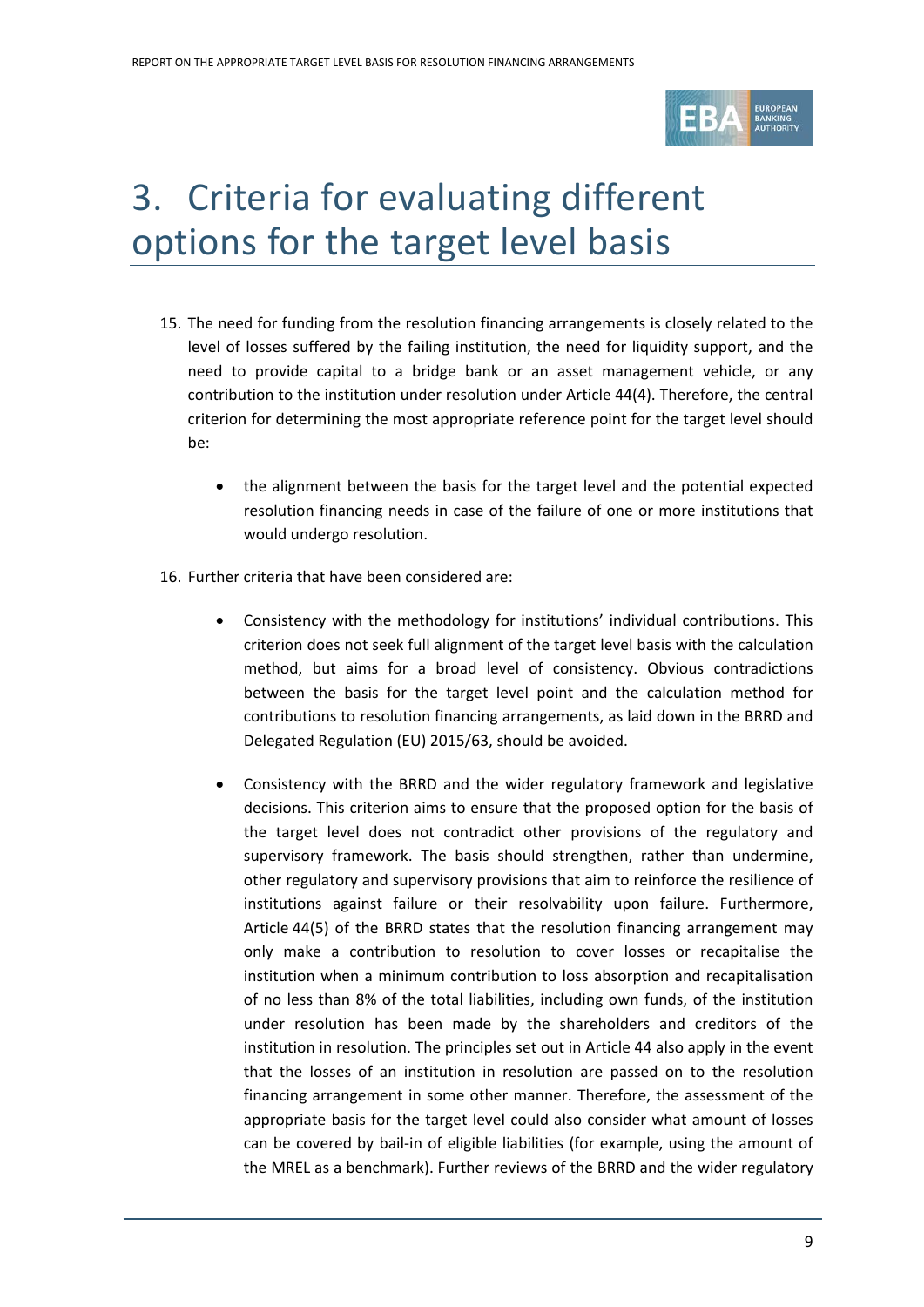

framework may necessitate further reassessment of the recommendation made under this report.

- The dynamics and smoothness of contributions. The reference point is intended to reflect changes in the risk profile of the contributing institution and potential funding needs in resolution. Therefore, the reference point should include a dynamic element. At the same time, in Article 102(2), the BRRD states that contributions should be spread out in time as evenly as possible until the target level is reached, with due account given to the phase of the business cycle and the potential procyclicality of contributions. [5](#page-9-0) For this reason, it is important to assess whether potential options for the target basis are not excessively volatile (i.e. that fluctuations reflect a changing long-term risk rather than being randomly unstable) and do not result in considerable differences between target levels from one year to the next or unnecessarily put resolution authorities' decisions into question. An appropriate measure should ensure that the resolution authorities and institutions have an adequate level of certainty over the contributions during the build-up phase and at the end of the initial contributions period. Furthermore, changes should be the result of developments in the objective environment relevant to the aims of the BRRD and the resolution financing arrangement, rather than accidental or administrative factors—such as regulatory and accounting changes or exchange rates—result in further volatility.
- Practicality and the impact of the process on the resolution authorities and institutions. This criterion assesses:
	- i. Accessibility Whether the data can be gathered from existing sources (especially from competent and resolution authorities) without additional requests to financial institutions;
	- ii. Availability, reliability and consistency of the historical series Historical data is useful for facilitating the determination of the target level in its dynamic, forward-looking aspects and, thereby, ensuring the steady and successful achievement of the target level by the end of the relevant period. Any changes to the target level should also consider the timing of when particular data becomes available and how it matches the contributions schedule;
	- iii. Comparability across Member States Comparable measures and harmonised definitions are important in applying measures across the EU

l

<span id="page-9-0"></span><sup>5</sup> In this context, see also the EBA's technical advice on the initial period of the SRF, available at [http://www.eba.europa.eu/documents/10180/983359/EBA-Op-2015-11+Technical+Advice+on+Art+69.pdf,](http://www.eba.europa.eu/documents/10180/983359/EBA-Op-2015-11+Technical+Advice+on+Art+69.pdf) and the Commission Delegated Regulation supplementing Regulation (EU) 806/2014 of the European Parliament and the Council on the criteria relating to the calculation of ex-ante contributions, and on the circumstances and conditions under which the payment of extraordinary ex-post contributions may be partially or entirely deferred, available at [http://ec.europa.eu/finance/general-policy/banking-union/single-resolution-mechanism/index\\_en.htm.](http://ec.europa.eu/finance/general-policy/banking-union/single-resolution-mechanism/index_en.htm)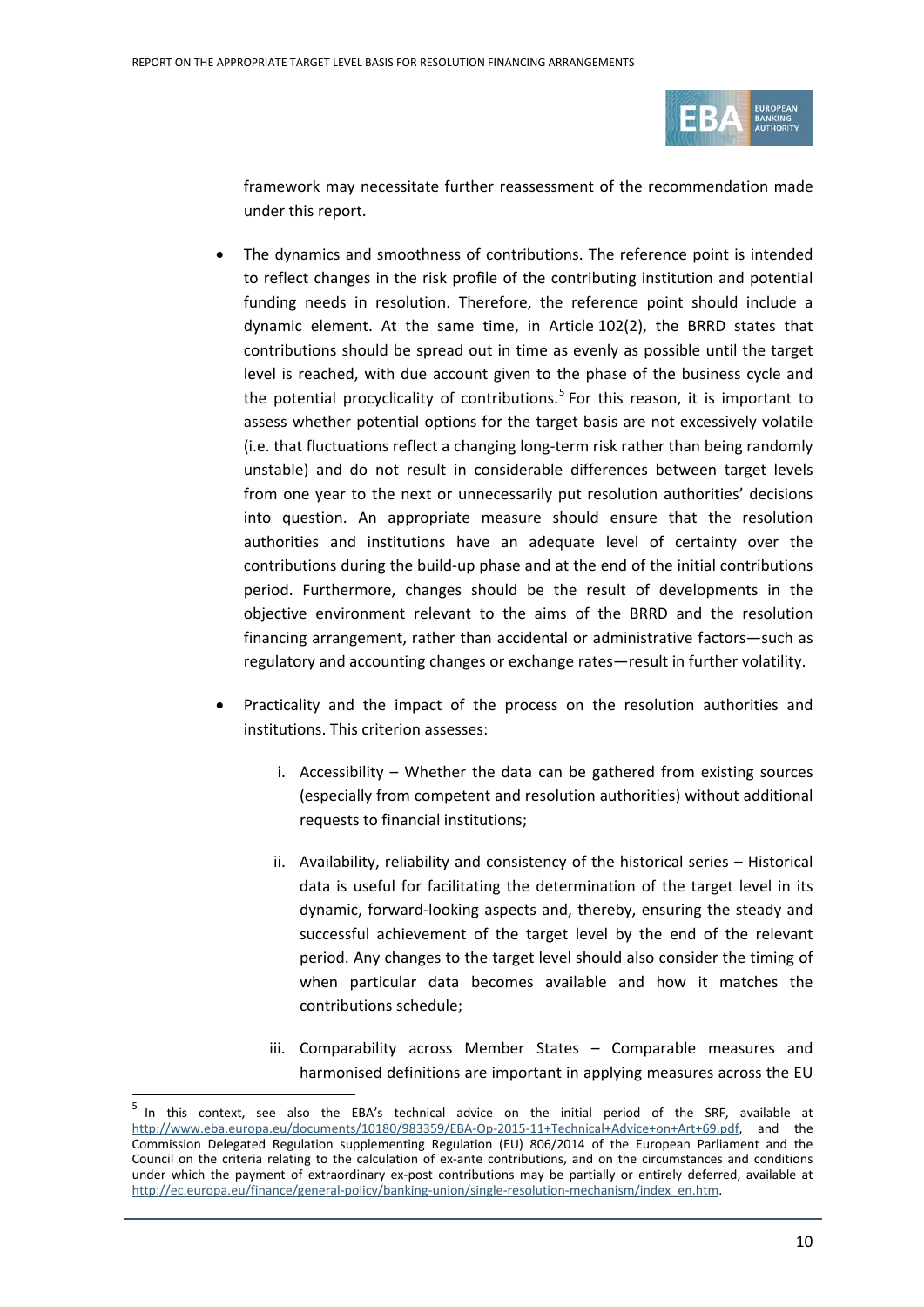

in a consistent way. The report acknowledges that a number of definitions relating to the options discussed are not fully aligned—e.g. the definition of total liabilities or covered deposits—which may require further harmonisation in the course of future revisions of existing provisions.

The qualitative assessment also takes into account that introducing changes to the target level basis may be a burden for the resolution authorities and the institutions. The report does not, however, attempt to measure these costs and their impact on each Member State. This point may need to be addressed in more detail should there be a legislative proposal on changing the target level basis for the resolution financing arrangements.

- Simplicity and transparency. Straightforward indicators tend to be easier to implement and operationalise, reducing the risk of calculation errors. They are also easier to amend, if necessary. Moreover, simplicity goes hand in hand with transparency, which is crucial in raising public confidence in the framework. In practice, the simplicity of the measure should also make it easier to collect the necessary data, which would lower the regulatory burden on institutions and resolution authorities. Where possible, the need for additional reporting requirements for institutions should be avoided. Finally, the simplicity of the measure should allow the resolution authorities to immediately compare target levels and to gauge the overall system capacity across different types of financing arrangements (resolution and deposit guarantee).
- 17. In addition, it should be kept in mind that the BRRD prescribes a minimum target level, which means that Member States will always be able to assess whether a higher funding level is appropriate to ensure financial stability and public confidence in their jurisdiction.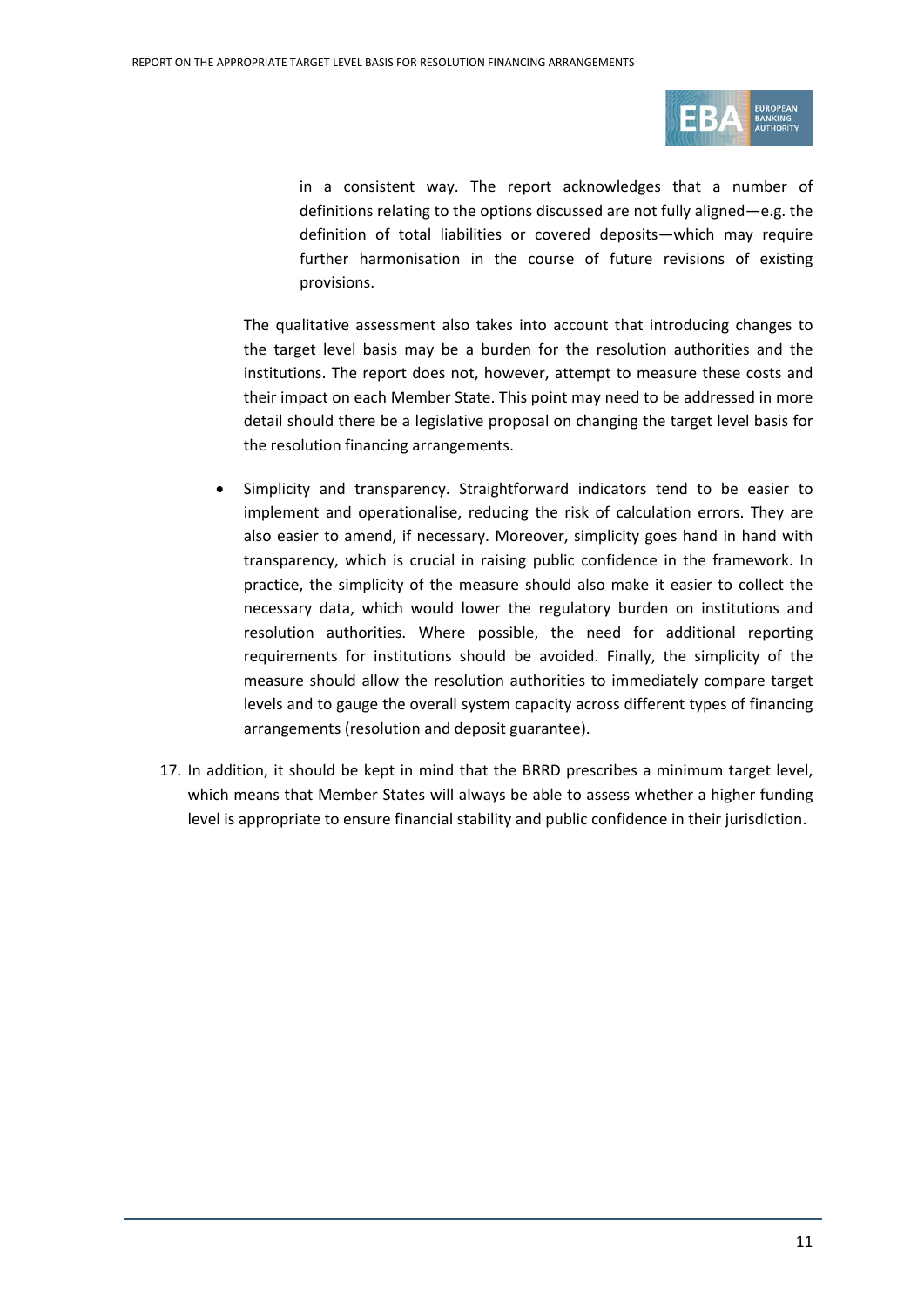

# <span id="page-11-0"></span>4. Options for the target level basis

- 18. The BRRD sets covered deposits as the basis for determining the target level of the resolution financing arrangement. The Commission's proposal for the BRRD envisaged a common basis for the target levels of the resolution financing arrangement and the DGS funds in order to take advantage of the synergies between the two funds. This common basis would make it easier to raise the optimal level of funds—the more the DGS can contribute towards resolution, the smaller the need for contributions from the resolution financing arrangement, and vice versa. In addition, the assessment of the impact on the Member States and negotiations between the co-legislators on the BRRD and the Deposit Guarantee Schemes Directive (DGSD) were facilitated by referring to the same basis in both proposals. However, the contribution of the DGS to absorbing losses is limited under the BRRD, and the DGS must not contribute to recapitalisation.
- 19. The BRRD resolution framework envisages the possibility of contributions to resolution from both the resolution and the DGS funds, which may call for optimisation of the calibration between the target levels of the two funds. Using the same basis for both target levels also allows resolution authorities to easily monitor and adjust the overall financing capacity available to deal with crisis situations. On the other hand, the Commission's Impact Assessment states that the 'funding of resolution is to be expected very dependent on the size of banks' liabilities'.<sup>[6](#page-11-1)</sup> These could have been the reasons why the legislator, in Article 102(4), mandated the EBA to prepare a report on the appropriate basis for the target level for resolution financing arrangements, specifically mentioning 'total liabilities' as a potentially more appropriate basis for the target level.
- 20. The importance of 'total liabilities' in resolution financing is further strengthened by the fact that this metric (with some adjustments) is the basis for contributions from individual institutions to resolution financing arrangements, as per Article 103(2) of the BRRD. However, the basis for individual contributions need not necessarily be the same as for the target. For example, the Swedish<sup>[7](#page-11-2)</sup> and German<sup>[8](#page-11-3)</sup> bank levies were designed with a liabilities-based individual calculation, but with the target level defined as a percentage of GDP and as an absolute amount, respectively.

<span id="page-11-1"></span> $<sup>6</sup>$ The Impact Assessment accompanying the proposal for a Directive of the European Parliament and of the Council</sup> establishing a framework for the recovery and resolution of credit institutions and investment firms and amending Council Directives 77/91/EEC and 82/891/EC, Directives 2001/24/EC, 2002/47/EC, 2004/25/EC, 2005/56/EC, 2007/36/EC and 2011/35/EC, and Regulation (EU) No 1093/2010 (p.58).

<span id="page-11-2"></span><sup>&</sup>lt;sup>7</sup> Introduced in 2009 (source: [http://www.sbs.ox.ac.uk/faculty-research/tax/publications/working-papers/can-taxes](http://www.sbs.ox.ac.uk/faculty-research/tax/publications/working-papers/can-taxes-tame-banks-evidence-european-bank-levies)[tame-banks-evidence-european-bank-levies\)](http://www.sbs.ox.ac.uk/faculty-research/tax/publications/working-papers/can-taxes-tame-banks-evidence-european-bank-levies).

<span id="page-11-3"></span><sup>&</sup>lt;sup>8</sup> Introduced through the Restructuring Act of December 2010 and the Restructuring Fund Ordinance of July 2011 (source[: ibid\)](http://www.sbs.ox.ac.uk/faculty-research/tax/publications/working-papers/can-taxes-tame-banks-evidence-european-bank-levies).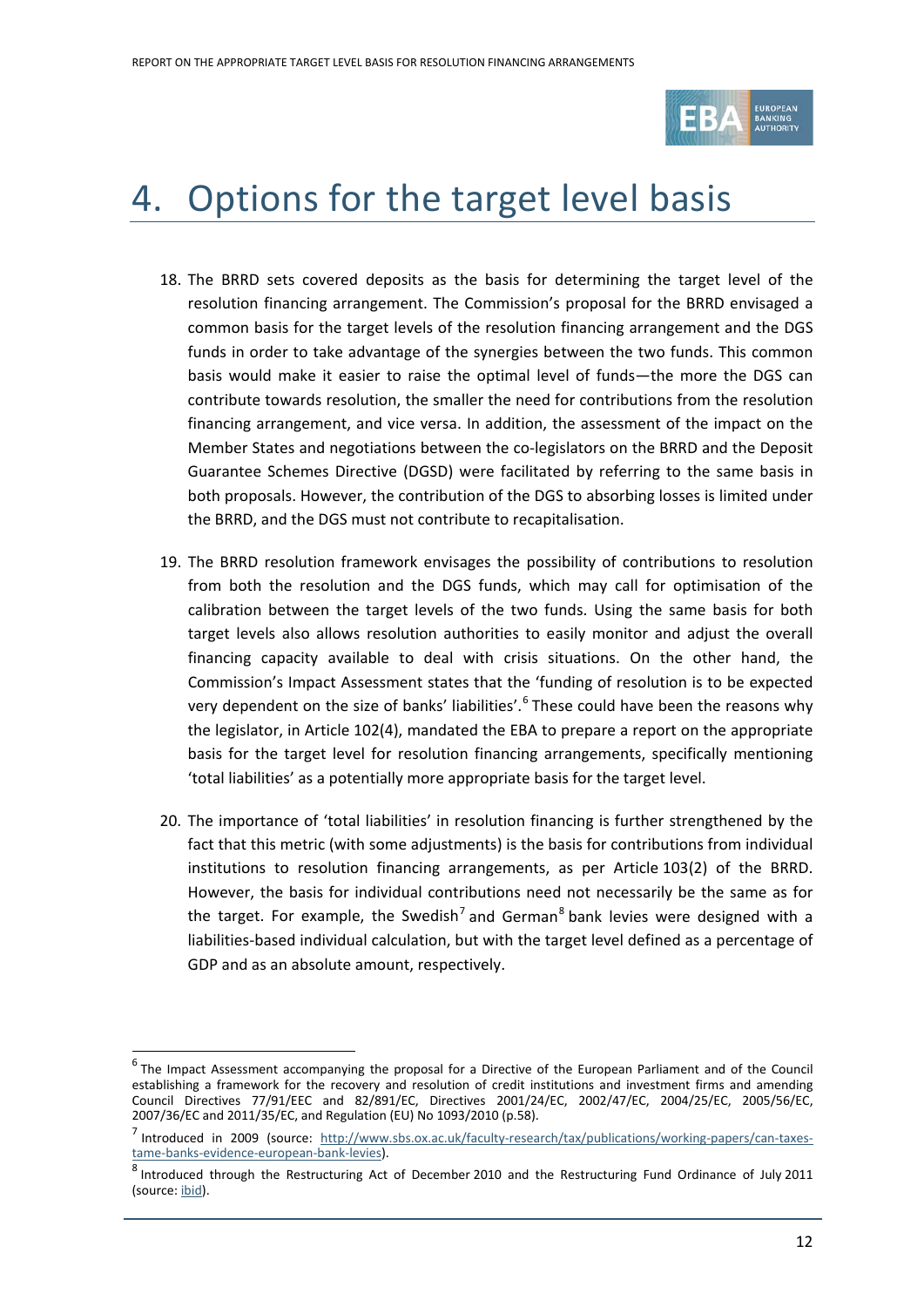

- 21. Therefore, in line with the mandate under Article 104(2) of the BRRD,
	- a. **Covered deposits** and
	- b. **Total liabilities**

are the first two options evaluated in this report. The definitions of these terms should be aligned with Delegated Regulation 2015/63 on the ex-ante contributions to resolution financing arrangements. The regulation uses the term 'total liabilities' as defined in Section 3 of Council Directive 86/635/EEC (1), or as defined in accordance with the International Financial Reporting Standards referred to in Regulation (EC) No 1606/2002 of the European Parliament and of the Council. Under Directive 86/635/EEC, total liabilities seem to include equity, whereas International Financial Reporting Standards (IFRS) use 'total liabilities and equity'. For clarity, this report indicates whether the term excludes or includes own funds and assesses both options. A more consistent definition and use of the term 'total liabilities' would also be desirable in other contexts of the BRRD. In accordance with Delegated Regulation 2015/63, 'own funds' means own funds as defined in point 118 of Article 4(1) of Regulation (EU) No 575/2013.

- 22. The Commission's Impact Assessment also drew links between the funding needs in resolution and the level of liabilities that can be bailed in. [9](#page-12-0) The more liabilities available to be bailed in, the lesser the need to provide further loss absorption and funding from the resolution financing arrangement. Hence, in addition to covered deposits and total liabilities (including or excluding own funds), the following options are considered in this report:
	- c. **Total liabilities (excluding own funds)** This measure excludes own funds, as in a resolution these will absorb the losses in the first instance, ahead of the resolution financing arrangement.
	- d. **Total liabilities (excluding own funds) less covered deposits** This measure is the basis for establishing individual contributions to resolution financing arrangements (before risk adjustment), and, by excluding own funds and deducting covered deposits that are protected by the DGS, targets the remaining balance sheet.
	- e. **Total liabilities excluding MREL-eligible instruments** This measure excludes MREL-eligible instruments (including own funds) as they represent the easily bailinable amount of loss-absorbing liabilities in resolution, which are highly likely to be available to be bailed in at the point of crisis, before the resolution financing arrangement is used.

<span id="page-12-0"></span> $^{9}$  p.46.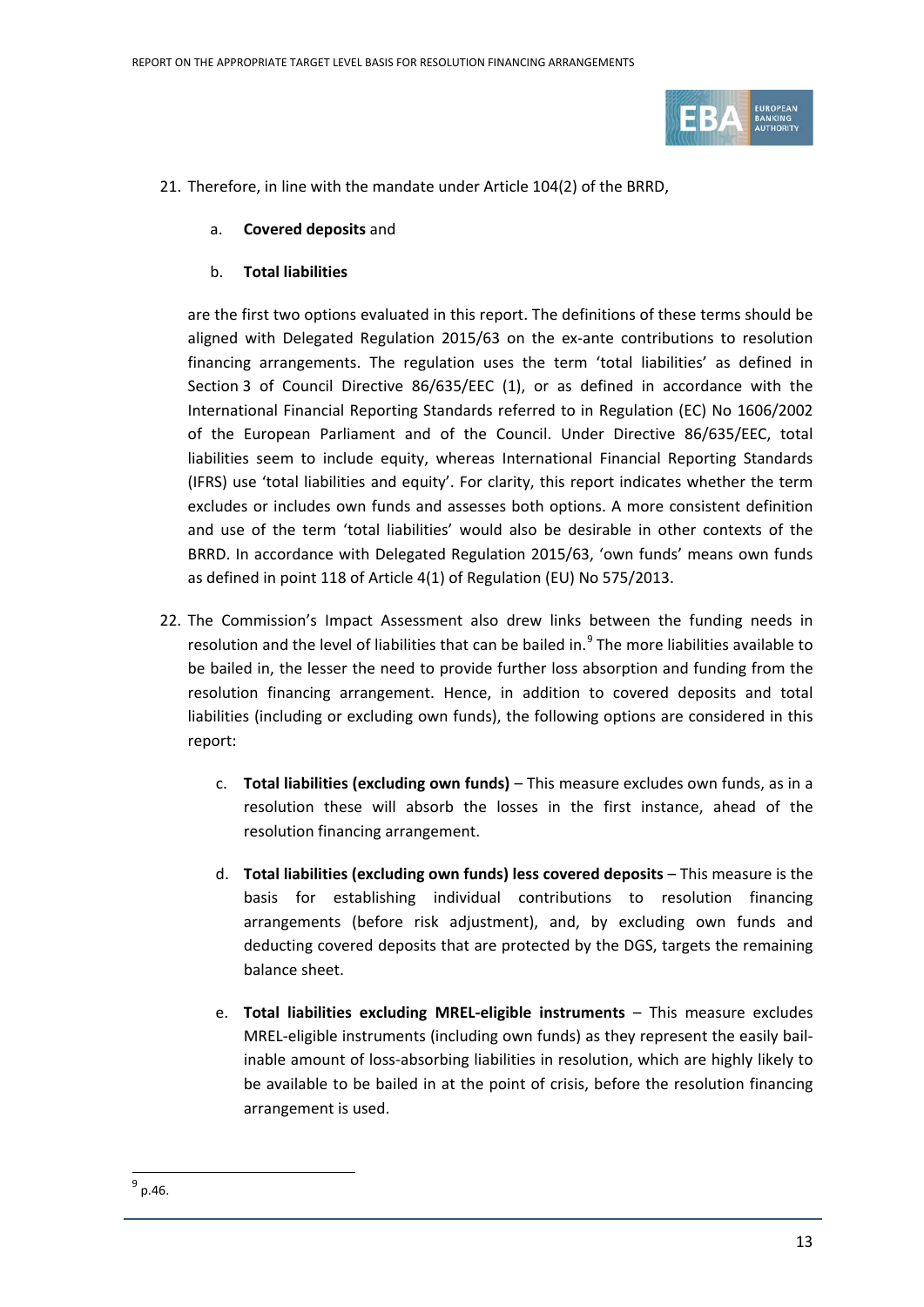

- f. **Total liabilities excluding the amount of MREL set by the resolution authorities** This measure also excludes MREL-eligible, loss-absorbing instruments, but only to the amount set by resolution authorities (on a case-by-case basis) in accordance with Article 45 of the BRRD. For this option, it is assumed that this is the only amount which would certainly be available for loss absorption in a long-term perspective—although these instruments must have a minimum maturity of at least 1 year, there is no guarantee that the full amount exceeding the regulatory minimum requirement will be available for loss absorption over a longer period.
- g. **Total risk exposure amount** This is in accordance with the definition provided by Article 92(3) of Regulation (EU) No 575/2013. This measure captures the riskiness of an institution. The higher the riskiness of the balance sheet of an institution, the higher the probability of failure, and in turn, the higher the potential draw on the resolution financing arrangement (if used in the context of its failure). Furthermore, it is in line with the denominator of the own funds requirements.
- h. **Available own funds** The idea for this measure is to build the equivalent of an extra capital buffer in the hands of the resolution authorities. Contributions by an entity would be based on total liabilities less own funds and covered deposits (with risk adjustment), creating an individual incentive for entities to pay less by increasing their own funds. At the same time, the base of the target level is directly linked to the aim of the resolution arrangements (protection for the banking system through orderly resolution, the funding of which would be supported by an extra capital buffer).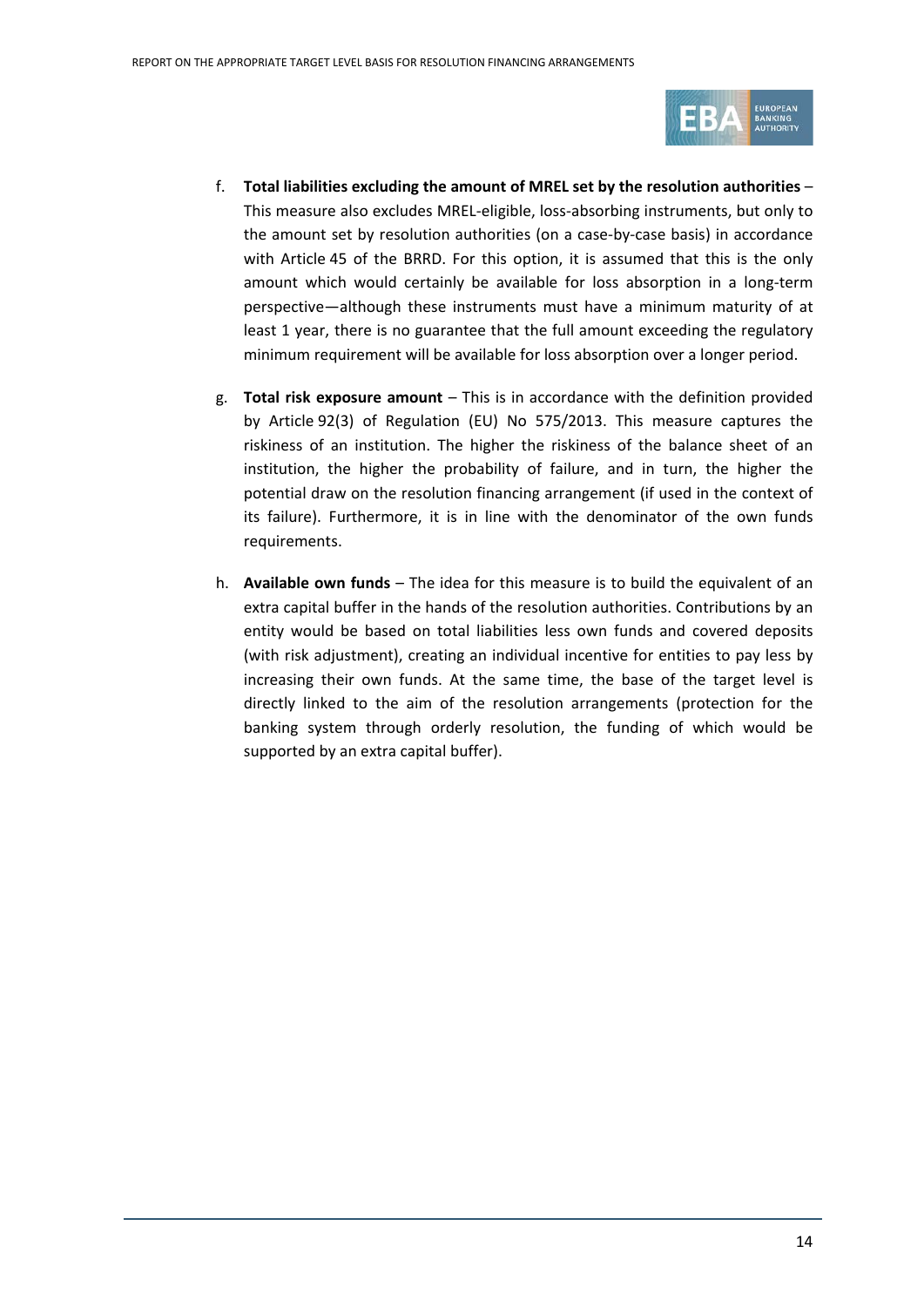

# <span id="page-14-0"></span>5. Qualitative and quantitative assessment of the options for the target level basis

23. In this section, the report presents the main results of the analysis of the options outlined in Section 4 against the criteria identified in Section 3—these include qualitative and quantitative aspects of the assessment.

### *Quantitative assessment*

### *Analysis of the correlation of options for the target level basis and approved State aid*

- 24. The main criterion—the potential funding needs of the resolution financing arrangements—requires a quantitative analysis. However, with a view to the fundamentally new paradigm of resolution and the far-reaching changes institutions and their balance sheet are undergoing as a result of this and other regulatory developments, as well as the changed market environment, there is no obvious approach to conducting this forward-looking analysis in a fully convincing and sound manner. As there seems to be no reliable basis for a prognosis of potential future funding needs, the analysis of such potential funding needs uses historical data from the last crisis; given the lack of experience with bank failure under the fully implemented BRRD framework, the analysis can be informed by past experience with the recapitalisation and liquidity support for failing banks. However, the analysis acknowledges the possible shortcomings of drawing lessons from the past, as the conceptual approach towards and the conditions for dealing with failing banks have been significantly changed by the introduction of the BRRD. Annex 1 contains an overview of the shortcomings and caveats, as well as further arguments in favour of this approach.
- 25. From an assessment of these shortcomings and caveats, the following conclusions have been reached regarding the available quantifiable analysis:
	- The results of the quantitative analysis must be interpreted cautiously.
	- The results will be used to support the analysis based on the qualitative criteria rather than to make definitive conclusions regarding the criterion of the potential funding needs for resolution financing arrangements. Had data with a closer link to the potential funding needs of the resolution financing arrangements been available, this criterion would have been given a higher weight relative to other criteria.
- 26. Potential funding needs are estimated with reference to losses that occurred during the last financial crisis. Reliable and comprehensive data are available for this crisis in the form of the Commission's data on State aid cases in the period from 2008 to Q3 2014.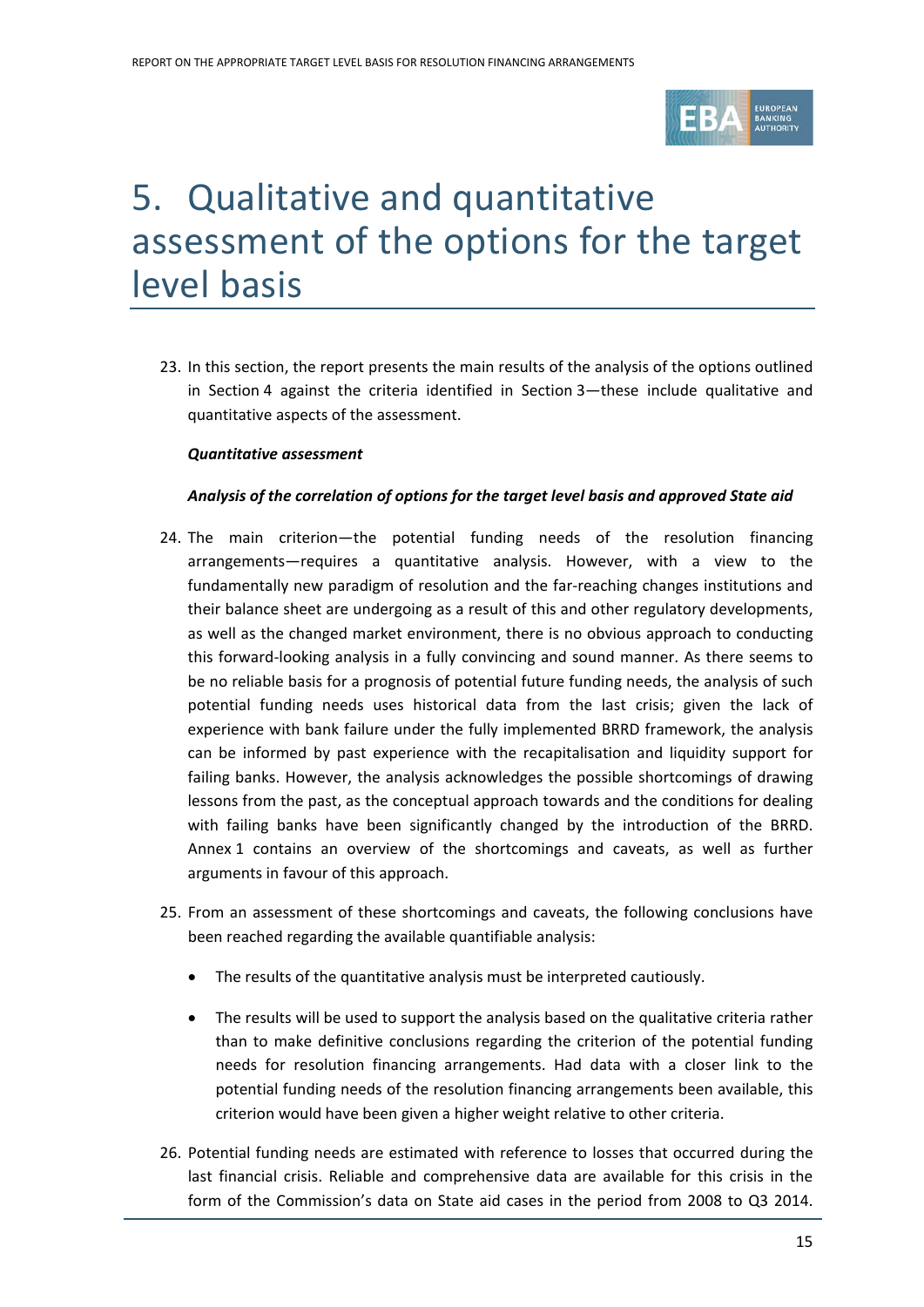

From a historical perspective, this financial crisis represents a major systemic crisis that resulted in a significant impact on the real economy on the one hand, and necessitated considerable public (and private) intervention to contain its effects.

- 27. The analysis tests the statistical correlation between the aggregate capital and liquidity support measures per Member State for the period from 2008 to Q3 2014 on the one hand, and on the other hand the options for the target level basis, including 'covered deposits' and 'total liabilities' for the year 2008, and, respectively the years 2008 to 2010 (to address problems with discontinuous data and to test the robustness of the results).<sup>[10](#page-15-0)</sup> A higher statistical correlation could be interpreted as capturing a higher alignment of a certain reference point with the potential funding needs. However, the report acknowledges that the amount of public support granted during the analysed period is a proxy and cannot be seen as a perfect measure of funding needs in the new resolution framework.
- 28. The test brought the following main results (see Table 1):
	- A high, positive correlation between State aid approved during the financial crisis and all of the indicators considered (between 0.5 and 0.8 in each specification) could be observed.
	- Total liabilities (and its sub-categories, e.g. excluding deposits) and total risk-weighted exposures are consistently more positively correlated with State aid measures approved (total, capital, liquidity) than deposits (the difference being relatively small).
	- For 2008-2010 averages, the correlation between total liabilities (and its modifications, e.g. plus equity, excluding deposits), risk-weighted exposures, and total and capital-related State aid consistently reaches coefficients of between 0.7 and 0.8.
	- The correlation between State aid and banking sector liabilities tends to increase when deposits are excluded (e.g. sub-categories liabilities less deposits are by trend more positively correlated with State aid than total deposits).
	- Correlation between deposits and State aid is reflecting the close (0.97) correlation between deposits and balance sheet size (liabilities plus equity).
	- Correlation is generally higher for 'total' and 'capital' State aid than for liquidity-only data (evidence indicates that liquidity support was often provided to strengthen confidence in the wider system rather than to address bank-specific issues).

<span id="page-15-0"></span> $^{10}$  Based on the ECB's consolidated banking data and MFI balance sheet statistics (explanatory details provided in annex).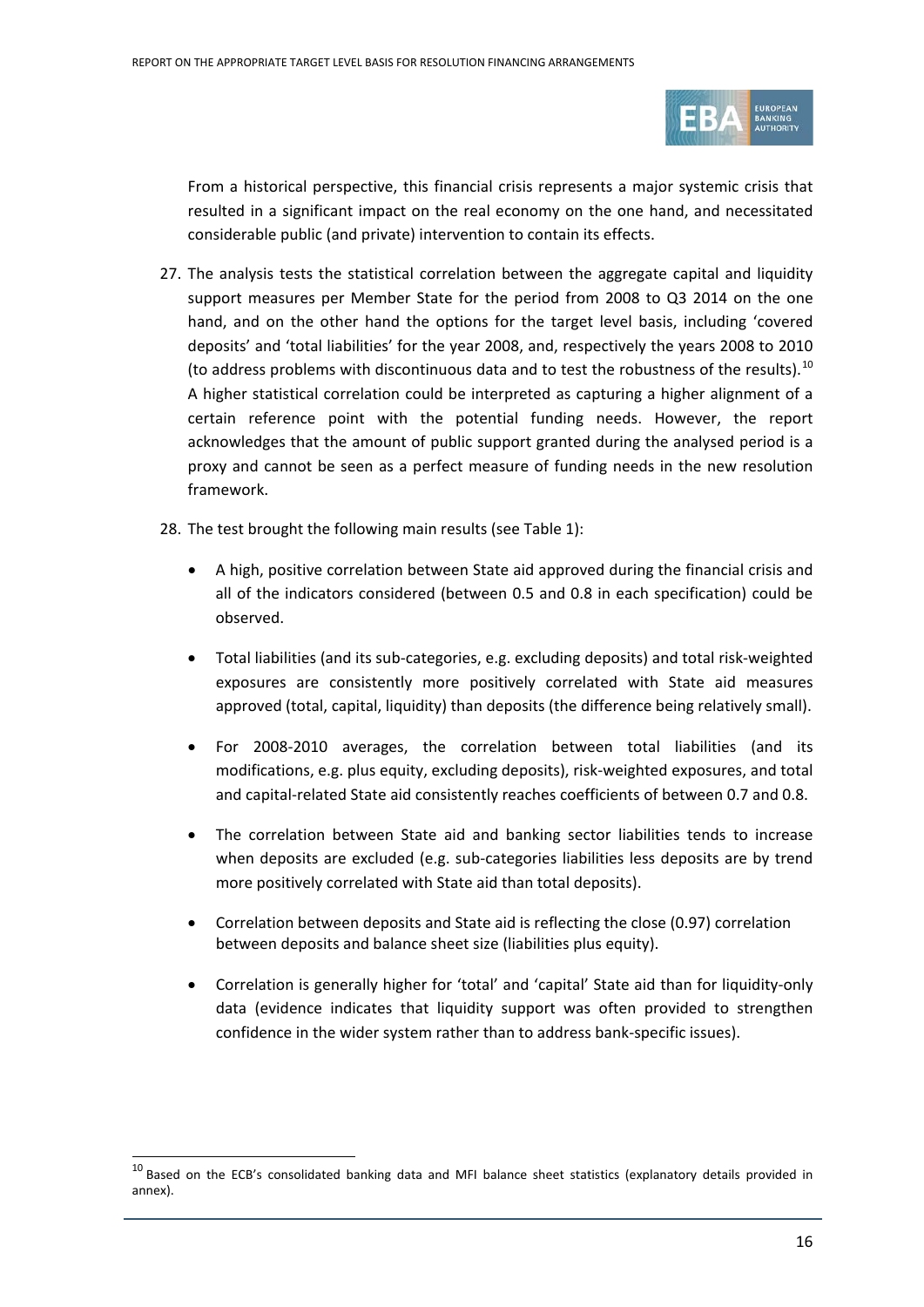

| <b>State aid</b><br>approved | <b>Deposits</b> | <b>Liabilities</b><br>and<br>equity | <b>Liabilities</b> | <b>Liabilities and</b><br>equity excl.<br>deposits | <b>Liabilities</b><br>excl.<br>deposits | <b>Equity</b> | <b>Exposures</b> |
|------------------------------|-----------------|-------------------------------------|--------------------|----------------------------------------------------|-----------------------------------------|---------------|------------------|
|                              |                 | 2008-2010 2008-2010 2008-2010       |                    | 2008-2010                                          | 2008-2010                               | 2008-<br>2010 | 2008-2010        |
| <b>Total</b>                 | 0.65            | 0.72                                | 0.72               | 0.72                                               | 0.73                                    | 0.71          | 0.73             |
| Capital                      | 0.66            | 0.73                                | 0.73               | 0.73                                               | 0.73                                    | 0.74          | 0.77             |
| Liquidity                    | 0.57            | 0.64                                | 0.64               | 0.64                                               | 0.65                                    | 0.62          | 0.64             |

*Table 1. Correlation coefficients between banking sector indicators and State aid approved.*

- 29. These initial results show that a reference point based on total liabilities or total risk exposures might be a more comprehensive and appropriate measure than one based on covered deposits. However, the quantitative differences are small and, therefore, qualitative criteria should be considered alongside these preliminary quantitative results.
- 30. The robustness checks of these results in various alternative specifications (alternative indicator proxies, State aid measures, reference periods, and correlation measures) $11$ confirm the validity of the above conclusions across several technical specifications.
- 31. Complementarily, the statistical correlation between banks' financing needs and the reference points considered can be assessed at the micro-level, using bank-specific data. For that purpose, the report identified individual institutions benefiting from direct government support based on the Commission's communications on State aid provided during the financial crisis.<sup>[12](#page-16-1)</sup> For those institutions, the correlation between approximate financing needs and the closest available approximations of the indicators discussed has been analysed. $^{13}$  $^{13}$  $^{13}$
- 32. The sample consists of 75 institutions,  $^{14}$  $^{14}$  $^{14}$  of which 29 are significant (in line with the Single Supervisory Mechanism criteria) and five are global systemically important institutions (in

<span id="page-16-0"></span><sup>&</sup>lt;sup>11</sup> For details, see the annex.

<span id="page-16-1"></span><sup>&</sup>lt;sup>12</sup> COM: State aid: Overview of decisions and on-going in-depth investigations of Financial Institutions in Difficulty (2016).

<span id="page-16-2"></span><sup>&</sup>lt;sup>13</sup> A more detailed methodological explanation is provided in the annex.

<span id="page-16-3"></span> $14$  The maiority of the sample (53 banks) had a balance sheet smaller than EUR 100 bn, of which 19 were smaller than EUR 10 bn. Nine institutions showed a balance sheet larger than EUR 500 bn, of which three were larger than EUR 1 tn. Around one third of the institutions incurred cumulative losses (after asset impairment) of more than EUR 1 bn. More than half of the institutions showed a negative average return on equity ratio over the observation period. The average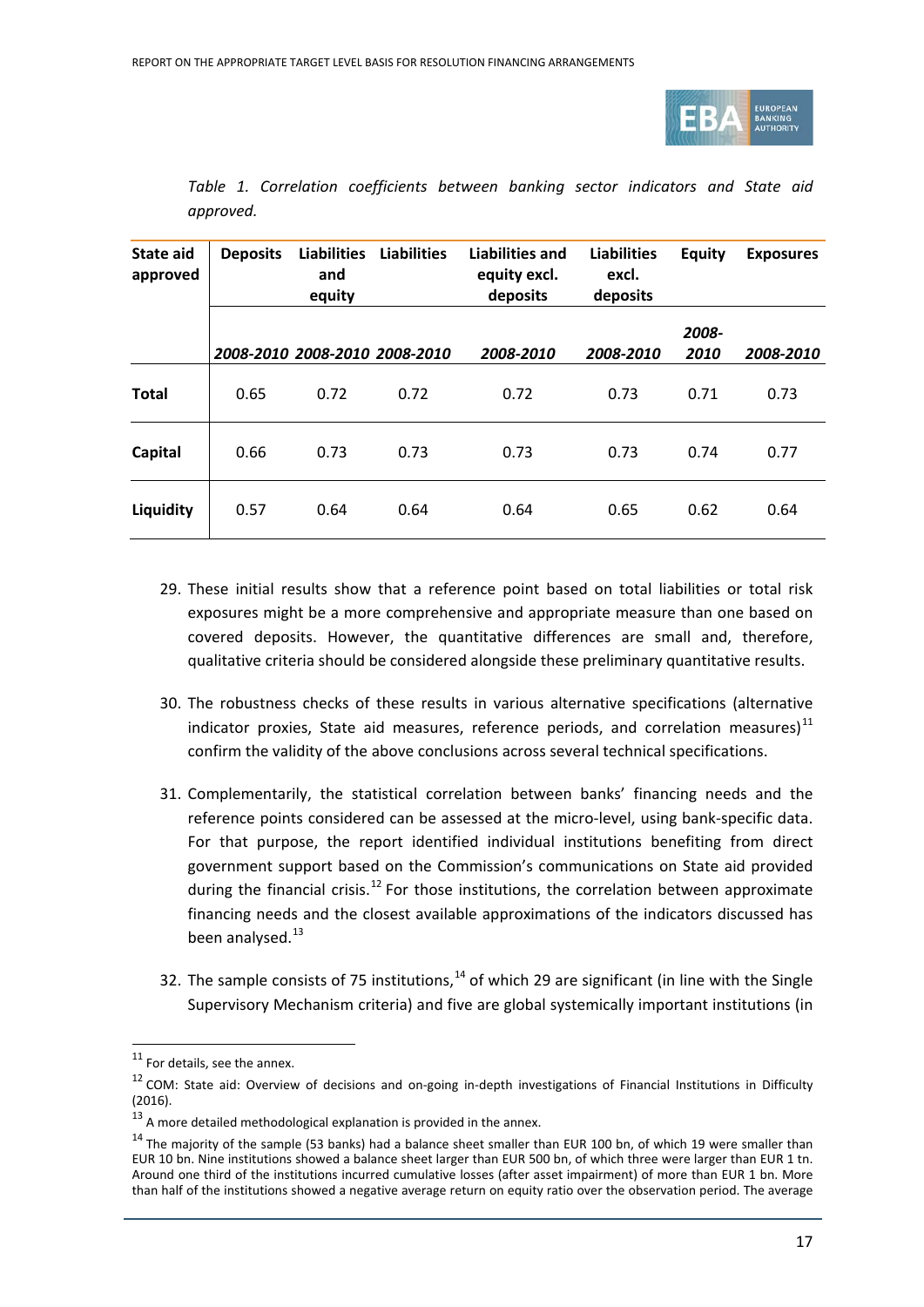

line with the Basel Committee on Banking Supervision assessment methodology). These institutions received support from 16 Member States, of which 13 are current Banking Union Members, who provided State aid to 67 of those institutions.

- 33. The analysis of that sample of 75 banks yields broadly similar results to the analysis at Member State (aggregate) level, namely:
	- correlation coefficients between cumulative losses and selected balance sheet items (proxies for the discussed reference points) averaged over time at around 0.7;
	- total liabilities and own funds are only very slightly more closely correlated with cumulative losses than customer deposits—such a small difference could partly reflect the less-than-perfect indicator for covered deposits (approximated by customer deposits, being more highly correlated with banks' size);
	- total exposure measure (as defined for leverage ratio) is significantly more closely correlated with cumulative losses than other indicators (>0.8).

### *Analysis of the stability of the reference points discussed over time*

34. In addition to the correlation between historical losses and the options discussed, the report also analyses the stability of the measures over time. The analysis utilised the same data used for the correlation analysis and considered the period from the end of 2008 to the end of 2015 for the EU banking sector. Although it would be desirable to consider a longer period, no information covering the whole EU area is available for earlier years from this data source.

risk density ratio of the banks stood at 0.55%. The banks' average (customer) deposits funding ratio was 0.46%, which is similar to the average of the EU banking sector.

l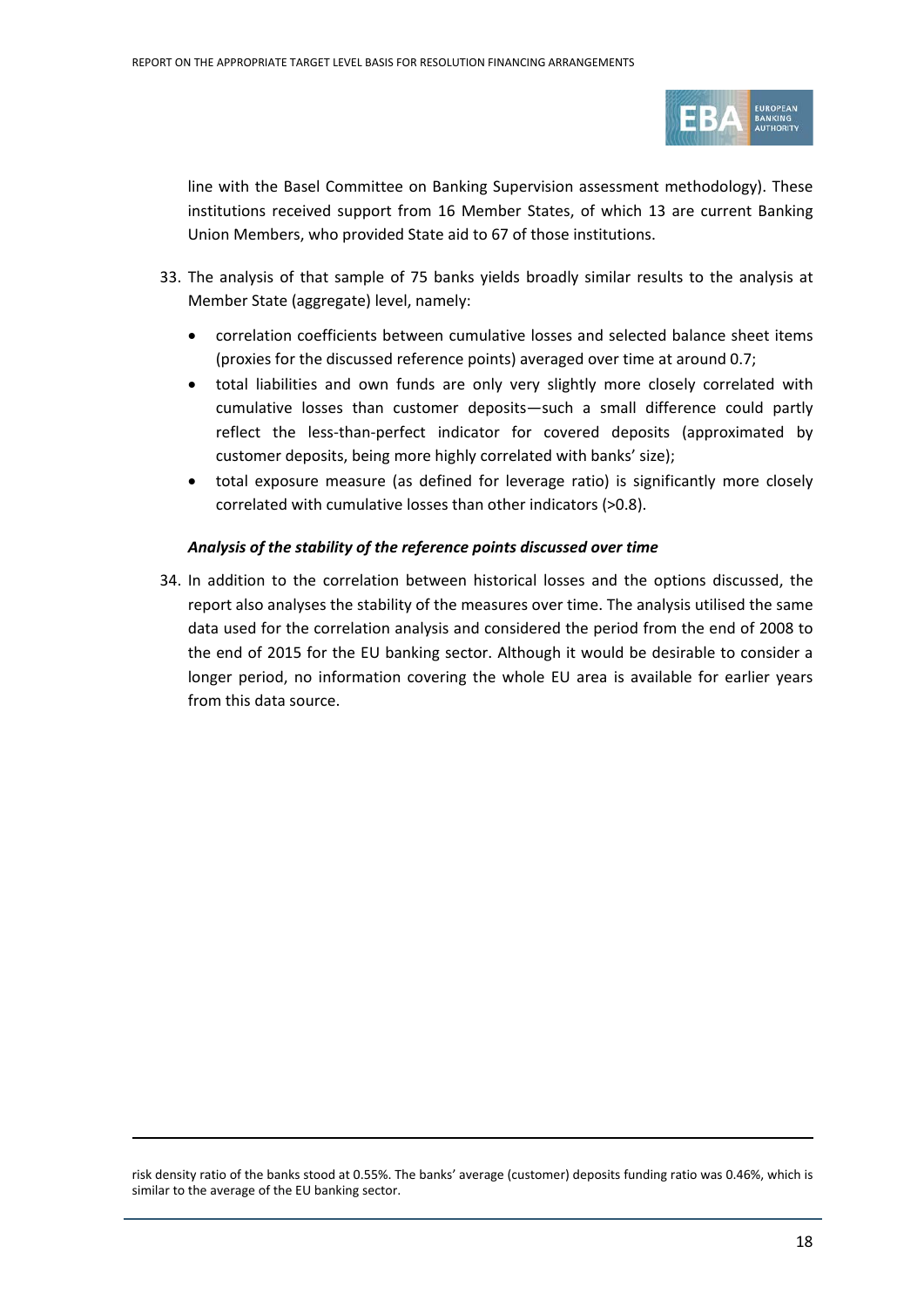



*Figure 1. Evolution of alternative indicators at EU level (since 2008)*

- 35. The analysis shows a very steady increase of customer deposits, even during the years of the financial crisis. This means that, while the level of covered deposits is not constant, their increase is expected to be steady and predictable.
- 36. However, the statistical deviation of other measures over the considered period, with fluctuations around the level of 100%, proved to be lower than that of covered deposits, increasing steadily to a level of 130% at the end of 2015. Measured in terms of standard deviation, total liabilities (and its modifications) are the least volatile indicators.
- 37. This means that using covered deposits as a basis for the target level results in a steady increase of that target level, whereas the other measures (in particular, liabilities) are statistically less volatile and more responsive to changes in the banking industry.
- 38. The picture can be completed by analysing the development of the considered indicators over time, based on an alternative data set, which is also available for the years before the crisis broke out (before 2008). Based on the European Central Bank's (ECB) Financial Statistics,<sup>[15](#page-18-0)</sup> it can be shown that, for the available sample of banks,<sup>[16](#page-18-0)</sup> the level of all

<span id="page-18-0"></span> $15$  MFI balance sheet statistics (explanatory information on methodology and concepts is provided in the annex).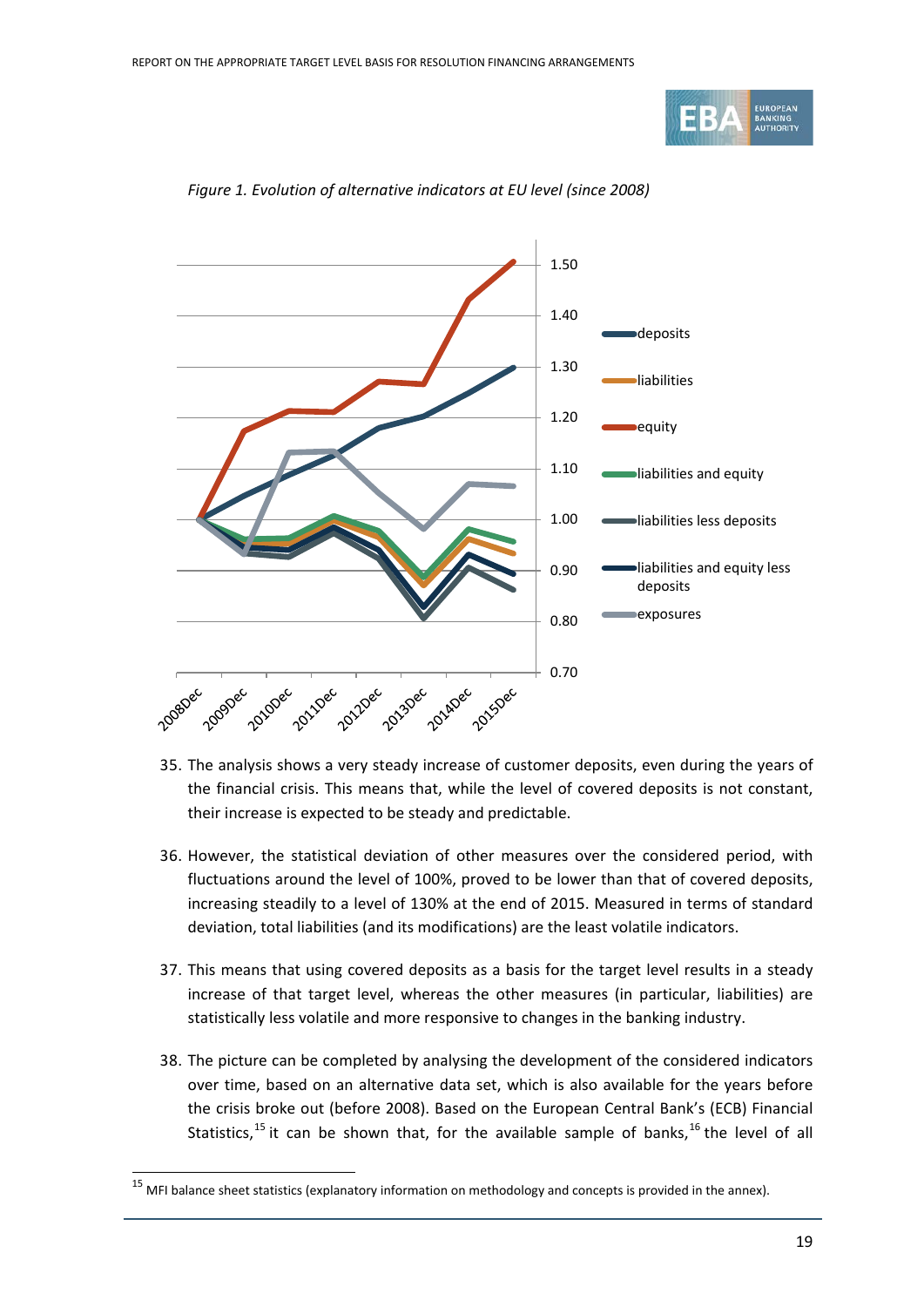

indicators is actually considered to have increased and the arguably desirable characteristic of a steady increase over time is not unique to the indicator based on (household) deposits. In fact, in the run up to the crisis, liability and other balance sheet size based indicators increased at a comparatively strong rate. Also reflecting regulatory requirements, the increase is most significant for banks' equity.

39. Expressed in terms of statistical volatility measures (standard deviation), all indicators are of an approximately similar volatility over the observation period (since 2008), with the exception of equity, which shows significantly higher volatility (e.g. a steady increase).



*Figure 2. Evolution of alternative indicators for selected Member States (since 2003)*

### **Methodology of assessing each option against the chosen criteria**

l

40. The qualitative criteria, as outlined in Section 3 of this report, are not weighted and the analysis below addresses the criteria in alphabetical order. The analysis below describes the advantages and disadvantages for each option-criterion combination and assesses them as 'highly positive' (++), 'positive' (+), 'neutral' (0), 'negative' (-) or 'highly negative' (--) based on expert judgement and empirical evidence, where available.

 $^{16}$  Data are available for 16 EU Member States, covering 95% of the EU banking system in terms of total assets.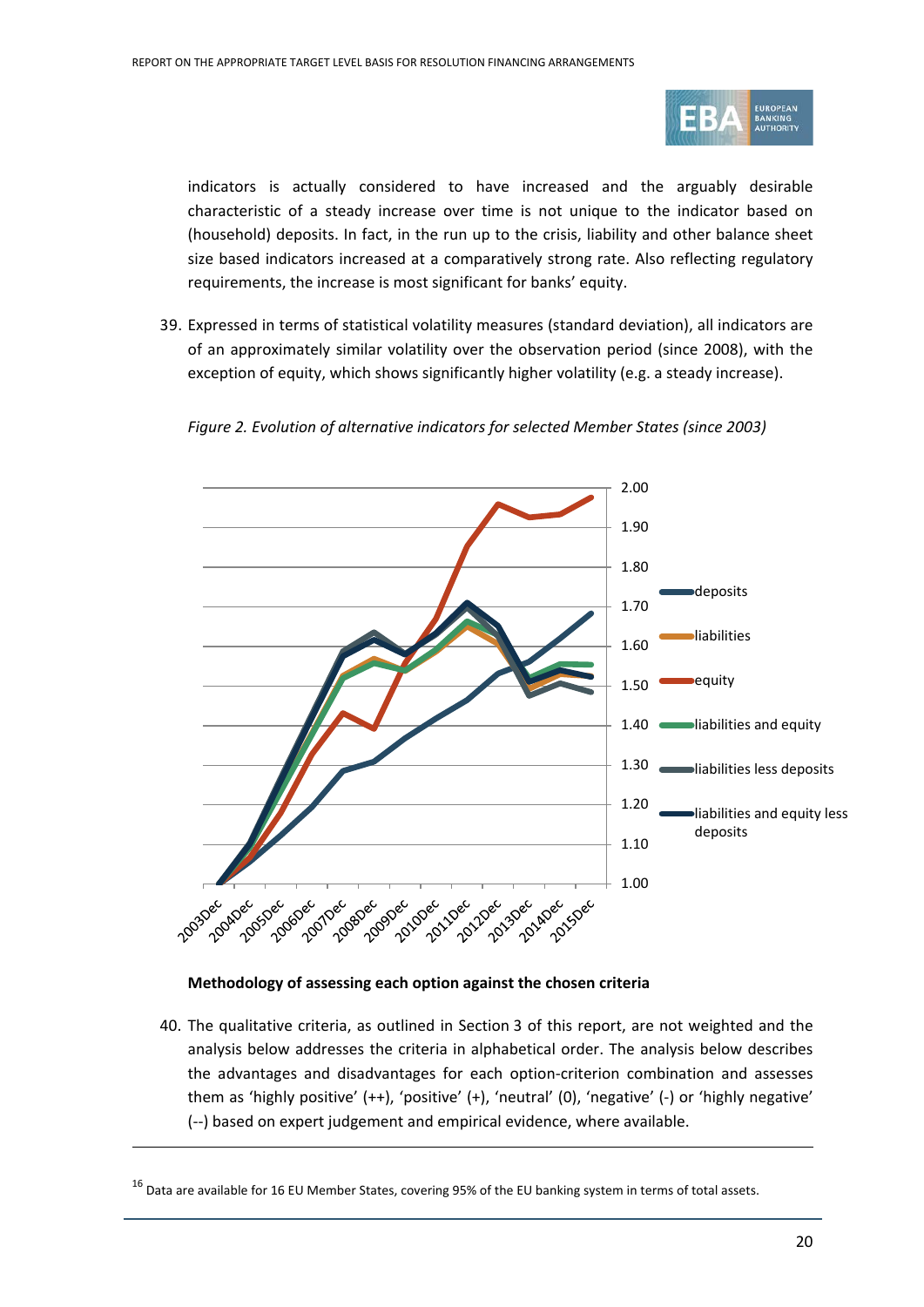

### *Option 1. Covered deposits*

| <b>Criteria</b>                                            | <b>Advantages and disadvantages</b>                                                                                                                                                                                                                                                                                                                                                                                                                                                                                                                                                                                                                                                                                                |
|------------------------------------------------------------|------------------------------------------------------------------------------------------------------------------------------------------------------------------------------------------------------------------------------------------------------------------------------------------------------------------------------------------------------------------------------------------------------------------------------------------------------------------------------------------------------------------------------------------------------------------------------------------------------------------------------------------------------------------------------------------------------------------------------------|
| with<br>Consistency<br>contributions<br>the<br>methodology | - (--) The calculation of contributions may appear logically inconsistent, as<br>covered deposits are used as a basis for the target level, but are deducted<br>from contributions to the national resolution financing arrangement. This<br>could mean that institutions with lower deposits would have to pay a<br>disproportionately high share of the contributions when comparing across<br>Member States.                                                                                                                                                                                                                                                                                                                    |
| with<br>Consistency<br>regulatory<br>the<br>framework      | - (+) There is a link between the resolution financing arrangement and the<br>DGS-both are elements of the safety net in the case of a bank failure.<br>The same target level basis allows synergy between both.                                                                                                                                                                                                                                                                                                                                                                                                                                                                                                                   |
|                                                            | - (+) Covered deposits are statutorily excluded from bail-in. Instead, the<br>DGS makes a contribution to loss absorption. Due to the limitations on the<br>contribution from a DGS under Article 109 of the BRRD, it is questionable<br>whether this contribution would be sufficient to replace funding from the<br>resolution financing arrangement. In particular, the DGS may not<br>contribute to a recapitalisation in the meaning of Article $46(1)(b)$ of the<br>BRRD, which might then need to be funded by the resolution financing<br>arrangement. Therefore, a large share of funding through covered<br>deposits increases the probability of the need for a contribution from<br>resolution financing arrangements. |
|                                                            | - (--) Does not adequately cater for potential losses stemming from<br>investment firms, and bank activities other than deposit taking.                                                                                                                                                                                                                                                                                                                                                                                                                                                                                                                                                                                            |
|                                                            | - (-) Measure not sensitive to the riskiness of the assets of the institutions.                                                                                                                                                                                                                                                                                                                                                                                                                                                                                                                                                                                                                                                    |
|                                                            | - (-) Potential conflict with the use of the resolution financing<br>arrangements, as the objective is not to deal with depositors'<br>contributions but to support resolution activity, i.e. covered deposits can<br>be assumed to be unchanged within the resolution process.                                                                                                                                                                                                                                                                                                                                                                                                                                                    |
|                                                            | - (--) There is no obvious causality between changes to covered deposits<br>and the need for resolution financing arrangements. It could be<br>misleading in cases where covered deposits are removed and held in cash<br>(e.g. negative interest rates, expectation of capital controls). The<br>perceived weakness of a Member State's banking sector can result in<br>deposit outflows to other countries. This would weaken the banking<br>system and, thus, add to potential funding needs in resolution while                                                                                                                                                                                                                |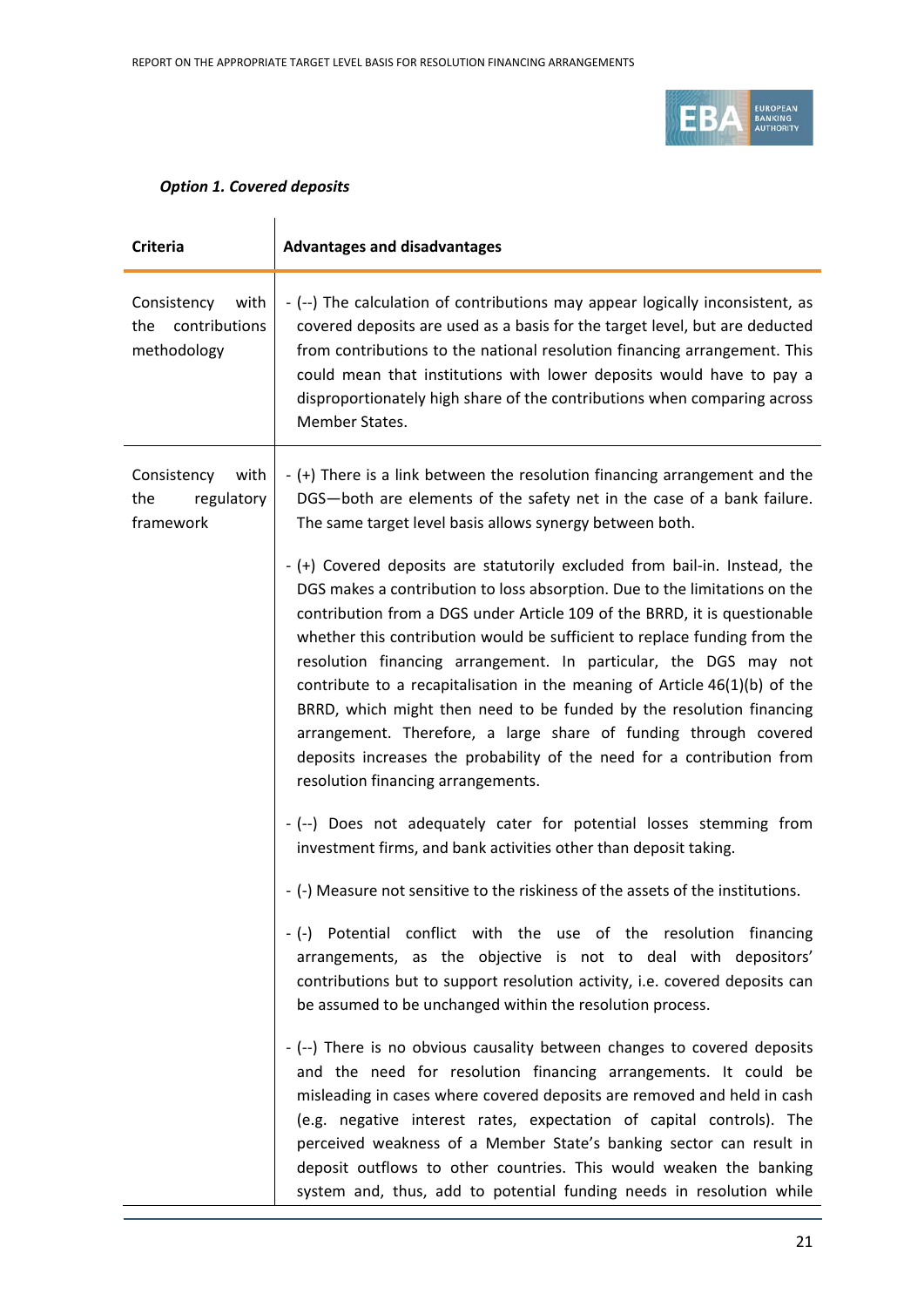

|                                                             | reducing the target level.                                                                                                                                                                                                                                                                  |
|-------------------------------------------------------------|---------------------------------------------------------------------------------------------------------------------------------------------------------------------------------------------------------------------------------------------------------------------------------------------|
|                                                             | - (--) No link to bail-inable amount, which excludes covered deposits.                                                                                                                                                                                                                      |
| Correlation<br>with<br>historical losses                    | - (+) The statistical correlation with the historical need for State aid is the<br>lowest among all options, although the differences are not significant, due<br>to the positive correlation of all options to size, and the correlation of size<br>with the amount of State aid received. |
| <b>Dynamics</b><br>and<br>smoothness<br>of<br>contributions | - (++) It provides certainty to resolution authorities and institutions during<br>the build-up phase as compared to changing the definition of the target<br>level when already a few years into it.                                                                                        |
|                                                             | - (+) The increase of covered deposits is relatively stable, in normal times,<br>and can be forecast easily. In a crisis, however, there may be migrations of<br>deposits from the banking system of a Member State as a whole, once the<br>retail depositors perceive it as unstable.      |
| Practical<br>considerations                                 | - (++) Maintaining covered deposits as the basis does not introduce any<br>new practical challenges in implementation.                                                                                                                                                                      |
|                                                             | - (-) Some flexibility in the definition of covered deposits in DGSD means<br>the measure is not entirely consistent across Member States.                                                                                                                                                  |
|                                                             | - (-) Built-in volatility due to currency exchange, in particular in non-<br>Eurozone Member States, which could impact the target level of the<br>resolution financing arrangements.                                                                                                       |
| Simplicity<br>and<br>transparency                           | - (++) No change from the current procedure. Method well understood by<br>banks.                                                                                                                                                                                                            |
|                                                             | - (++) Simple and understandable calculation.                                                                                                                                                                                                                                               |
|                                                             | - (++) Data already available for other purposes.                                                                                                                                                                                                                                           |
|                                                             | - (-) Currently, data is not publicly available in every Member State.                                                                                                                                                                                                                      |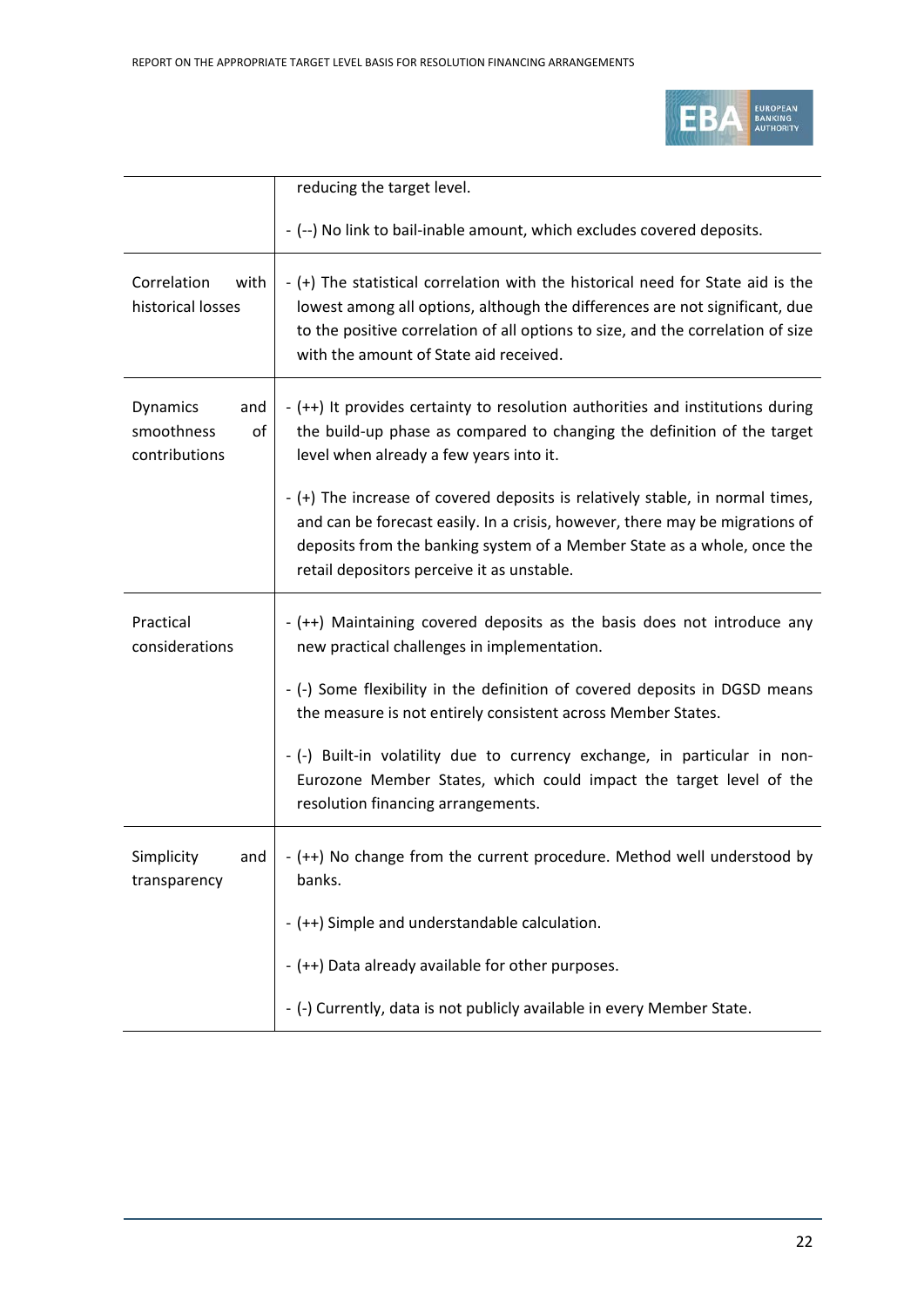

### *Option 2. Total liabilities and own funds (2a); total liabilities (excluding own funds) (2b); total liabilities (excluding own funds) less covered deposits (2c)*

| <b>Criteria</b>                                            | <b>Advantages and disadvantages</b>                                                                                                                                                                                                                                                                                                                                                                                                                                                                                                                                                                                                                                                        |
|------------------------------------------------------------|--------------------------------------------------------------------------------------------------------------------------------------------------------------------------------------------------------------------------------------------------------------------------------------------------------------------------------------------------------------------------------------------------------------------------------------------------------------------------------------------------------------------------------------------------------------------------------------------------------------------------------------------------------------------------------------------|
| with<br>Consistency<br>contributions<br>the<br>methodology | - (+) Largely consistent with the basis of the contributions methodology (2a<br>and $2b$ ).                                                                                                                                                                                                                                                                                                                                                                                                                                                                                                                                                                                                |
|                                                            | - (++) Fully consistent with the basis of the contributions methodology,<br>where own funds and covered deposits are deducted (2c).                                                                                                                                                                                                                                                                                                                                                                                                                                                                                                                                                        |
| Consistency<br>with<br>the<br>regulatory<br>framework      | - (++) Captures the size of the whole sector, by including investment firms<br>within the scope of the BRRD (2a and 2b and 2c.).                                                                                                                                                                                                                                                                                                                                                                                                                                                                                                                                                           |
|                                                            | - (++) Covers interbank instruments and wholesale funding, which are<br>related to contagion risk and, therefore, are used as a measure of the<br>systemic relevance of individual banks (e.g. in the G-SII indicators) (2a and<br>2b and 2c). This is directly linked to decision makers' motivation to<br>provide funding from the resolution financing arrangement.                                                                                                                                                                                                                                                                                                                     |
|                                                            | - (+) The simplest measure of potential call on the resolution financing<br>arrangement (2a and 2b and 2c).                                                                                                                                                                                                                                                                                                                                                                                                                                                                                                                                                                                |
|                                                            | - (++) The measure changes in line with a potential build-up of risk in the<br>system, often preceded (or reflected) by an increase in balance sheet (2a<br>and 2b and 2c).                                                                                                                                                                                                                                                                                                                                                                                                                                                                                                                |
|                                                            | - (+) Complementarity with the existing target for the DGS fund, which is<br>based on covered deposits (2c).                                                                                                                                                                                                                                                                                                                                                                                                                                                                                                                                                                               |
|                                                            | (-) The measure is not sensitive to the riskiness of the assets of the<br>institutions (2a and 2b and 2c).                                                                                                                                                                                                                                                                                                                                                                                                                                                                                                                                                                                 |
|                                                            | (-) There may be arguments that total liabilities overestimate funding<br>needs, as total liabilities include both bail-inable liabilities and liabilities<br>that are excluded or unlikely to be bailed in. Capital instruments and other<br>bail-inable liabilities and the potential DGS contribution in case of a bail-in<br>are not reflected, which would reduce the financing needs provided by<br>the resolution financing arrangement (2a). This argument is weaker in the<br>case of total liabilities excluding own funds, as own funds are fully loss-<br>absorbing, and it is least applicable where total liabilities exclude own<br>funds and covered deposits (2b and 2c). |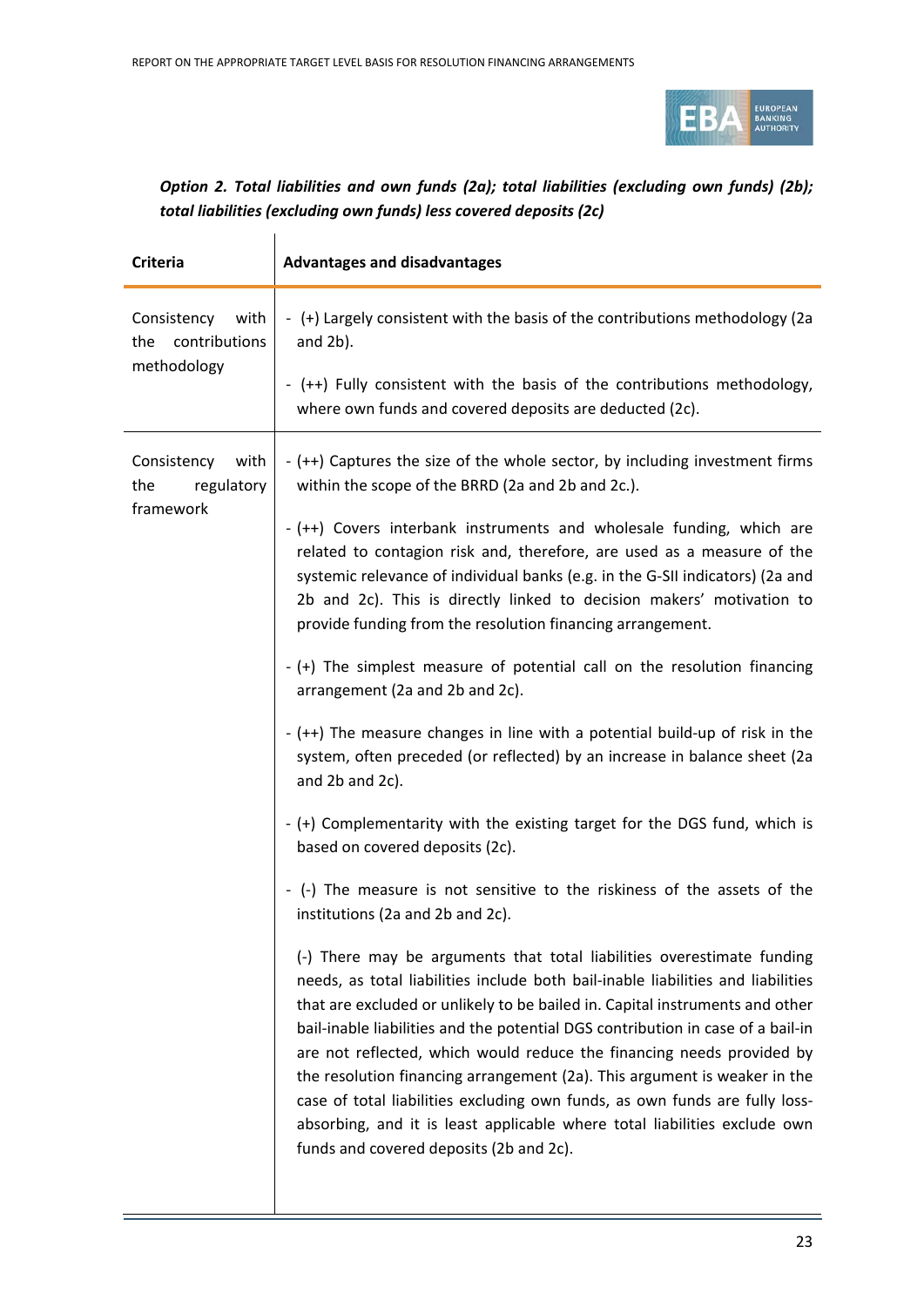

| (-) Own funds—in particular CET1—absorb losses on an ongoing basis and<br>may be depleted before resolution. Therefore, even if the level of own<br>funds exceeds the minimum requirements established by the competent<br>authority, this does not mean that these funds will be available in a<br>resolution (2b and 2c).                                                          |
|--------------------------------------------------------------------------------------------------------------------------------------------------------------------------------------------------------------------------------------------------------------------------------------------------------------------------------------------------------------------------------------|
| (-) Covered deposits are statutorily excluded from bail-in. Instead, the DGS<br>makes a contribution to loss absorption. Due to the limitations on the<br>contribution from a DGS under Article 109 of the BRRD, it is questionable<br>whether this contribution would be sufficient to replace funding from the<br>resolution financing arrangement. In particular, the DGS may not |

contribute to a recapitalisation in the meaning of Article 46(1)(b) of the BRRD, which might then need to be funded by the resolution financing arrangement. Therefore, a large share of funding through covered deposits may, in some instances, increase the probability of a need for a contribution from resolution financing arrangements (2c).

| Correlation<br>with<br>historical losses                    | - (+) The statistical correlation with historical need for State aid is positive.                                                                                                                                                                                                                                                                                                                                                                                                     |
|-------------------------------------------------------------|---------------------------------------------------------------------------------------------------------------------------------------------------------------------------------------------------------------------------------------------------------------------------------------------------------------------------------------------------------------------------------------------------------------------------------------------------------------------------------------|
| <b>Dynamics</b><br>and<br>smoothness<br>of<br>contributions | - (+) Dynamic measure where changes are related to potential to call on the<br>resolution financing arrangement (2a). Even more dynamic with<br>deductions of own funds and covered deposits, which are usually more<br>stable (2b and 2c).                                                                                                                                                                                                                                           |
|                                                             | - (--) Changing the definition of the target level when already a few years<br>into the build-up phase introduces uncertainty for resolution authorities<br>and potentially unexpected changes for the institutions (2a and 2b and<br>2c).                                                                                                                                                                                                                                            |
| Practical<br>considerations                                 | - (--) Introducing changes to the target level basis is likely to be a burden for<br>the resolution authorities and the institutions (2a and 2b and 2c).                                                                                                                                                                                                                                                                                                                              |
|                                                             | - (-) The definition is not completely harmonised due to national generally<br>accepted accounting principles (GAAP) vs IFRS (e.g. treatment of<br>derivatives differs—mainly relevant for the transitional period). To adjust<br>for derivatives would require complex calculations which introduces the<br>risk of mistakes. However, Member States are already using the same<br>definition in the calculation of the individual ex-ante contributions (2a and<br>$2b$ and $2c$ ). |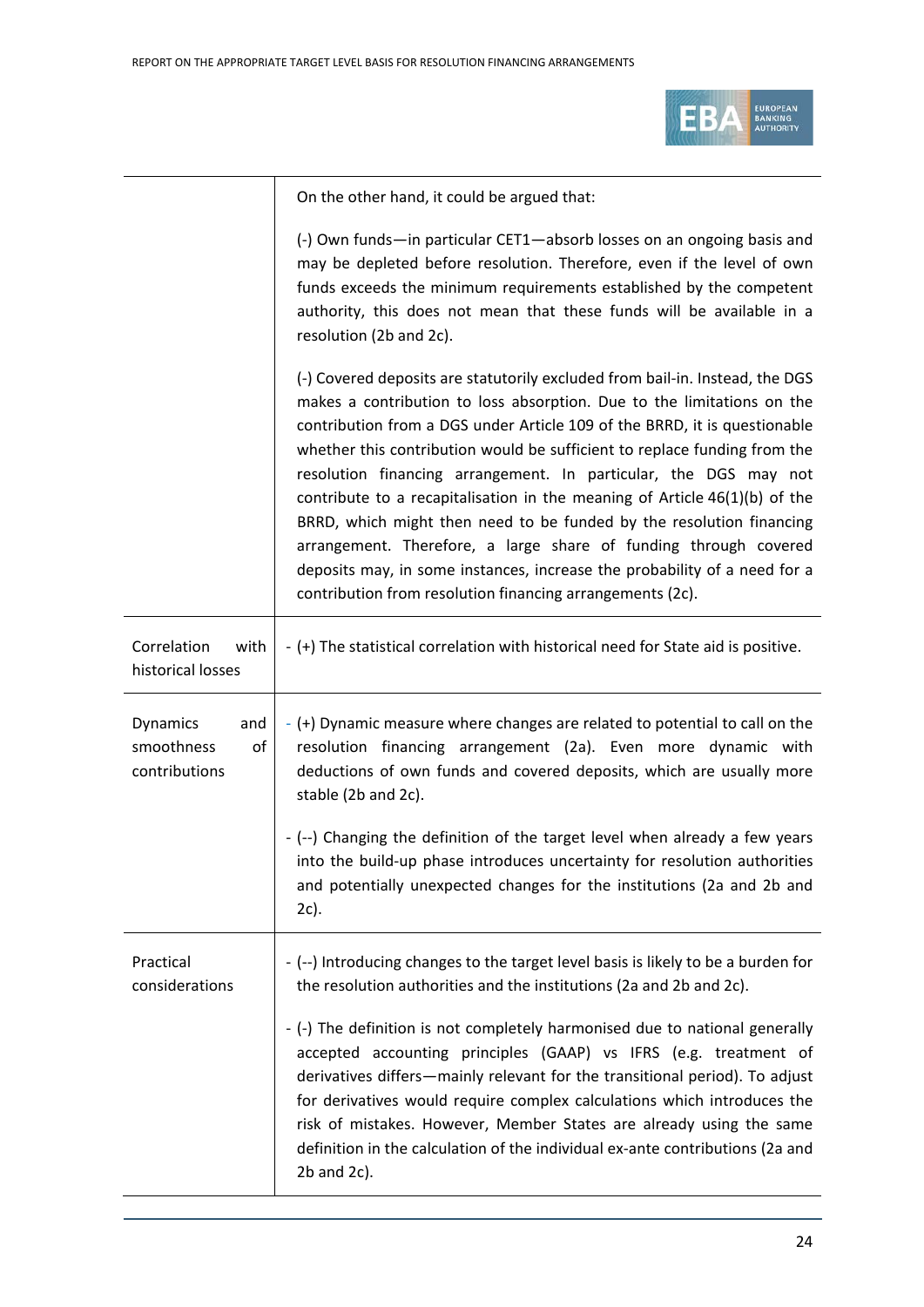

|                            |     | - (-) Some flexibility in the definition of covered deposits in DGSD means<br>the measure is not entirely consistent across Member States (2c).                         |
|----------------------------|-----|-------------------------------------------------------------------------------------------------------------------------------------------------------------------------|
| Simplicity<br>transparency | and | - (++) Data already available for other purposes (2a and 2b and 2c).<br>- (++) Simple and transparent calculation based on publicly disclosed data<br>$(2a$ and $2b)$ . |
|                            |     | - (+) Simple and transparent calculation; however, part of the calculation-<br>covered deposits—is not publicly disclosed in all Member States (2c).                    |
|                            |     | - (-) While the definition of 'own funds' is harmonised, the definition and<br>the composition of own funds are subject to regulatory changes (2b, 2c).                 |
|                            |     | - (-) Differences in the level of own funds requirements across Member<br>States, including due to different applications of transitional<br>arrangements (2b, 2c).     |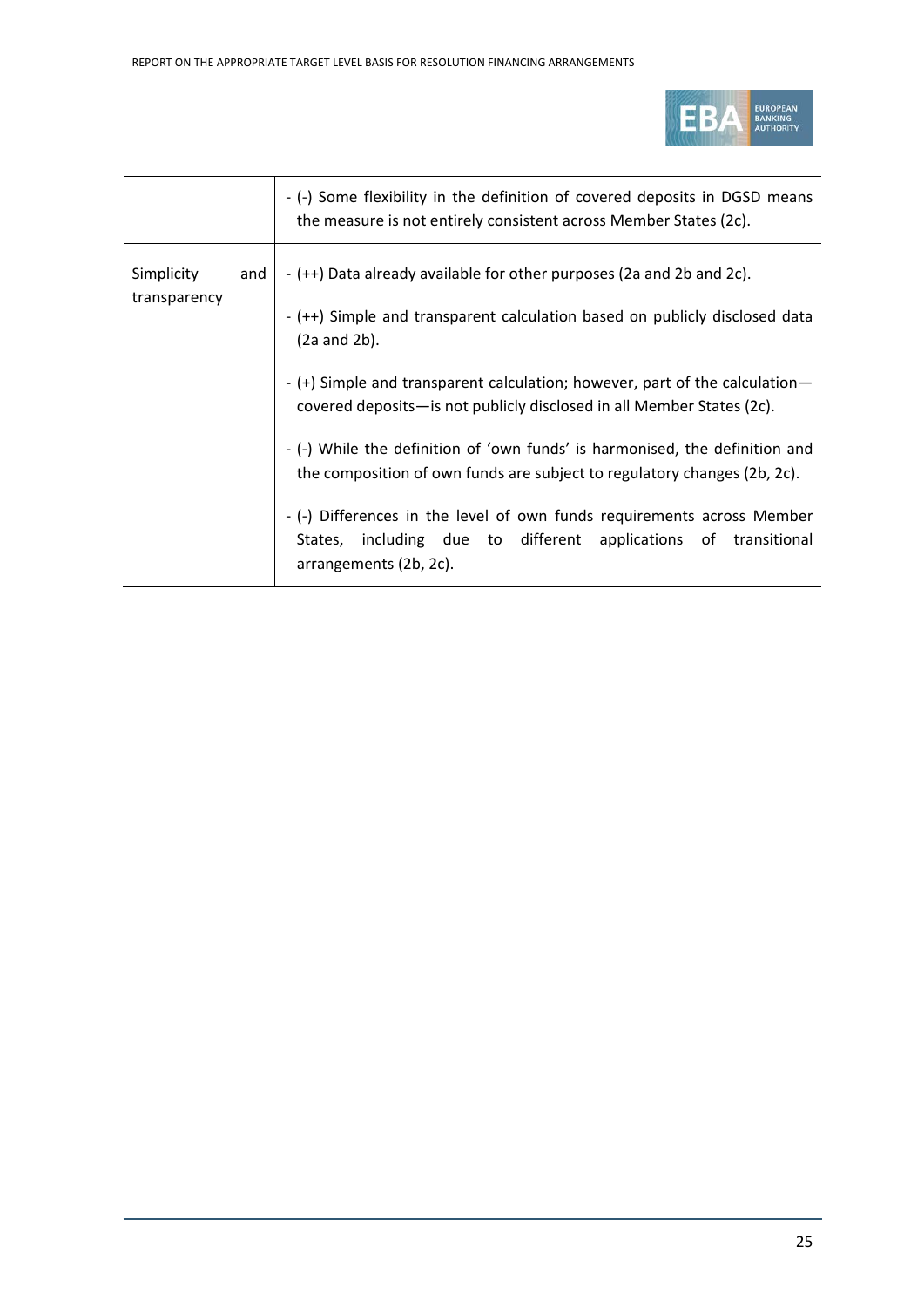

### *Option 3. Total liabilities less MREL-eligible instruments (including own funds) (3a) and total liabilities less the amount of MREL set by the resolution authorities (3b)*

| <b>Criteria</b>                                            | <b>Advantages and disadvantages</b>                                                                                                                                                                                                                                                                                                                                                                                                                                                                                                                                                                                                                                                                                                                                                                                                                                                                                                                                                                                                                                                                                                                                                          |
|------------------------------------------------------------|----------------------------------------------------------------------------------------------------------------------------------------------------------------------------------------------------------------------------------------------------------------------------------------------------------------------------------------------------------------------------------------------------------------------------------------------------------------------------------------------------------------------------------------------------------------------------------------------------------------------------------------------------------------------------------------------------------------------------------------------------------------------------------------------------------------------------------------------------------------------------------------------------------------------------------------------------------------------------------------------------------------------------------------------------------------------------------------------------------------------------------------------------------------------------------------------|
| Consistency<br>with<br>contributions<br>the<br>methodology | - (+) To some extent consistent with the basis of contributions defined in<br>the BRRD, which deducts own funds from total liabilities (3a and 3b). (-)<br>The level of consistency is dependent on resolution authorities' decision<br>on MREL (3b).                                                                                                                                                                                                                                                                                                                                                                                                                                                                                                                                                                                                                                                                                                                                                                                                                                                                                                                                        |
| Consistency<br>with<br>the<br>regulatory<br>framework      | - (++) Captures the size of the whole sector by including investment firms<br>within the scope of the BRRD (3a and 3b).                                                                                                                                                                                                                                                                                                                                                                                                                                                                                                                                                                                                                                                                                                                                                                                                                                                                                                                                                                                                                                                                      |
|                                                            | - (++) A realistic measure of potential call on the resolution financing<br>arrangement as remaining losses and recapitalisation needs are clearly<br>linked to the amount of loss absorption and recapitalisation that can be<br>achieved through bail-in. The measure is a good proxy for the objectives<br>of the resolution financing arrangement when used to make a<br>contribution in lieu of the write down and conversion of the liabilities of<br>certain creditors (3a and 3b).                                                                                                                                                                                                                                                                                                                                                                                                                                                                                                                                                                                                                                                                                                   |
|                                                            | - (++) Covers interbank instruments and wholesale funding, which are<br>related to contagion risk (3a and 3b).                                                                                                                                                                                                                                                                                                                                                                                                                                                                                                                                                                                                                                                                                                                                                                                                                                                                                                                                                                                                                                                                               |
|                                                            | - (-) Measure not sensitive to the riskiness of the assets of the institutions<br>$(3a$ and $3b)$ .                                                                                                                                                                                                                                                                                                                                                                                                                                                                                                                                                                                                                                                                                                                                                                                                                                                                                                                                                                                                                                                                                          |
|                                                            | - (-) May be seen as inconsistent with the regulatory objective of setting<br>MREL. Authorities set a relatively high MREL to reflect the higher systemic<br>risk and to achieve a higher level of certainty that losses can be absorbed.<br>A higher MREL is set for institutions that are likely to be resolved rather<br>than undergo regular insolvency proceedings (i.e. institutions that are<br>likely to meet the public interest test and where liquidation is not a<br>feasible and credible option). This directly implies a higher likelihood of<br>funding needs from the resolution financing arrangements. Setting a<br>higher MREL may also result from the higher risks of individual<br>institutions-which can be reflected in a higher own funds requirement<br>and, consequently, a higher need for recapitalisation, or higher loss<br>absorbency in the event of failure in the form of eligible liabilities—and<br>the banking system or higher risk adversity. This could be thwarted by the<br>result that the resolution financing arrangement has less means if a higher<br>MREL is deducted and MREL instruments increase as a result of this (3a<br>and $3b$ ). |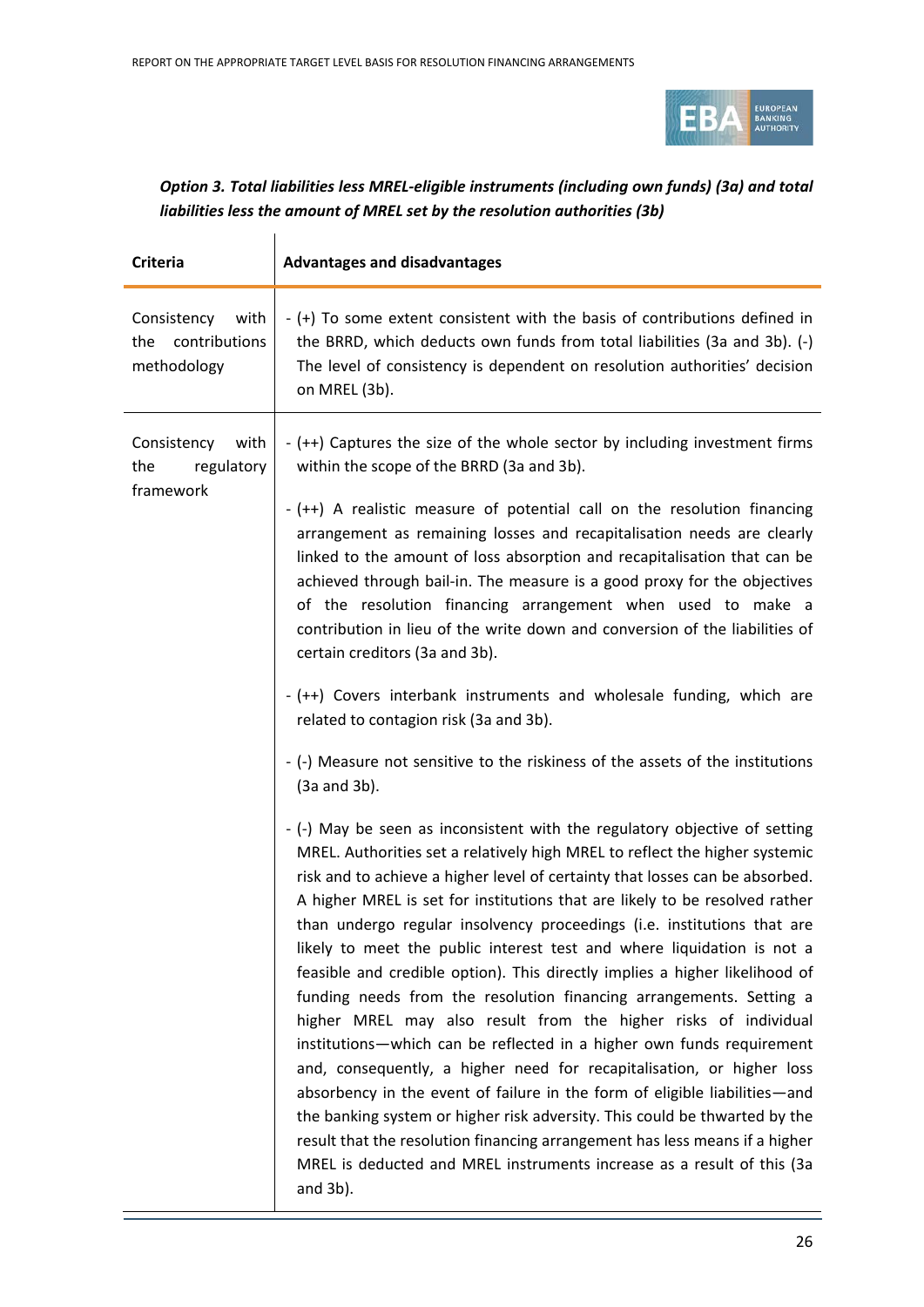

|                                                      | - (+) The measure is more stable than the option to deduct MREL-eligible<br>liabilities, as the resolution strategy (and therefore the recapitalisation<br>amount, MREL) is expected to change less with the annual review of<br>resolution plans than the liabilities in institutions' balance sheets (3b).<br>However, (-) it does not accurately reflect the effective amount at the<br>disposal of the resolution authorities for loss absorption and<br>recapitalisation, only the required amount (3b). |
|------------------------------------------------------|---------------------------------------------------------------------------------------------------------------------------------------------------------------------------------------------------------------------------------------------------------------------------------------------------------------------------------------------------------------------------------------------------------------------------------------------------------------------------------------------------------------|
|                                                      | - (-) MREL provides a line of defence in resolution in order to cover all<br>liquidity and capitalisation requirements that can be anticipated in<br>resolution planning (adjusting for the regulatory risk of an institution),<br>whereas resolution financing only contributes when the capital or liquidity<br>requirements exceed the foreseen measure. Therefore, the excess of<br>eligible instruments over the MREL requirement set by the NRA might<br>provide a more appropriate measure (3b).       |
| Correlation<br>with<br>historical losses             | - (+) The statistical correlation with the historical need for State aid is<br>positive.                                                                                                                                                                                                                                                                                                                                                                                                                      |
| Dynamics<br>and<br>smoothness<br>of<br>contributions | - (+) Includes a dynamic element where changes are related to the<br>potential to call on the resolution financing arrangement (3a and 3b).                                                                                                                                                                                                                                                                                                                                                                   |
|                                                      | - (--) Changing the definition of the target level when already a few years<br>into the build-up phase introduces uncertainty for resolution authorities<br>and potentially unexpected changes for the institutions (3a and 3b).                                                                                                                                                                                                                                                                              |
| Practical<br>considerations                          | - (--) Introducing changes to the target level basis is likely to be a burden for<br>the resolution authorities and the institutions.                                                                                                                                                                                                                                                                                                                                                                         |
|                                                      | - (-) No data available yet. The current estimated amount of MREL may not<br>accurately reflect the liability structure after the determination of MREL<br>requirements (3a and 3b).                                                                                                                                                                                                                                                                                                                          |
|                                                      | - (-) The definition is not completely harmonised due to national GAAP vs<br>IFRS (e.g. the treatment of derivatives differs, which is mainly relevant for<br>the transitional period). The adjustment for derivatives requires complex<br>calculations, which increases the risk of mistakes (3a and 3b).                                                                                                                                                                                                    |
|                                                      | - (-) There is yet to be a common approach to MREL setting, including<br>uncertainty of approach to institutions subject to simplified obligations. In<br>addition, there is ongoing debate on TLAC and MREL (3a and 3b).                                                                                                                                                                                                                                                                                     |
|                                                      | - (-) MREL remains an untested concept (3a and 3b).                                                                                                                                                                                                                                                                                                                                                                                                                                                           |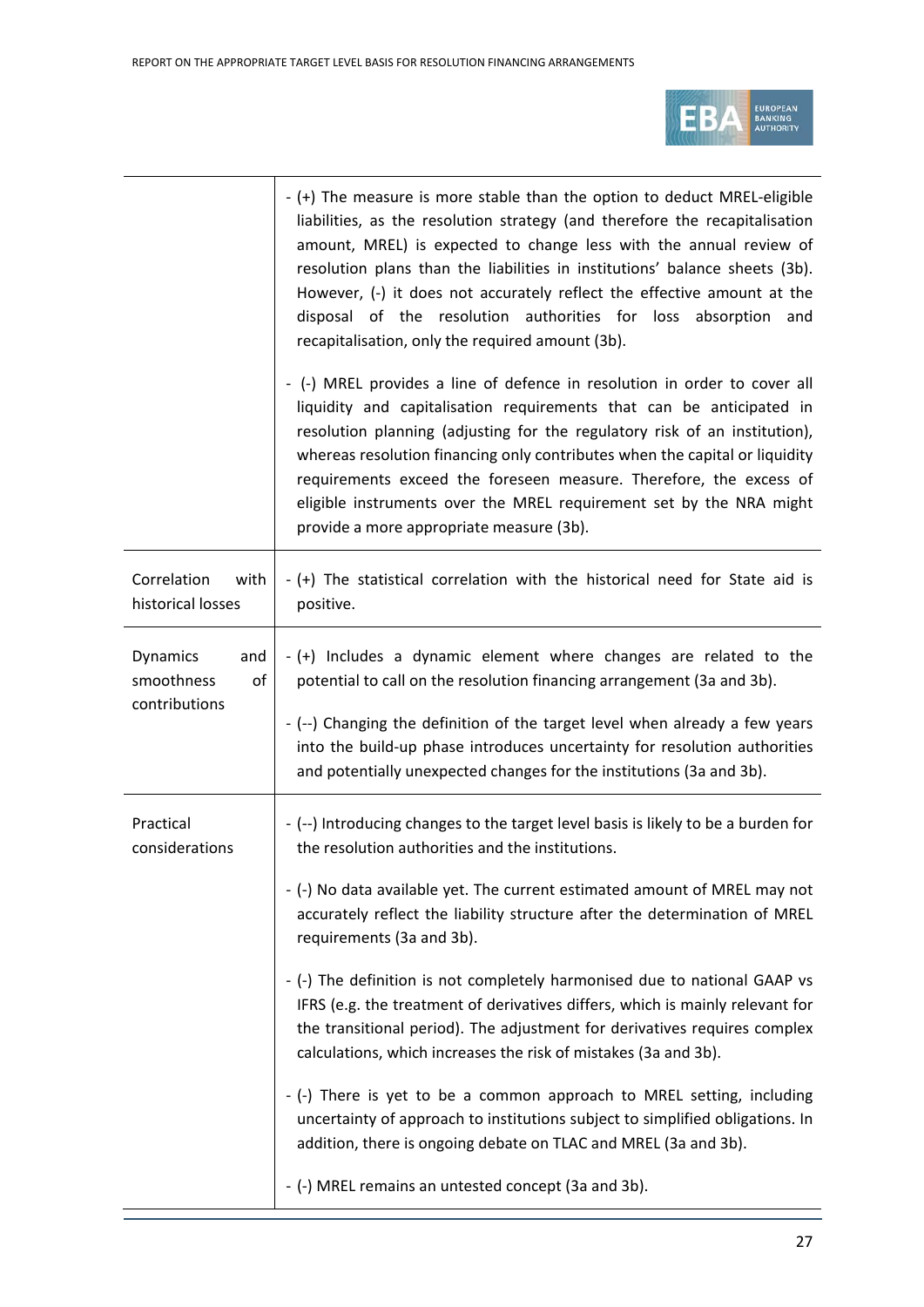

|                            |     | - (-) Currently, MREL has not been determined for most institutions, and<br>the timing may differ among institutions and Member States. So the<br>measure would be fully relevant and comparable among Member States<br>only after resolution authorities have determined the MREL for all<br>institutions.                              |
|----------------------------|-----|------------------------------------------------------------------------------------------------------------------------------------------------------------------------------------------------------------------------------------------------------------------------------------------------------------------------------------------|
| Simplicity<br>transparency | and | - (+) Data will be collected for other purposes, so it will be simple to apply<br>in this case, too (3a and 3b).<br>- (-) Relatively complex. The basis is not easy to understand for non-experts<br>$(3a)$ .                                                                                                                            |
|                            |     | - (-) The view on MREL-eligible instruments might complicate the data<br>collection since an institution's view on MREL-eligible instruments might<br>differ from the NRA's view (e.g. on excluded liabilities). Such differences<br>also reduce the harmonisation effect (3a).<br>- (-) Data may not be publicly available (3a and 3b). |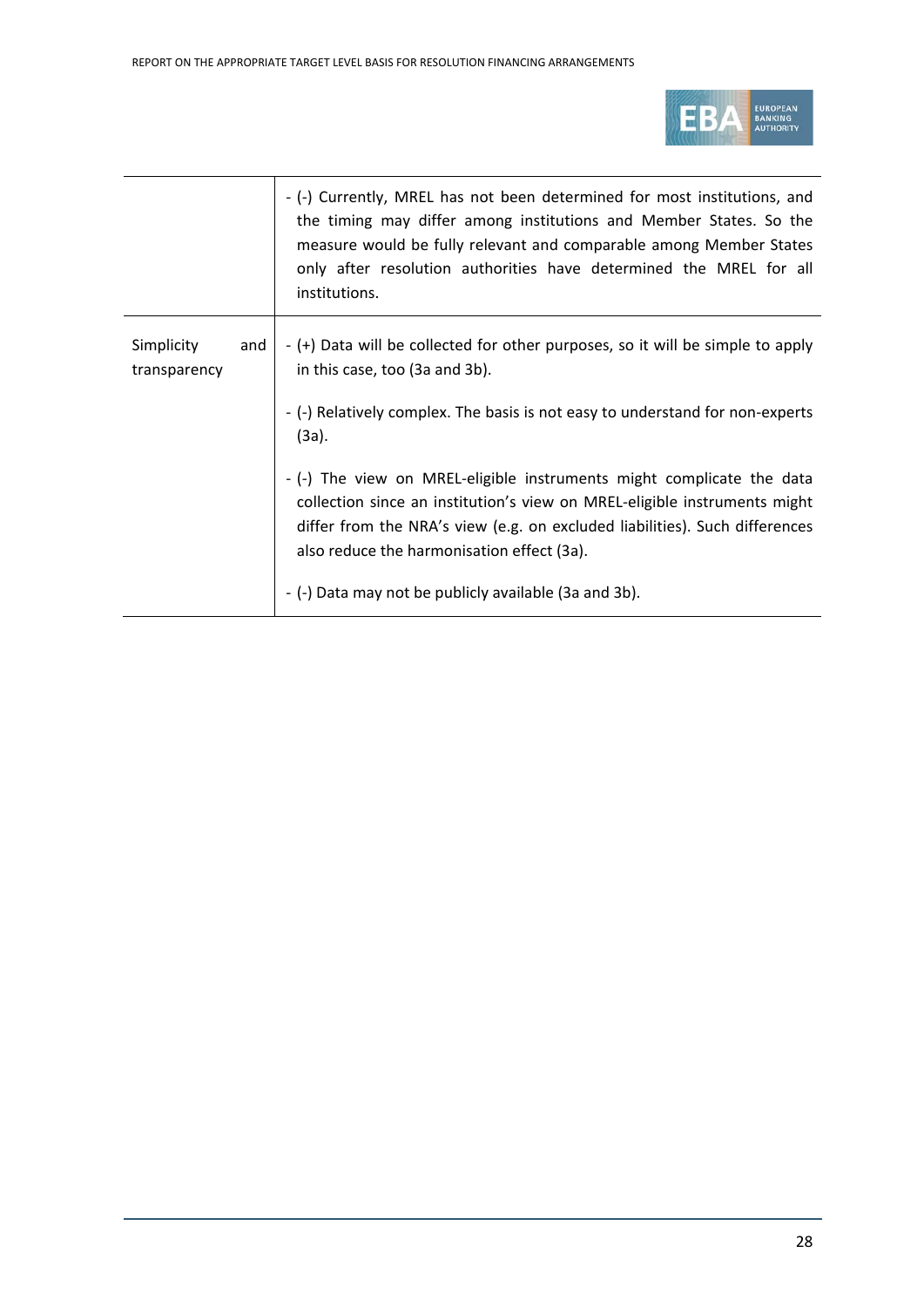

### *Option 4. Total risk exposure amount (TREA)*

| <b>Criteria</b>                                         | <b>Advantages and disadvantages</b>                                                                                                                                                                                                                                                                                                                                                                                                                                                                                                                                                                                       |
|---------------------------------------------------------|---------------------------------------------------------------------------------------------------------------------------------------------------------------------------------------------------------------------------------------------------------------------------------------------------------------------------------------------------------------------------------------------------------------------------------------------------------------------------------------------------------------------------------------------------------------------------------------------------------------------------|
| Consistency with<br>contributions<br>the<br>methodology | - (+) Risk-adjusted measure, as is the contributions method.<br>- (-) No clear link with the contributions method beyond being risk-based.<br>- (-) TREA focuses only on risks covered by minimum own funds<br>requirements and does not include others (e.g. Pillar 2 risks). It does not<br>reflect supervisory assessment of risks, as it is calculated by institutions.<br>This leads to the underestimation of risks, which may lead to own funds<br>being lower than needed and, in consequence, the amount in the<br>resolution financing arrangement may be inadequate.                                           |
| with<br>Consistency<br>regulatory<br>the<br>framework   | - (++) Captures the size of the whole sector by including investment firms.<br>- (++) Reflects the risk profile of institutions, and consequently of the<br>banking sector.<br>- (++) Reflects that recapitalisation needs are based on the TREA (though<br>after restructuring in resolution), and not on liabilities.<br>- (+) The measure is aligned with the expected use of the resolution<br>financing arrangement, as the higher the riskiness of an institution, the<br>higher the probability of failure, and in turn, the higher the probability<br>that resolution financing might be needed upon its failure. |
| Correlation<br>with<br>historical losses                | - (+) The statistical correlation with historical need for State aid is positive.                                                                                                                                                                                                                                                                                                                                                                                                                                                                                                                                         |
| Dynamics<br>and<br>smoothness<br>of<br>contributions    | - (--) Changing the definition of the target level when already a few years<br>into the build-up phase introduces uncertainty for resolution authorities<br>and institutions.                                                                                                                                                                                                                                                                                                                                                                                                                                             |
| Practical<br>considerations                             | - (+) Homogeneity of data across jurisdictions.<br>- (--) Introducing changes to the target level basis is likely to be a burden for<br>the resolution authorities and the institutions.<br>- (-) Significant change from current methods.<br>- (-) Model risk. Internal ratings-based (IRB) models depend on a correct                                                                                                                                                                                                                                                                                                   |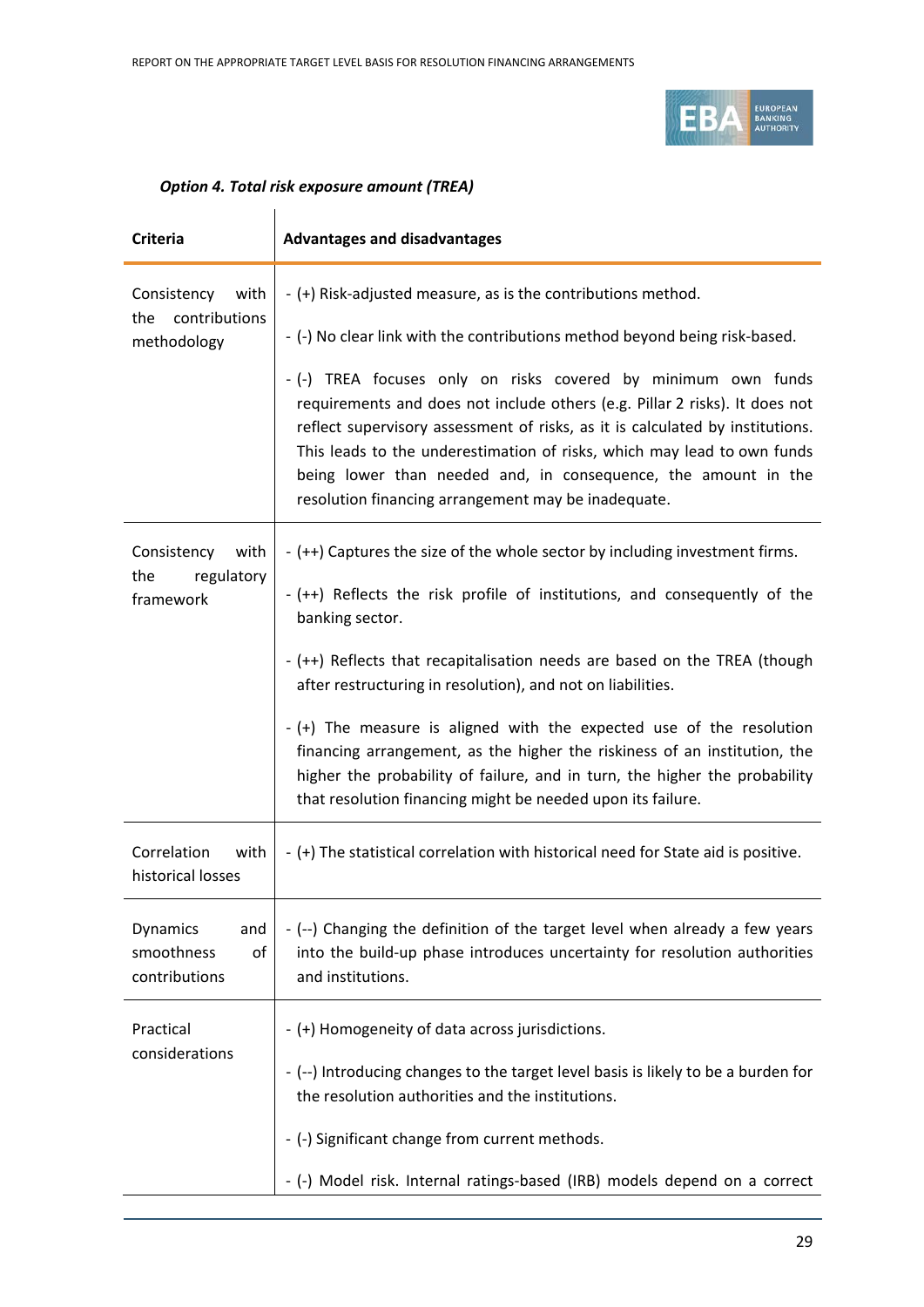

|              |     | specification. If the models are not correct in their evaluation of risks,   |
|--------------|-----|------------------------------------------------------------------------------|
|              |     | TREA is an imperfect measure of the risk of an institution. Admittedly,      |
|              |     | however, the same argument applies to the standard approach, since the       |
|              |     | risk element of each type of asset is implicitly defined by the regulator.   |
|              |     |                                                                              |
|              |     | - (-) Limited knowledge about TREA's development and volatility EU-wide      |
|              |     | over a credit cycle and how this might impact the potential reference        |
|              |     | point and contribute to the resolution financing arrangements. <sup>17</sup> |
|              |     |                                                                              |
| Simplicity   | and | - (+) Data is available and could be collected from competent authorities.   |
| transparency |     |                                                                              |
|              |     | - (-) Complex. The basis is not easy to understand for non-experts.          |

<span id="page-29-0"></span><sup>17&</sup>lt;br><sup>17</sup> The EBA has conducted a long-term review on RWAs, though, which resulted in insights regarding the consistency of RWAs[: http://www.eba.europa.eu/risk-analysis-and-data/review-of-consistency-of-risk-weighted-assets](http://www.eba.europa.eu/risk-analysis-and-data/review-of-consistency-of-risk-weighted-assets)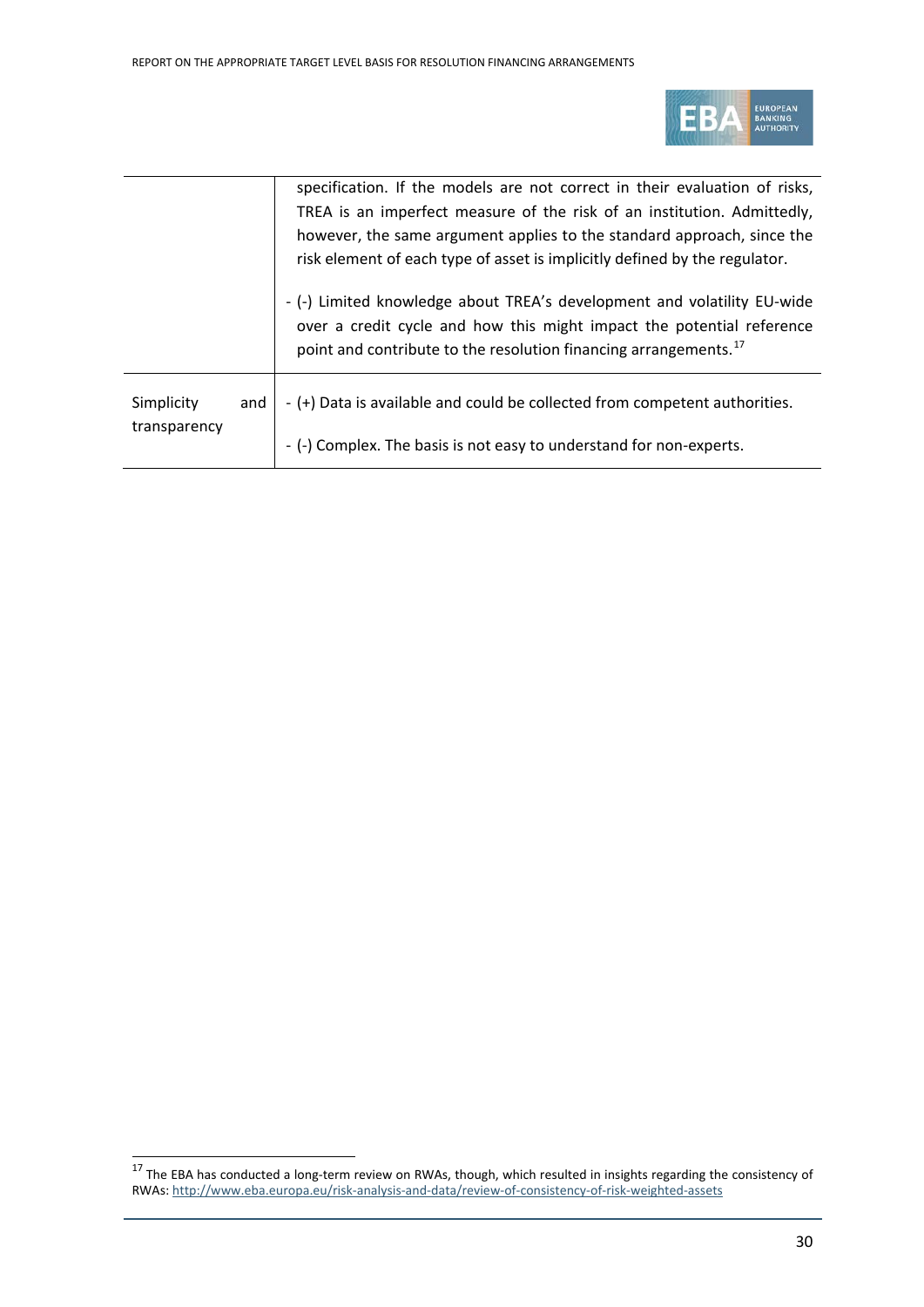

| <b>Criteria</b>                                            | <b>Advantages and disadvantages</b>                                                                                                                                                                                                                                                                                                                                                                                                                                                                                                                                                                                                                                                                                                                                                                                                                                                                                                                                                                                                                    |
|------------------------------------------------------------|--------------------------------------------------------------------------------------------------------------------------------------------------------------------------------------------------------------------------------------------------------------------------------------------------------------------------------------------------------------------------------------------------------------------------------------------------------------------------------------------------------------------------------------------------------------------------------------------------------------------------------------------------------------------------------------------------------------------------------------------------------------------------------------------------------------------------------------------------------------------------------------------------------------------------------------------------------------------------------------------------------------------------------------------------------|
| Consistency<br>with<br>contributions<br>the<br>methodology | - (+) The measure reflects the risk of an institution linked to the asset side<br>of the balance sheet.<br>- (--) Calculation of contributions may appear logically inconsistent-own<br>funds are used as a base for the target level, but are deducted from actual<br>contributions to resolution financing arrangements.                                                                                                                                                                                                                                                                                                                                                                                                                                                                                                                                                                                                                                                                                                                             |
| Consistency<br>with<br>the<br>regulatory<br>framework      | - (+) Own funds reflect the capital requirements in place and are, therefore,<br>in line with the prudential framework.<br>- (-) Own funds-in particular CET1-absorb losses on an ongoing basis and<br>may be depleted before resolution. Therefore, even if the level of own<br>funds exceeds the minimum requirements established by the competent<br>authority, this does not mean that these funds will be available in a<br>resolution.<br>- (-) The measure will penalise jurisdictions with stricter prudential<br>requirements and higher levels of own funds.<br>- (-) Counterintuitive measure, as the bigger the amount of own funds in<br>the system, the lower the probability of failure and, therefore, of the use<br>of the resolution financing arrangements.<br>- (--) Introduces the risk of 'double prudential failure'. If the competent<br>authority underestimates capital requirements, available own funds may<br>be lower than needed and, therefore, may lead to a lower amount in the<br>resolution financing arrangement. |
| Correlation<br>with<br>historical losses                   | - (+) The statistical correlation with the historical need for State aid is<br>positive.                                                                                                                                                                                                                                                                                                                                                                                                                                                                                                                                                                                                                                                                                                                                                                                                                                                                                                                                                               |
| Dynamics<br>and<br>smoothness<br>of<br>contributions       | - (+) It provides a stable target in times of volatility of balance sheet sizes.<br>- (+) Own funds-based contributions will have countercyclical effects, as<br>there will be higher contributions when there is more capital in the<br>system and lower contributions when there is a drop in own funds during<br>a downturn.<br>- (--) Changing the definition of the target level when already a few years                                                                                                                                                                                                                                                                                                                                                                                                                                                                                                                                                                                                                                         |

### *Option 5. Available own funds*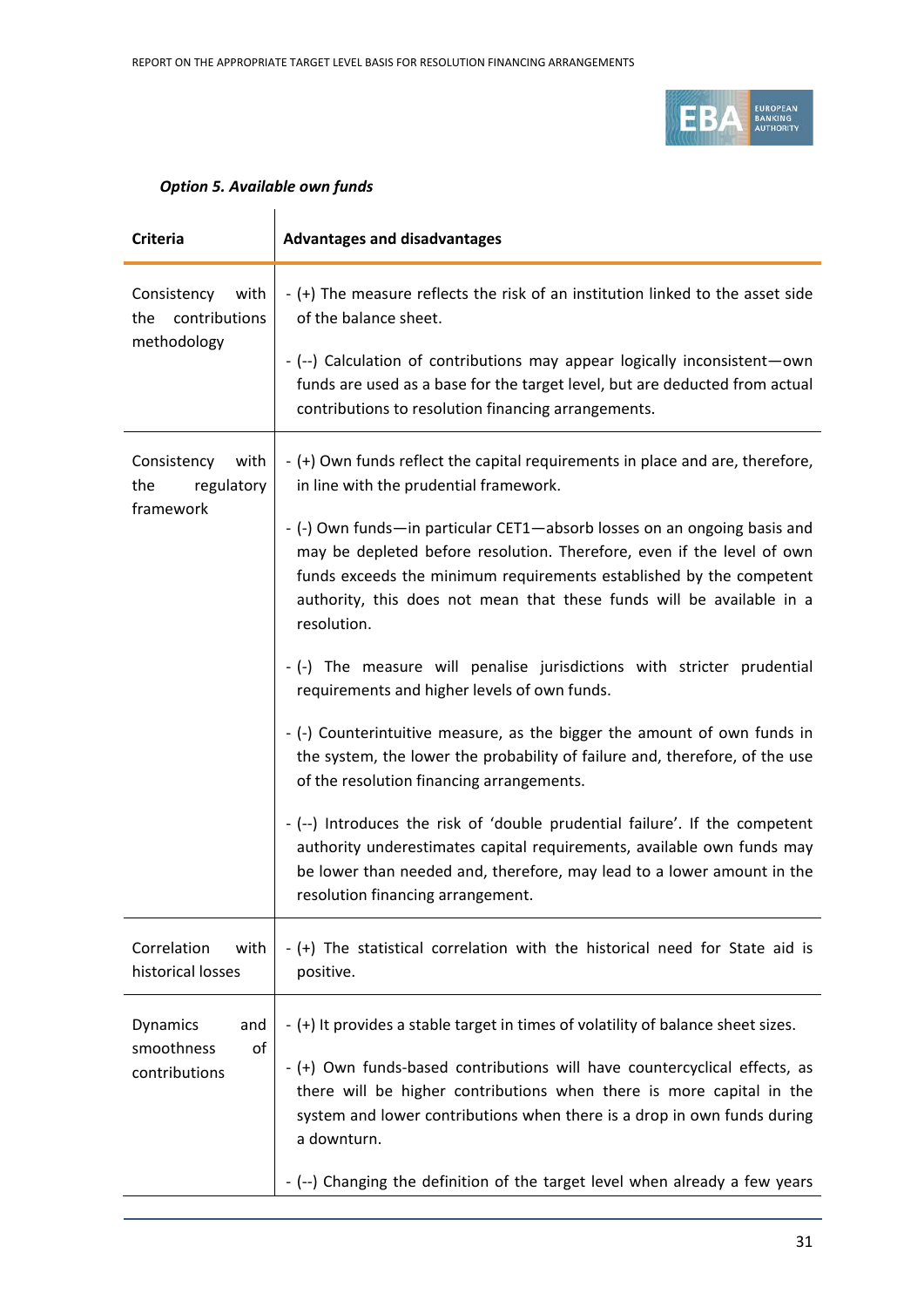

|                             | into the build-up phase introduces uncertainty for resolution authorities<br>and institutions.                                                                                                                                                                                                         |
|-----------------------------|--------------------------------------------------------------------------------------------------------------------------------------------------------------------------------------------------------------------------------------------------------------------------------------------------------|
| Practical<br>considerations | - (--) Introducing changes to the target level basis is likely to be a burden for<br>the resolution authorities and the institutions.                                                                                                                                                                  |
|                             | - (-) Model risk. At the national and Euro-wide level, own funds depend<br>significantly on the capital requirements set by the competent authority,<br>which are, in turn, dependent on the correct calculation of the TREA.<br>However, both the IRB and the standard models have their limitations. |
| Simplicity<br>and           | - (+) Relatively simple and transparent.                                                                                                                                                                                                                                                               |
| transparency                | - (+) Historical data are publicly available.                                                                                                                                                                                                                                                          |
|                             | - (-) While the definition of own funds is harmonised, the definition and the<br>composition of own funds are subject to regulatory changes.                                                                                                                                                           |
|                             |                                                                                                                                                                                                                                                                                                        |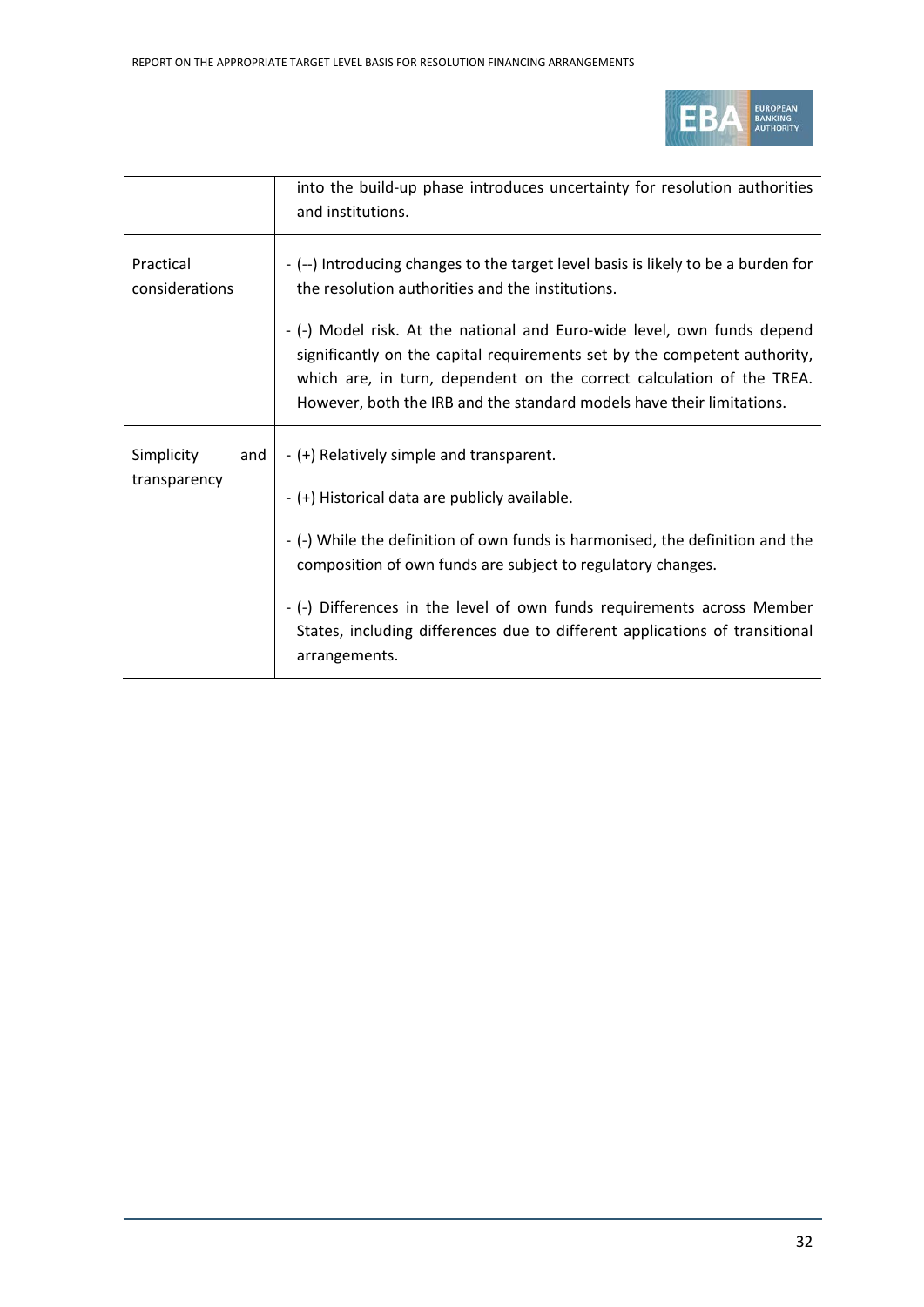

## <span id="page-32-0"></span>6. Conclusions and recommendations

41. The analysis in this report is mainly based on qualitative assessment of the chosen options against the chosen criteria. The report describes the advantages and disadvantages for each option-criterion combination and assesses them as 'highly positive' (++), 'positive' (+), 'neutral' (0), 'negative' (-) or 'highly negative' (--). As the analysis is qualitative, the summary of each option against each criterion is then assessed based on the strength of the pros and cons. As the analysis is qualitative, the outcome is not a simple sum of pluses and minuses, but includes expert judgement. Table 2 summarises these results, acknowledging the inevitably qualitative element of the summary score.

|                                                                                                | Consistency<br>with the<br>contributions<br>methodology | Consistency<br>with the<br>regulatory<br>framework | <b>Correlation</b><br>with<br>historical<br>losses | <b>Dynamics and</b><br>smoothness<br>of<br>contributions | <b>Practical</b><br>considerati<br>ons | <b>Simplicity and</b><br>transparency |
|------------------------------------------------------------------------------------------------|---------------------------------------------------------|----------------------------------------------------|----------------------------------------------------|----------------------------------------------------------|----------------------------------------|---------------------------------------|
| Covered deposits                                                                               | $(-)$                                                   | $(-)$                                              | $(+)$                                              | $(++)$                                                   | $(+)$                                  | $(++)$                                |
| <b>Total liabilities</b><br>(including own<br>funds)                                           | $(+)$                                                   | $(+)$                                              | $(+)$                                              | $(-)$                                                    | $(-)$                                  | $(++)$                                |
| <b>Total liabilities</b><br>(excl. own funds)                                                  | $(+)$                                                   | $(+)$                                              | $(+)$                                              | $(-)$                                                    | $(-)$                                  | $(++)$                                |
| <b>Total liabilities</b><br>(excl. own funds)<br>less covered<br>deposits                      | $(++)$                                                  | $(++)$                                             | $(+)$                                              | $(-)$                                                    | $(-)$                                  | $(++)$                                |
| <b>Total liabilities less</b><br>MREL-eligible<br>instruments<br>(including own<br>funds)      | $(+)$                                                   | $(++)$                                             | (n/a)                                              | $(-)$                                                    | $(-)$                                  | $(-)$                                 |
| <b>Total liabilities less</b><br>the amount of<br>MREL set by the<br>resolution<br>authorities | (0)                                                     | $(++)$                                             | (n/a)                                              | $(-)$                                                    | $(-)$                                  | $(-)$                                 |
| Total risk exposure<br>amount                                                                  | (0)                                                     | $(++)$                                             | $(+)$                                              | $(-)$                                                    | $(-)$                                  | (0)                                   |
| Available own<br>funds                                                                         | $(-)$                                                   | $(-)$                                              | $(+)$                                              | $(-)$                                                    | $(-)$                                  | $(+)$                                 |

### *Table 2. Summary of options for the target level basis*

#### *Recommendations*

42. This report assessed each of the options outlined in Section 4 against all of the criteria set out in Section 3. Based on the assessment of the advantages and disadvantages of each option, both quantitative and qualitative, this report recommends changing the base for the target level of the resolution financing arrangement to: 'total liabilities (excluding own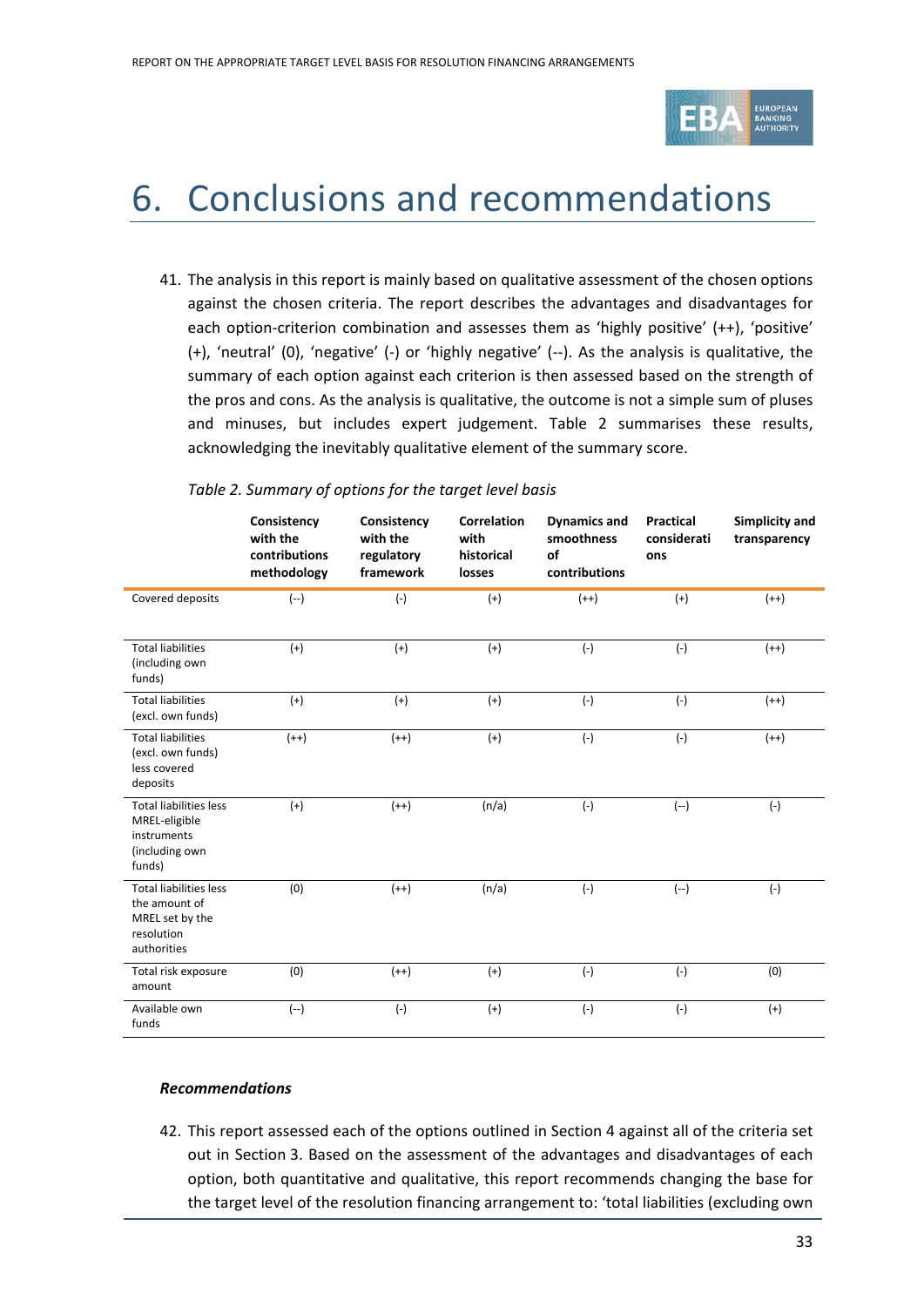

funds) less covered deposits', which achieved the most consistently positive scores across all the criteria, or 'total liabilities (including own funds)' or 'total liabilities (excluding own funds)'. In the analysis presented in Section 5 of the report and summarised in the table above, these three indicators received the highest scores overall, and had the most consistently positive scores across a range of criteria. The key arguments in favour of these options are their consistency with the regulatory framework and contributions methodology, as well as their simplicity and transparency, without the major disadvantages of any of the other options. In particular, it is crucial that the target level basis based on total liabilities (with or without further exclusions) captures the whole population of institutions in the scope of the BRRD, and, especially in the case of 'total liabilities (excluding own funds) less covered deposits', accurately reflects the potential to call on the resolution financing arrangements in the case of a given failure. The burden arising from changes of the target level basis has been factored into the evaluation to reflect the procedural difficulties accompanying any changes for institutions and resolution authorities. Had the report disregarded such practical considerations, the recommendation would not have been different, but the assessment would have been more clearly in favour of the recommended options.

43. The report further recommends that if the Commission issues a legislative proposal on amending the target level basis for national resolution financing arrangements, it should also consider proposing to adjust: 1) the target level percentage accompanying the target level basis; and 2) the target level basis for the SRF. It is up to the Commission to decide when such a proposal would come into force.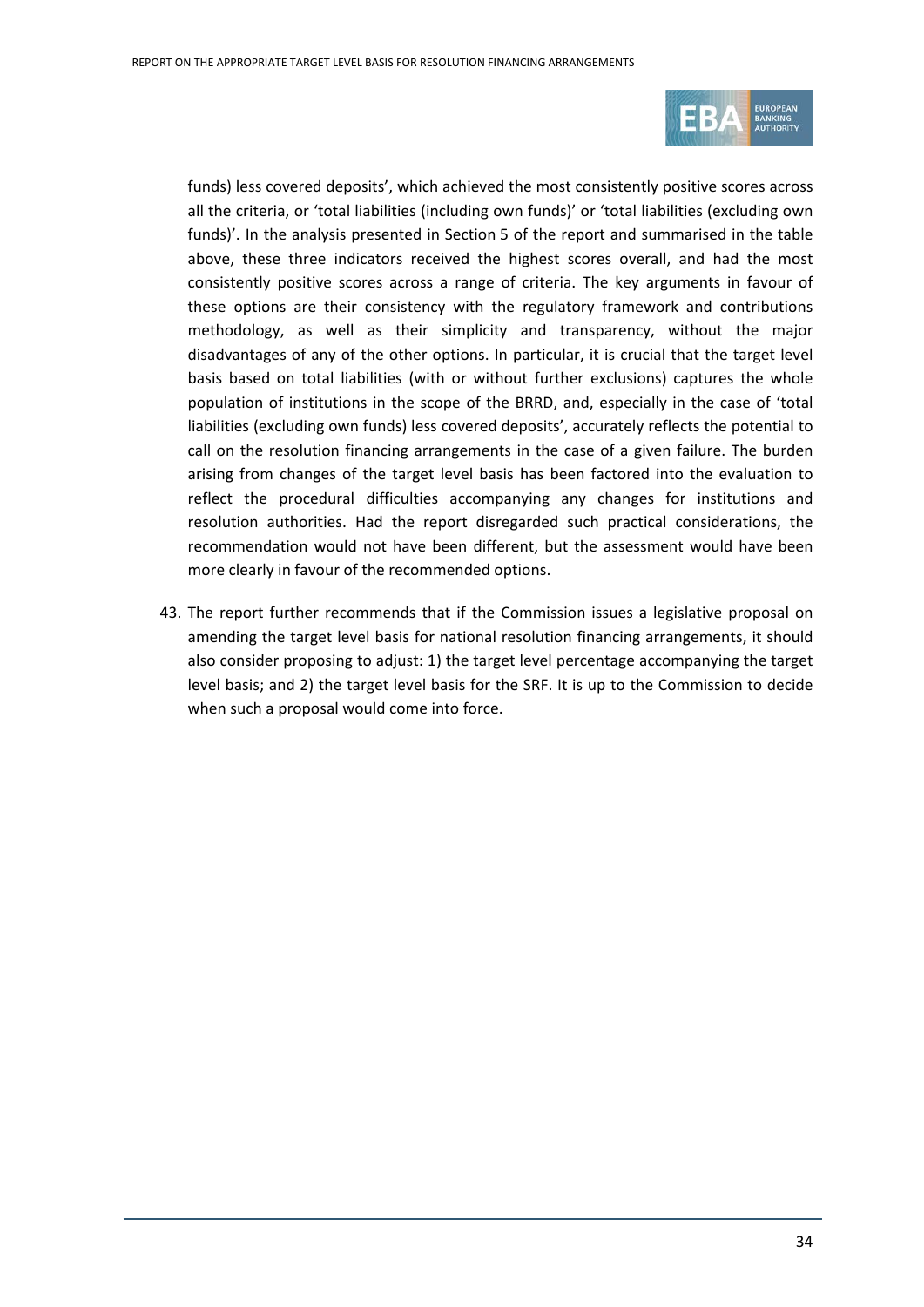

# <span id="page-34-0"></span>7. Annex 1

## 7.1 Outline of the methodology for the quantitative analyses

The quantitative analyses in this report have focused on two aspects of the considered indicators to assess their appropriateness as a target level basis for the resolution financing arrangements.

The first element of the quantitative analysis tests the statistical correlation between State aid support measures for the period 2008 to Q3 2014 on the one hand and the options for the target level basis, including 'covered deposits' and 'total liabilities', on the other hand. This correlation analysis is conducted first at the Member State level and second at the level of the individual institutions.

The analysis at aggregate (Member State) level is based on information about State aid amounts approved (from the Commission data) and Member States' performance with regard to the reference points discussed, approximated based on information from the ECB's financial statistics. [18](#page-34-1)

The analysis at the bank level is based on the institutions identified as having received State aid during the financial crisis (2008-2014) and information on those institutions' profits and losses and relevant balance sheet indicators, which most closely approximate the potential target level basis discussed. A recent study on the target level of the SRF<sup>[19](#page-34-2)</sup> followed a similar approach: to estimate the potential funding needs of the SRF, the study referred to the Commission's State aid data and, on this basis, estimated the losses of individual banks in Euro area Member States to draw conclusions on potential recapitalisation needs.

The second element of the quantitative analysis tests the stability of the considered indicators over time, under the assumption that a more stable indicator over time would provide a more reliable target level basis for resolution financing arrangements and contribute to ensuring that the resolution fund is sufficiently financed to fulfil its purposes. That volatility analysis is conducted, first, for the same period as the (aggregate) correlation analysis, using the same data source (to ensure consistency) and, secondly, for a longer period in time, partly using alternative data sources to understand the indicators' volatility characteristics over a longer period of the economic/financial cycle (including the period leading up to the crisis of 2008). Both specifications complement each other and strengthen the reliability of the results and conclusions.

<span id="page-34-1"></span> $^{18}$  The ECB's consolidated banking data and MFI balance sheet statistics.

<span id="page-34-2"></span><sup>&</sup>lt;sup>19</sup> De Groen/Gros, 'Estimating the Bridge Financing Needs of the Single Resolution Fund: How expensive is it to resolve a bank?', November 2015.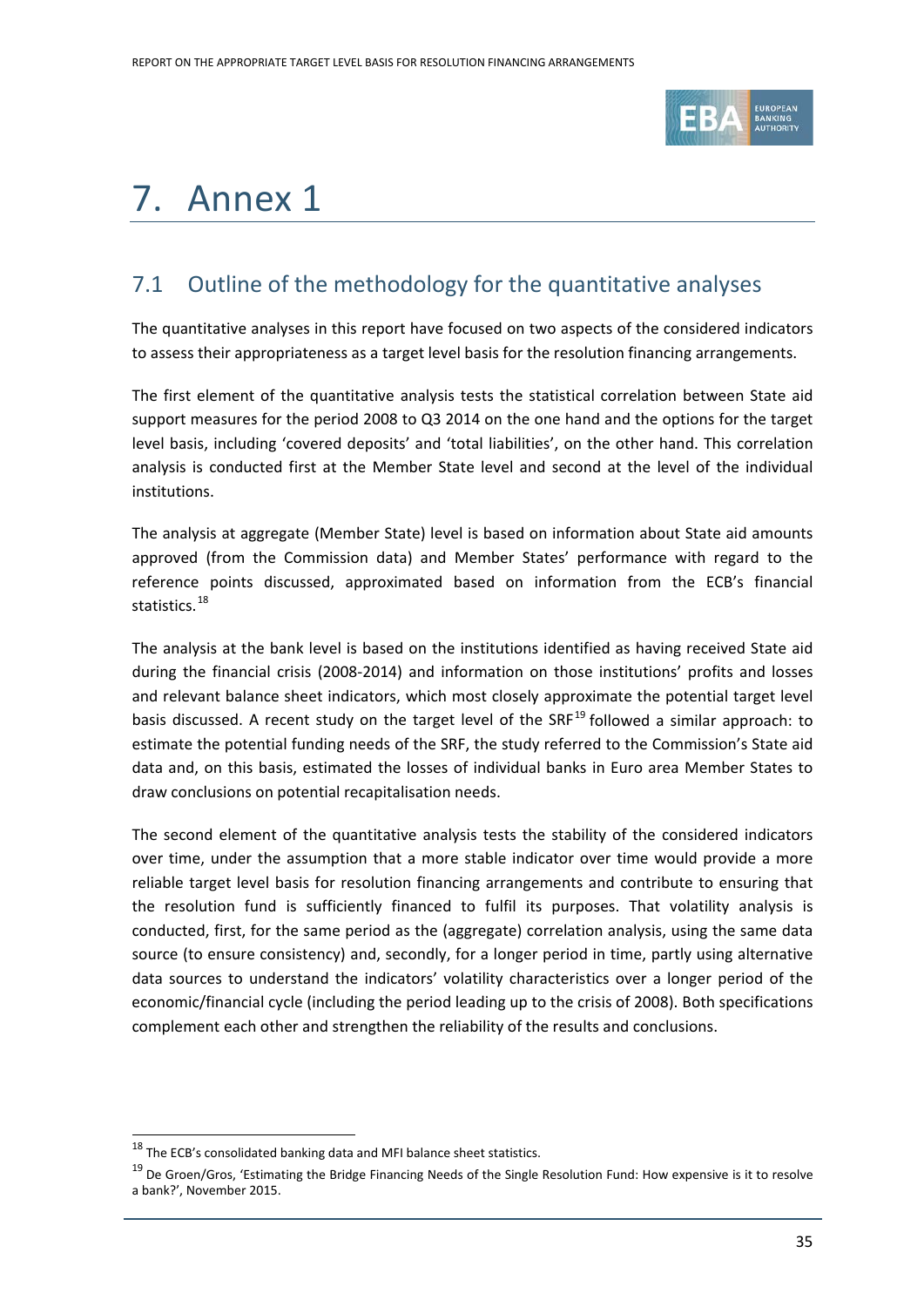

## 7.2 Shortcomings and caveats

The approach taken in this report has its shortcomings. In these early days of the new resolution framework, uncertainty remains as to the future of:

*The amount and structure of institutions' loss absorption capacity, including:*

- The future liability structure of institutions and the volume of own funds and eligible liabilities. The liability structure not only depends on regulatory decisions, but also on the conditions for various types of refinancing, as well as on banks' management decisions and the wider economic environment.
- The practice of competent authorities setting buffer and Pillar 2 own fund requirements and the MREL under Article 45 of the BRRD. These would increase loss-absorption capacity, but, on the other hand, higher own fund requirements might result in higher recapitalisation needs following resolution.
- Losses may be different in volume and distribution due to a changed regulatory environment and higher risk awareness of bank management and investors, as well as the specific circumstances in a future crisis.
- Resolution authorities' practice in applying resolution tools instead of regular insolvency proceedings, in particular in applying the public interest test under Article 32(5) of the BRRD.

### *Practice in handling resolution:*

- Resolution authorities' practice in applying the bail-in tool and exceptions from bail-in, in particular with regard to a potential contagion risk, which may depend on the holders of bank debt. In addition, practice may vary depending on whether, after shareholders and creditors have contributed 8% of total liabilities, resolution authorities decide that the resolution financing arrangement should contribute or rather seek additional loss participation from creditors.
- Member States' practice in applying the no creditor worse off (NCWO) safeguard under Article 74 of the BRRD and valuers' practice in conducting valuations, as the compensation to creditors is paid by the resolution financing arrangements.

### *Further factors in the wider context of resolution:*

• The sources of liquidity available to banks after resolution and their size following restructuring, as this determines how much liquidity support may be needed. This depends on whether market confidence in the resolved entity can be restored. If institutions fully depend on liquidity support, this would significantly increase funding needs.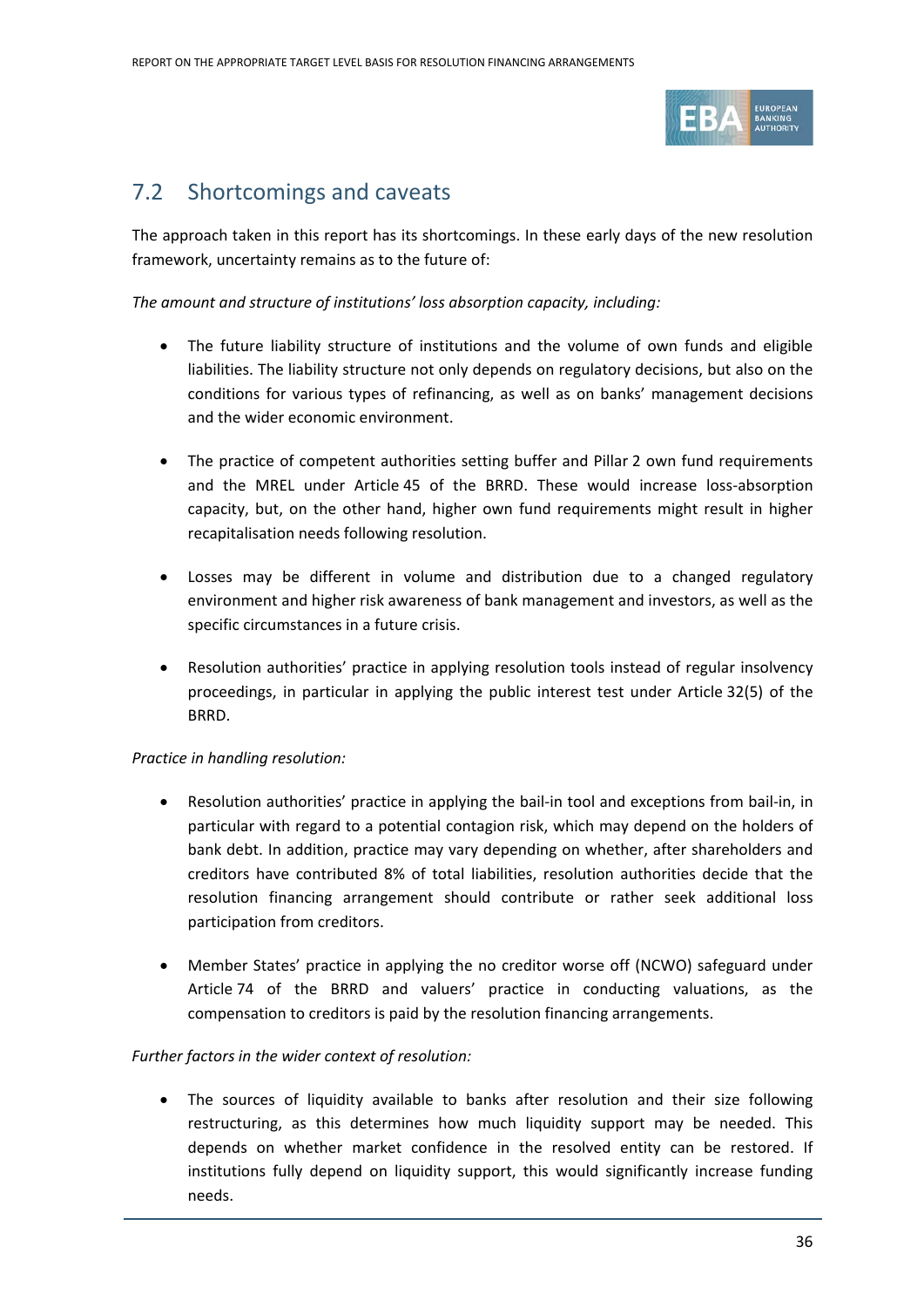

- The nature of future crises, in particular the amount of losses and their distribution within the banking sector, and the number of institutions failing in case of a systemic crisis.
- The availability of ex-post contributions or alternative sources of funding (borrowing between financing arrangements).

In addition to the problems mentioned above, the results are subject to more caveats, including:

- The practice among Member States in terms of whether and under what circumstances they granted State aid to failing institutions may have varied during the last financial crisis for policy and macroeconomic reasons, rather than for reasons that might be reflected in balance sheet data. This applies, in particular, with regard to the question of which institutions are regarded as systemic in terms of the public interest test, and whether sufficiently capitalised institutions received State aid or not.
- All potential target level basis options are correlated to size. Therefore, a certain level of correlation is to be expected; as a result, the differences in the level of correlation are small, which casts doubt on the causality reflected in the data.

On the other hand, it is reasonable to assume that State aid was given predominantly to systemically important institutions. Although the notion of systemically important institutions may have been broader during a severe systemic crisis and in the absence of resolution tools than is the case now under the BRRD public interest test, it should be noted that not all institutions received State aid—there were failures and private sector solutions. For these there is an indication that they would not pass the public interest test under the BRRD and would not be resolved, but would have been wound down in regular insolvency proceedings, or at least would not receive contributions from the resolution financing arrangements. Therefore, there are arguments for parallels between the past crisis and potential future funding needs.

## 7.3 Assumptions and data

For the aggregate correlation analysis, data from the following sources are used:

- Data regarding State aid (recapitalisation, asset relief measure, liquidity support and guarantee) granted to financial institutions in the context of the recent financial crisis from the Commission's State Aid Scoreboard 2014. The test looks at the total of State aid measures as evaluated by the Commission, as well as looking at capital and liquidity measures separately.
- Data on household deposits from the ECB's monetary financial institutions' (MFI) balance sheet statistics, which covers the entirety of the European banking sector (Banking Union and other EU Member States) and is available consistently for a sufficiently long time period (from 2007 onwards). Given the analytical purpose of these statistics (Eurosystem's monetary analysis), counterparty sector information (households) is used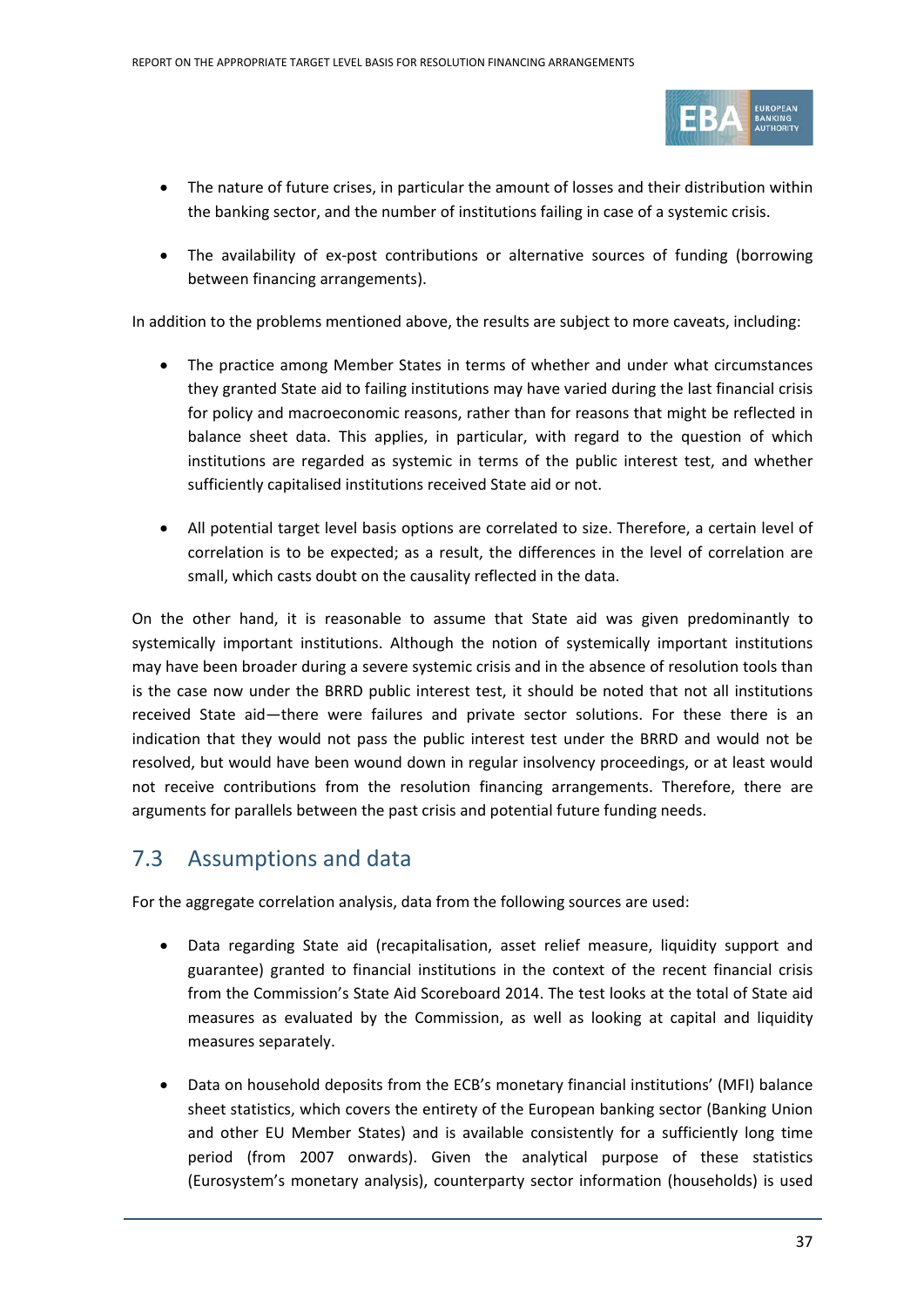

to approximate covered deposits. Tests have shown that those are the closest approximation available for covered deposits.

- Data on total liabilities, own funds (approximated by equity) and RWAs/risk-weighted exposure amounts from the ECB's consolidated banking data. These statistics broadly cover the European banking sector (Banking Union and other EU Member States) and are available for the large majority of Member States since 2007 (until 2015, annual frequency). Given the analytical purpose of these statistics (macroprudential analysis, microprudential supervision), the concepts of the data items presented are closely related to the reference points considered in this report.
- Data available at the EBA (standard supervisory reporting (ITS), other data collections) to assure the quality and robustness of the primary data sources used.

For the granular correlation analysis, data from the following sources are used:

- Commission's list of institutions that received State aid.
- Cumulative losses (operative and impairment) of institutions concerned from SNL<sup>[20](#page-37-0)</sup> database, under the assumption that the cumulative losses from 2007 to 2015 are the closest available approximation for the State aid received (the implicit assumption being that banks operate at regulatory capital requirements and state intervention aims at restoring bank capital to the level of applicable regulatory requirements).
- Approximations for potential target level basis from SNL database, assuming that averages over the period 2007-2014 are a reasonable approximation of the relevant indicator levels. The balance sheet items used are Total Financial Liabilities, Customer Deposits, Total Equity, Total Risk-Weighted Assets and Total Exposures, as defined for the Leverage Ratio. The choice of items has been guided by the objective of ensuring the best data availability and the highest methodological accuracy possible.

For the volatility analysis (since 2008), data from the following source were used:

• Same sources as those used for the aggregate correlation analysis described above (ECB Statistics).

For the volatility analysis (since 2003), data from the following source were used:

• The ECB's MFI balance sheet statistics (capital and reserves, total liabilities, household deposits), to best approximate own funds and covered deposits. Data are available for AT, BE, CZ, DE, ES, FI, FR, UK, EL, HU, IE, IT, LU, NL, PT and SE. The choice of the observation period has been guided by the objective of ensuring the largest EU banking sector coverage over as long a period as possible.

<span id="page-37-0"></span><sup>20</sup> http://www.snl.com/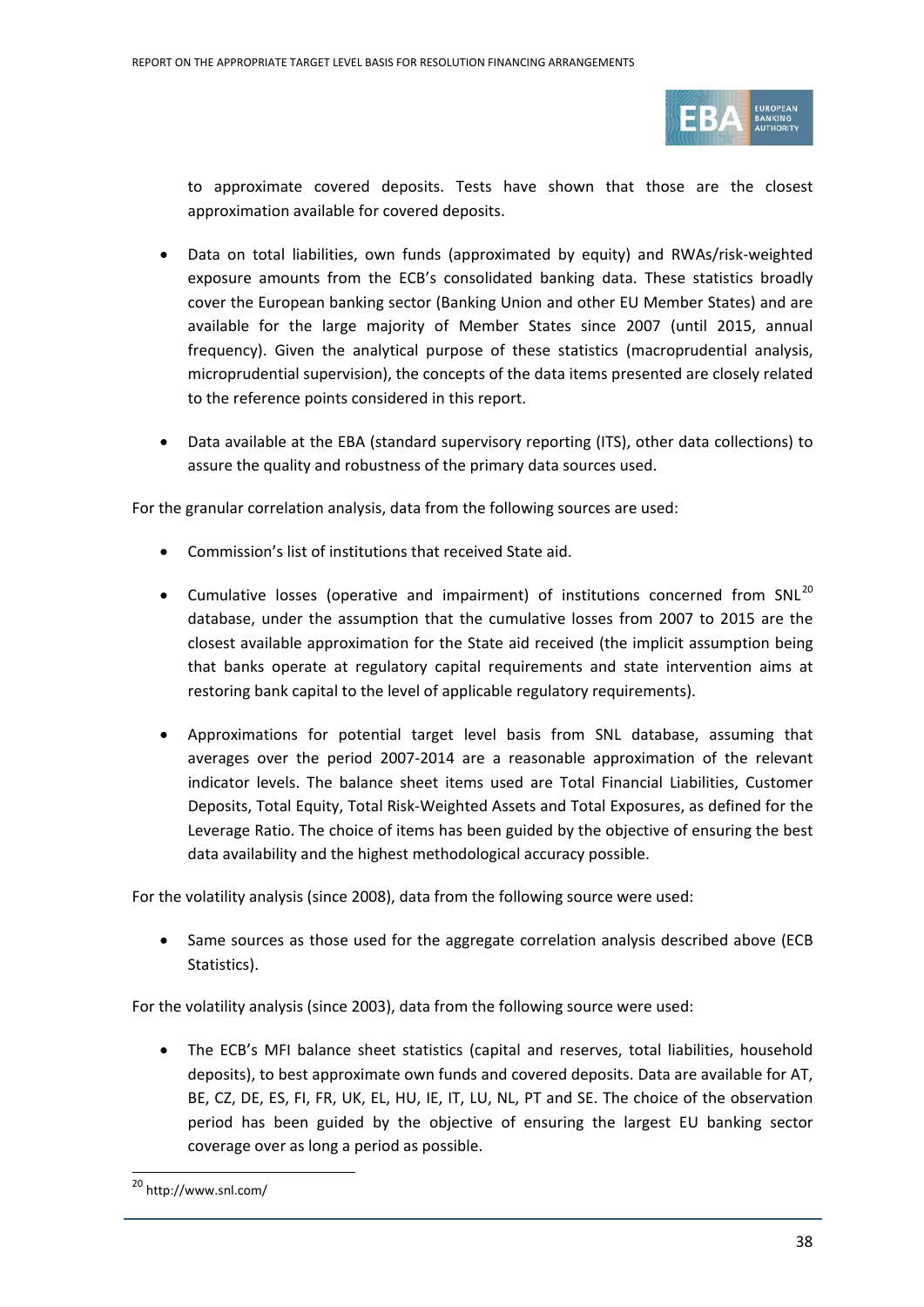

## 7.4 Robustness checks

To test the robustness of these results and analytical conclusions, the EBA has conducted various alternative specifications of this analysis. More concretely, the following approaches have been analysed:

- alternative correlation measures (Pearson, Spearman);
- alternative approximations of the reference points discussed;
- alternative approximations of the measures for government intervention; and
- alternative time periods for the reference points discussed.

These robustness tests broadly confirm the results presented in the table above, providing evidence that those results are valid across alternative technical specifications.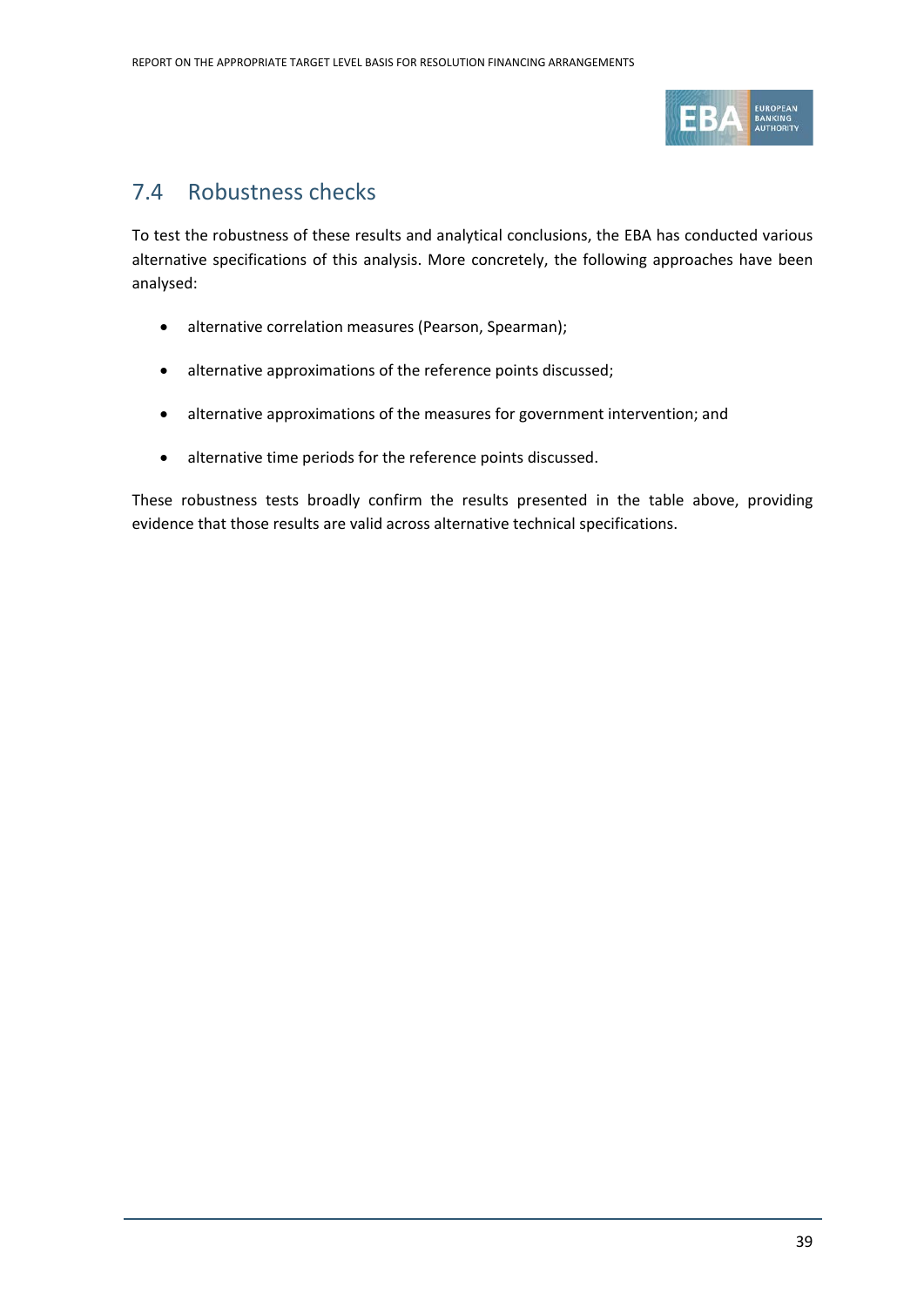

## 7.5 Overview of questions for consultation

*Question 1. Do you think the report is missing any crucial criteria or arguments in favour or against a particular option?*

*Question 2. Do you have a preference for one of the following recommended options?:* 

- *(a)total liabilities (including own funds),*
- *(b) total liabilities excluding own funds,*
- *(c)total liabilities excluding own funds less covered deposits.*

*Questions 3. Is there any other option which would be preferable to those in the recommendation? Please provide the rationale supporting your view.*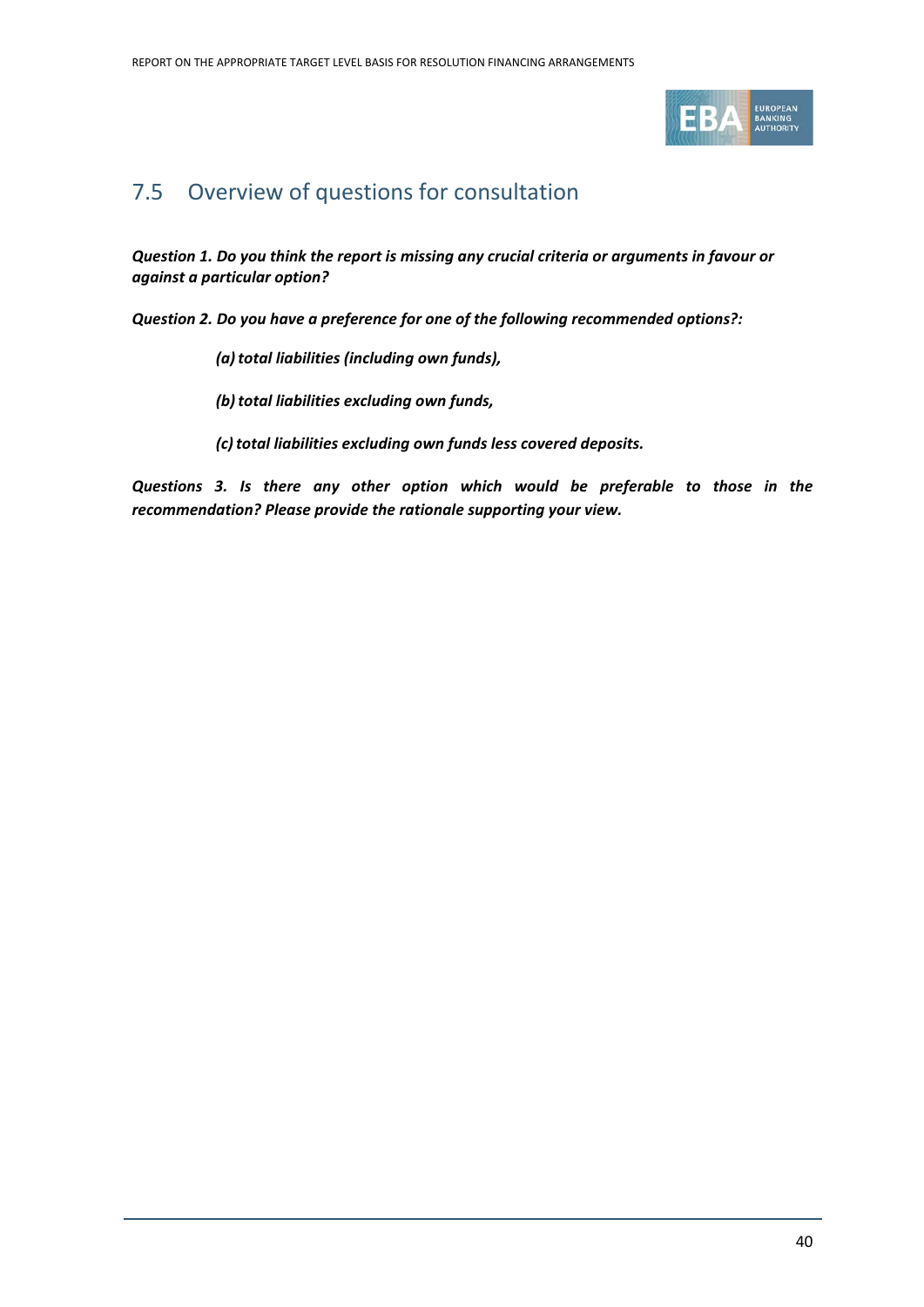

## 7.6 Feedback on the public consultation

The EBA publicly consulted on the draft proposal contained in this paper.

The consultation period lasted for six weeks and ended on 2 September 2016. Eight responses were received, all of which were published on the EBA website.

This paper presents a summary of the key points and other comments arising from the consultation, the analysis and discussion triggered by these comments, and the actions taken to address them if deemed necessary.

In many cases, several industry bodies made similar comments or the same body repeated its comments in response to different questions. In such cases, the comments and the EBA's analysis of them are included in the section of this paper where the EBA considers them most appropriate.

Changes to the draft report have been incorporated as a result of the responses received during the public consultation.

### **Summary of key issues and the EBA's response**

Of the eight respondents to the public consultation, six showed a preference for maintaining 'covered deposits' as the target level basis. The main arguments for the status quo were concentrated on predictability, clarity and practical considerations, with any change would introduce uncertainty for little or no benefit. Two respondents favoured 'total liabilities excluding own funds less covered deposits' as a more appropriate measure, mainly because of the consistency with the contributions methodology and the simplicity and transparency of this measure.

Several respondents stressed the link between national resolution financing arrangements and the SRF. Respondents argued that, despite different deadlines for reviews of both target level bases in the BRRD and the SRMR, any changes to the target level basis should happen simultaneously in both the Directive and the Regulation.

Many respondents highlighted that a change of the target level basis would have an impact on the level of contributions between Member States, even under the assumption that the overall level of contributions across the EU remains constant. They argued for a more detailed quantitative assessment to determine the impact on individual Member States and institutions, including various business models. Furthermore, a few respondents stressed that any change of the target level basis could have a significant impact on the amount of contributions to national resolution financing arrangements, when the issue of resolution financing, as well as the level of contributions, was subject to intense political negotiations in the context of the BRRD and the SRMR. Therefore, they argued that the report is not the place to propose significant changes.

Finally, several respondents pointed out that differences in the accounting treatment of 'total liabilities' across Member States could create arbitrage and competitive distortions.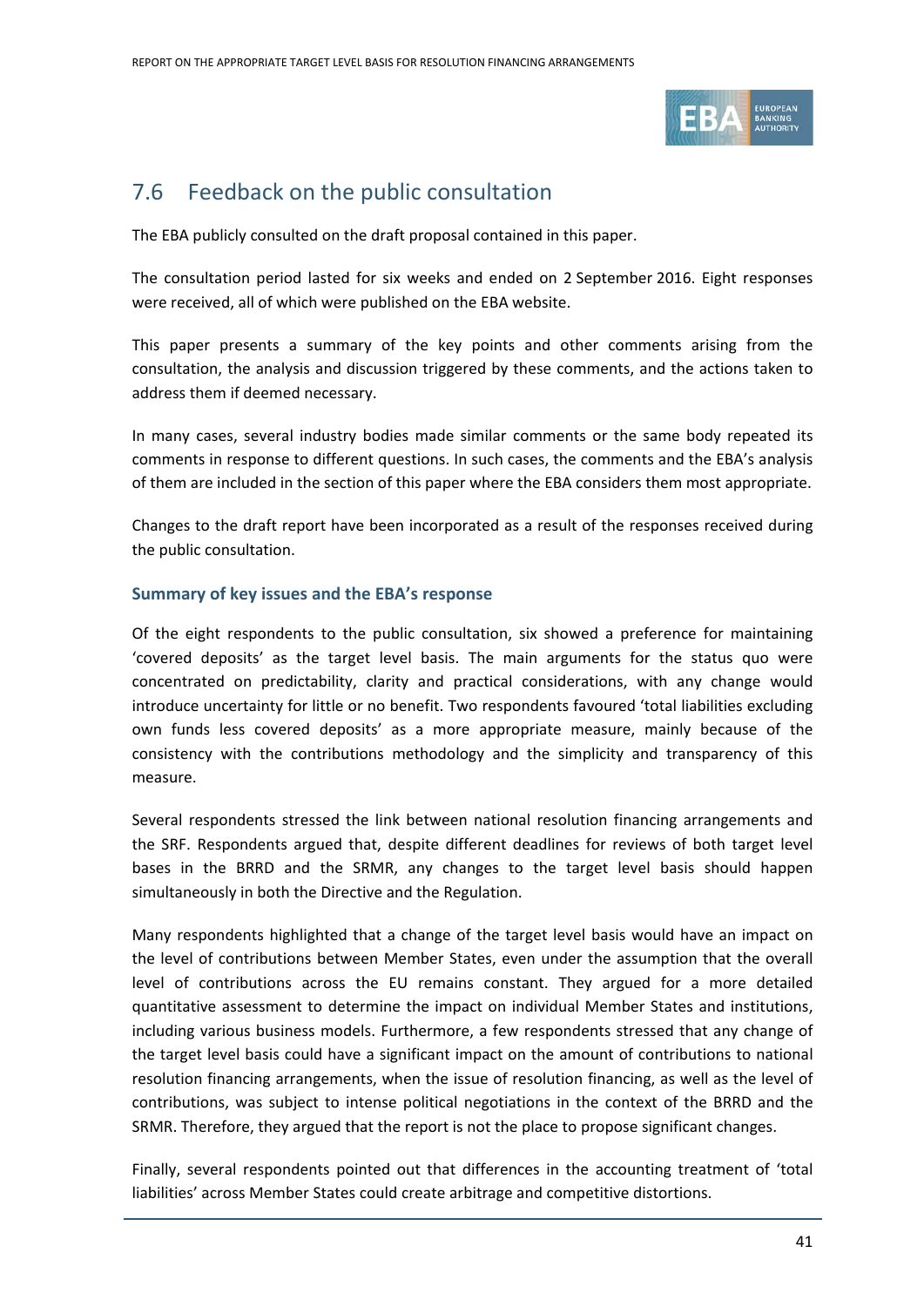

The EBA acknowledges the majority of respondents' preference for 'covered deposits' as the appropriate target level basis. However, the arguments mentioned in favour of maintaining 'covered deposits' as the target level basis for national resolution financing arrangements are already reflected in the report. Few new arguments have been provided to influence the assessment of that option.

The report already acknowledges the link with the separate SRF review and stresses that it is up to the Commission to decide whether to issue a proposal that adjusts the target level basis for the national resolution financing arrangements and the SRF at the same time, and when such a change should occur. The recommendation in the report now also states that the Commission should consider whether to propose a corresponding change to the SRF target level basis.

The EBA agrees that a detailed quantitative analysis is warranted. However, the report's mandate is to assess the appropriate target level basis. This mandate is understood to entail a qualitative and, where possible, quantitative assessment of various options, but it is considered to be outside the scope of the report to assess which Members States, and which institutions within them, would have higher or lower contributions as a result of any potential change. This would depend on changes to the target level basis, the accompanying target level percentage, and the corresponding features of the SRF. Therefore, this report assumes that any such analysis should be part of a potential legislative proposal by the Commission. This approach is further supported by the arguments made by the respondents indicating that the level of resolution financing is a political issue, which would need to be discussed in the context of any potential legislative proposal.

The report already acknowledges differences in the accounting treatment of 'total liabilities' across Member States and stresses that measures such as 'total liabilities' and 'covered deposits' may need to be harmonised further as part of a broader review of the regulatory framework. This, however, is beyond the scope of this report. Furthermore, the 'total liabilities' measure is already a feature of the methodology for individual contributions to national resolution financing arrangements, and introducing it into the target level basis would not bring additional discrepancies because of the accounting treatment—the current framework already includes an element of inconsistency. Finally, 'total liabilities' is not the only measure that is not fully harmonised. The scope of the 'covered deposits' favoured by most respondents is not identical between Member States either, albeit with the divergences being smaller than is the case with 'total liabilities'.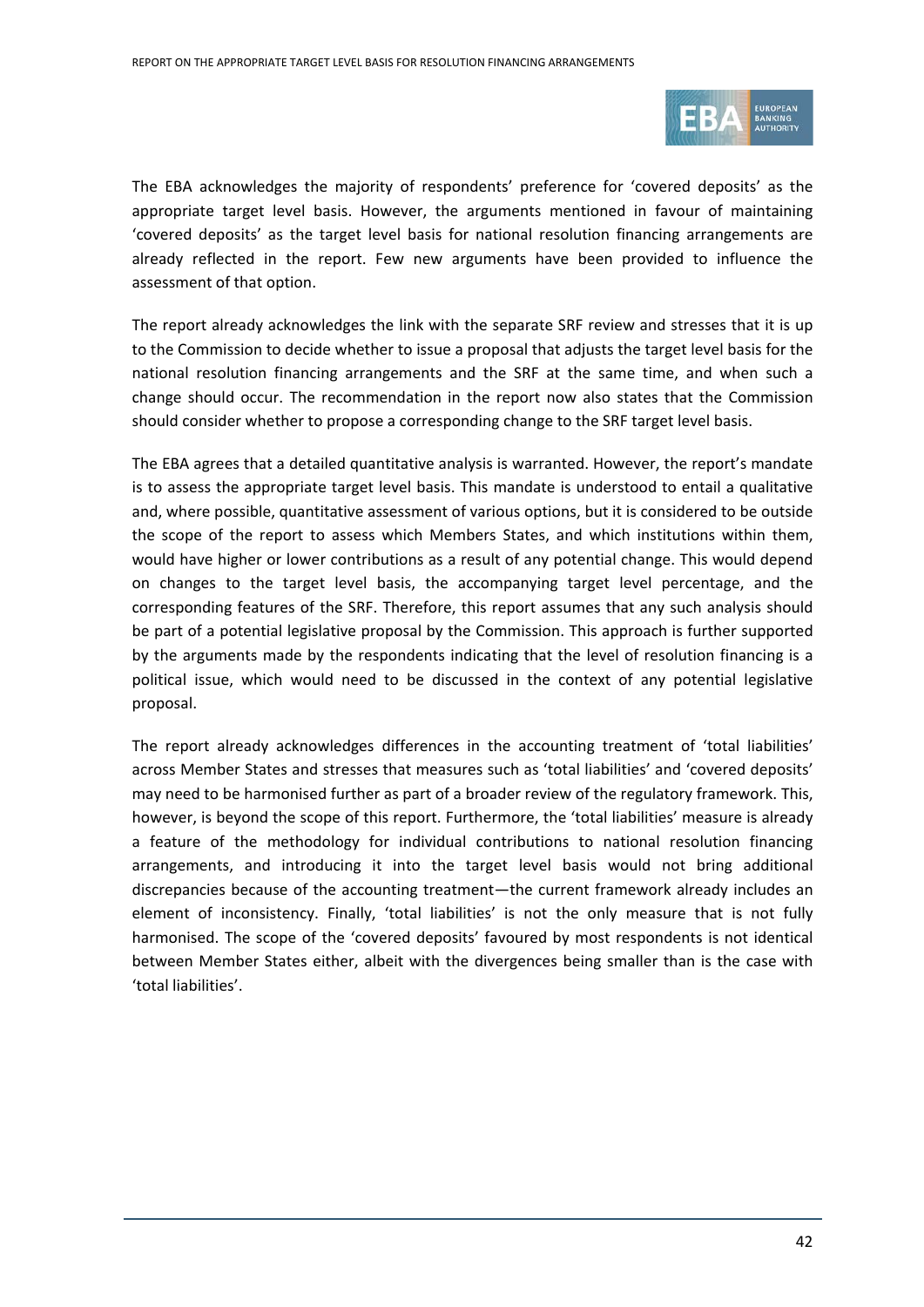

### **Summary of responses to the consultation and the EBA's analysis**

| Comments |  |
|----------|--|
|----------|--|

**General comments**

**Comments Comments Comments Comments Comments Comments Comments Comments Comments Comments Comments Comments Comments Comments Comments Comments Comments Comments Comments Comments C** 

**the proposals**

| Timing/interaction with SRF<br>review end-2018 | Several respondents raised the point that<br>the review for the target level basis in the<br>course of the BRRD is inappropriate, as<br>the review for the SRF will take place by<br>the end of 2018 and more experience and<br>data are needed to make a full<br>assessment. Furthermore, the<br>respondents stated that a differing target<br>level basis for banks contributing to the<br>SRF and other EU banks should be<br>avoided in order to ensure a level playing<br>field and avoid distortion of competition.<br>Two respondents further stressed that the<br>review is premature given ongoing<br>reforms, such as work on MREL and TLAC. | Article 102(4) of the BRRD requires the EBA<br>to draft and submit to the Commission a<br>report with recommendations on the<br>appropriate reference point for setting the<br>target level for resolution financing<br>arrangements, and, in particular, whether<br>total liabilities constitute a more<br>appropriate basis than 'covered deposits'.<br>The report must be submitted by<br>31 October 2016. The report already<br>acknowledges the link with the separate<br>SRF review and stresses that it is up to the<br>Commission to decide whether to issue a<br>proposal that adjusts the target level basis<br>for the national resolution financing<br>arrangements and the SRF at the same<br>time, and when such a change should occur.<br>The report also acknowledges that there is<br>a link between the amount of MREL and the<br>probability of a draw on resolution<br>financing arrangements, but that, at this<br>stage, a target level basis with an MREL<br>element poses a number of drawbacks and<br>so is not most appropriate at this time. | Paragraph 43 now<br>also recommends<br>that the Commission<br>consider whether to<br>propose a<br>corresponding<br>change to the SRF<br>target level basis. |
|------------------------------------------------|--------------------------------------------------------------------------------------------------------------------------------------------------------------------------------------------------------------------------------------------------------------------------------------------------------------------------------------------------------------------------------------------------------------------------------------------------------------------------------------------------------------------------------------------------------------------------------------------------------------------------------------------------------|-------------------------------------------------------------------------------------------------------------------------------------------------------------------------------------------------------------------------------------------------------------------------------------------------------------------------------------------------------------------------------------------------------------------------------------------------------------------------------------------------------------------------------------------------------------------------------------------------------------------------------------------------------------------------------------------------------------------------------------------------------------------------------------------------------------------------------------------------------------------------------------------------------------------------------------------------------------------------------------------------------------------------------------------------------------------------|-------------------------------------------------------------------------------------------------------------------------------------------------------------|
| Consistency with the target                    | Two respondents stated that synergy                                                                                                                                                                                                                                                                                                                                                                                                                                                                                                                                                                                                                    | The report already acknowledges that one                                                                                                                                                                                                                                                                                                                                                                                                                                                                                                                                                                                                                                                                                                                                                                                                                                                                                                                                                                                                                                | No change.                                                                                                                                                  |
| level basis for DGS funds                      | between the resolution financing                                                                                                                                                                                                                                                                                                                                                                                                                                                                                                                                                                                                                       | of the benefits of 'covered deposits' as a                                                                                                                                                                                                                                                                                                                                                                                                                                                                                                                                                                                                                                                                                                                                                                                                                                                                                                                                                                                                                              |                                                                                                                                                             |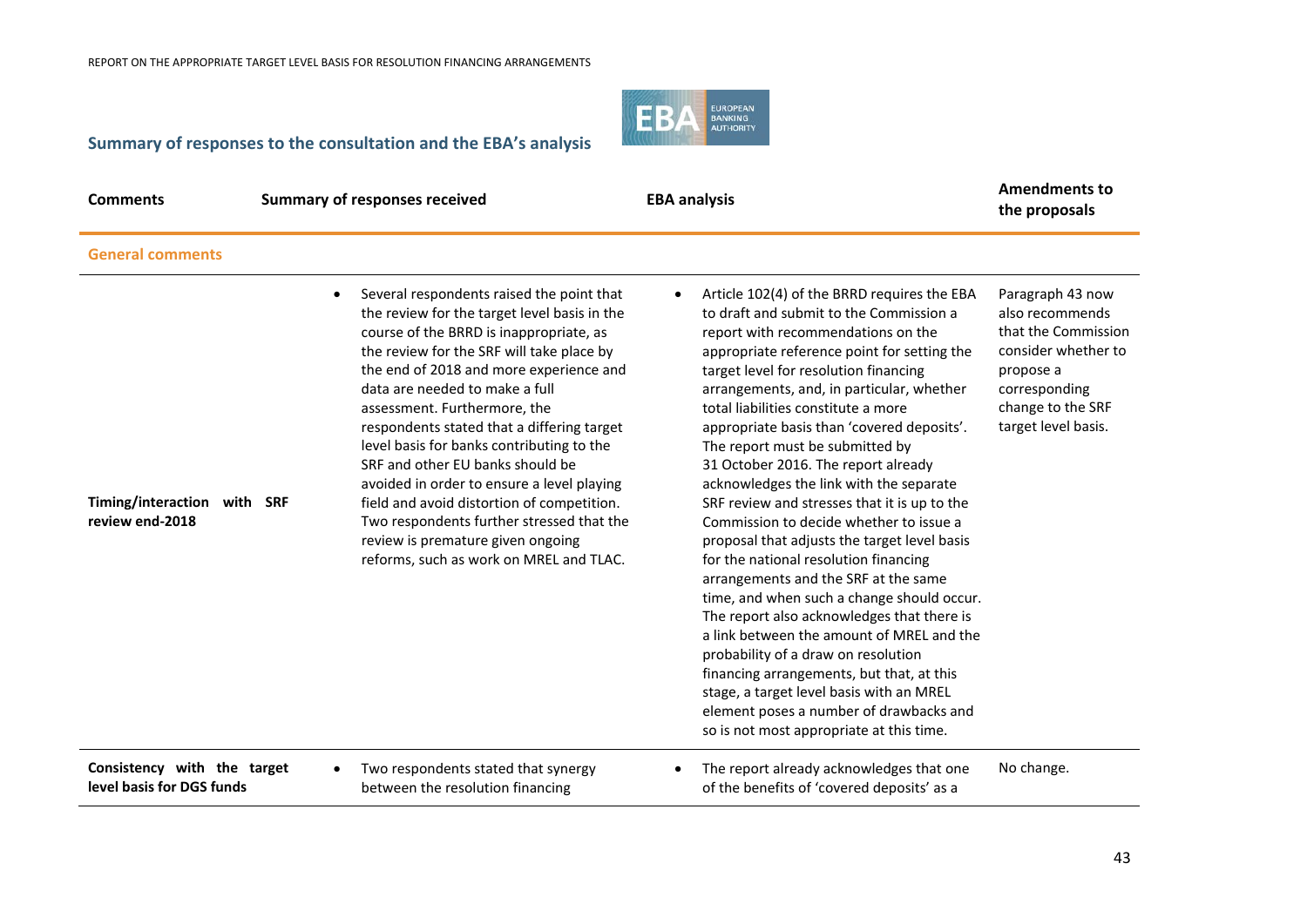

| <b>Comments</b>                                        | <b>Summary of responses received</b>                                                                                                                                                                                                                                                                           | <b>EBA analysis</b>                                                                                                                                                                                                                                                                                                                                                                                                                                                              | <b>Amendments to</b><br>the proposals |
|--------------------------------------------------------|----------------------------------------------------------------------------------------------------------------------------------------------------------------------------------------------------------------------------------------------------------------------------------------------------------------|----------------------------------------------------------------------------------------------------------------------------------------------------------------------------------------------------------------------------------------------------------------------------------------------------------------------------------------------------------------------------------------------------------------------------------------------------------------------------------|---------------------------------------|
|                                                        | arrangements and the DGS funds should<br>receive a higher weight and the<br>assessment of this synergy should warrant<br>a marking of $(++)$ rather than just $(+)$ .                                                                                                                                          | target level basis for the national resolution<br>financing arrangements is the potential<br>synergy with the DGS funds, where the<br>target level basis is based on 'covered<br>deposits'. However, the original synergy<br>envisaged by the Impact Assessment<br>accompanying the BRRD proposal was<br>based on the assumption that the two<br>funds could be merged. Without such a<br>merger, synergy between the two is<br>present, but does not seem to be<br>significant. |                                       |
| Impact on the target level for<br>resolution financing | Several respondents stated that any<br>$\bullet$<br>change to the target level basis without a<br>corresponding change in the target level<br>percentage could lead to a significant<br>increase in contributions. Some<br>respondents stressed that the level of the<br>contributions should remain constant. | The report clearly states that the discussion<br>of the appropriate target level is beyond its<br>mandate. The report focuses on the<br>appropriate target level basis and assumes<br>the overall level of funding across the EU to<br>be constant. It also recommends that if the<br>Commission were to propose a change to<br>the target level basis, it should be<br>accompanied by a change to the target level<br>percentage.                                               | No change.                            |
| <b>Volatility of different options</b>                 | Some respondents argued that 'total<br>$\bullet$<br>liabilities' is a more volatile measure than<br>'covered deposits' and, therefore, the<br>latter is preferable.                                                                                                                                            | The report states that the reference point is<br>intended to reflect changes in the risk<br>profile of the contributing institution and<br>potential funding needs in resolution, while<br>offering stability and predictability for the<br>authorities and the institutions. For this<br>reason, the report assesses whether the                                                                                                                                                | Paragraphs 38-39<br>have been added.  |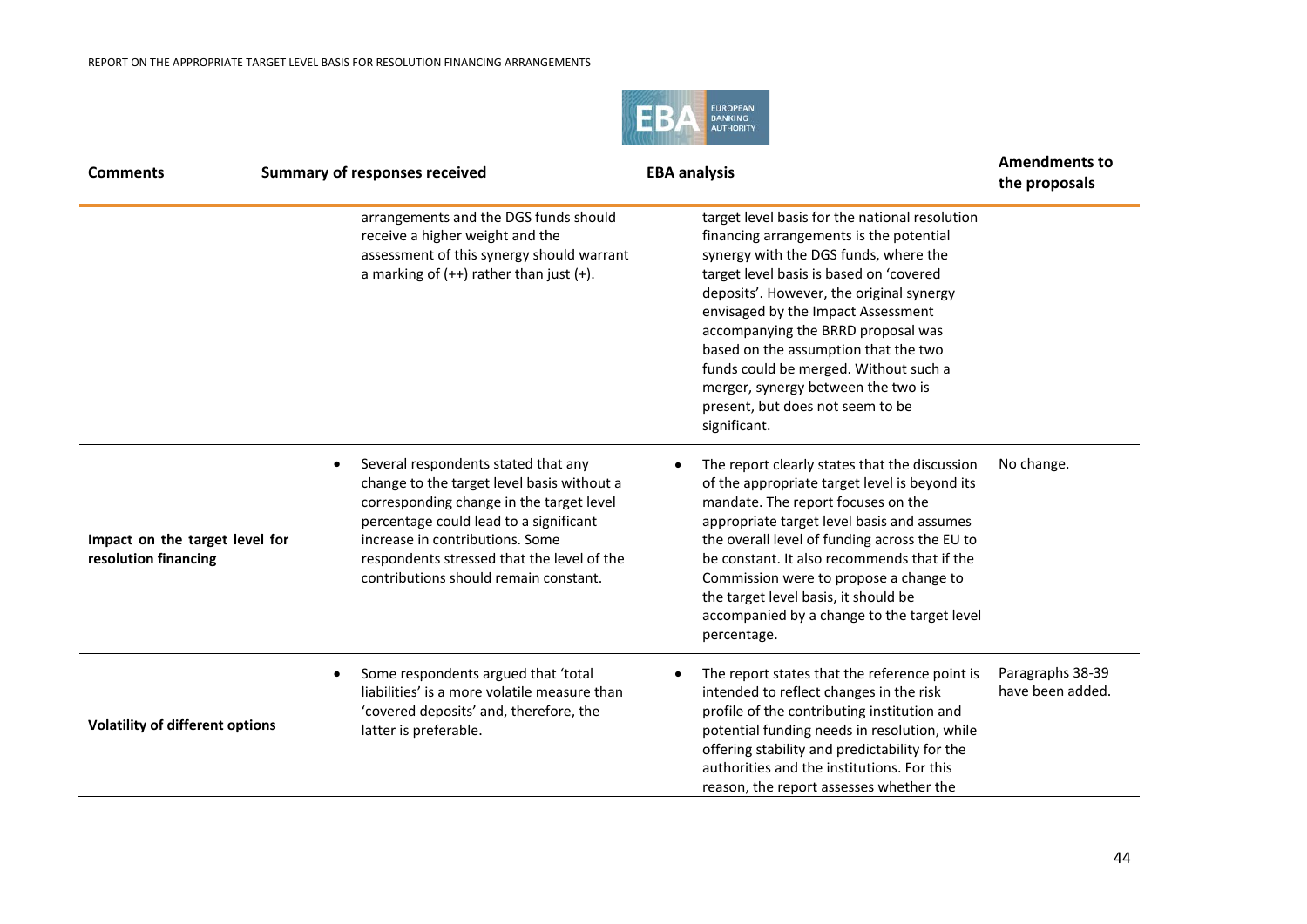

| <b>Comments</b><br><b>Summary of responses received</b>                          |                                                                                                                                                                                                                                                                                                                                                                                                                                                                                                                                                                                                               | <b>EBA analysis</b>                                                                                                                                                                                                                                                                                                                                                                                                                                                                                                                                                                                                                                                          | <b>Amendments to</b><br>the proposals |
|----------------------------------------------------------------------------------|---------------------------------------------------------------------------------------------------------------------------------------------------------------------------------------------------------------------------------------------------------------------------------------------------------------------------------------------------------------------------------------------------------------------------------------------------------------------------------------------------------------------------------------------------------------------------------------------------------------|------------------------------------------------------------------------------------------------------------------------------------------------------------------------------------------------------------------------------------------------------------------------------------------------------------------------------------------------------------------------------------------------------------------------------------------------------------------------------------------------------------------------------------------------------------------------------------------------------------------------------------------------------------------------------|---------------------------------------|
|                                                                                  |                                                                                                                                                                                                                                                                                                                                                                                                                                                                                                                                                                                                               | potential options for the target basis are<br>not excessively volatile (i.e. that<br>fluctuations reflect a changing long-term<br>risk rather than being randomly unstable)<br>and do not result in considerable<br>differences between target levels from one<br>year to the next. Analysis of data highlights<br>that deposits show a steady increase, even<br>during the years of the financial crisis,<br>offering predictability but seemingly limited<br>responsiveness to changes in the market.<br>Other measures, including 'total liabilities',<br>offer more volatility, but also more<br>responsiveness to the build-up of riskiness<br>in the financial system. |                                       |
| Impact on contributions from<br>institutions with diversified<br>business models | One respondent stated that changing the<br>$\bullet$<br>basis from 'covered deposits' to 'total<br>liabilities' or other balance sheet<br>measures would punish institutions with<br>more diversified business models, as they<br>would need to contribute more. Another<br>respondent stated that a change would be<br>welcome as Member States where<br>institutions hold more deposits are<br>currently punished with higher target<br>levels for their resolution funds. Finally,<br>one respondent stated that the target<br>level basis and the contributions<br>methodology should be closely aligned. | The report is only concerned with the<br>appropriate target level basis, and does not<br>discuss any changes to the individual<br>contributions from each institution. The<br>contributions methodology in the BRRD is<br>already based on 'total liabilities less own<br>funds less covered deposits' adjusted for<br>the riskiness of that institution. The report<br>acknowledges that the target level basis<br>and the contributions methodology do not<br>need to be perfectly aligned but indicates<br>that they should not be contradictory.                                                                                                                         | No change.                            |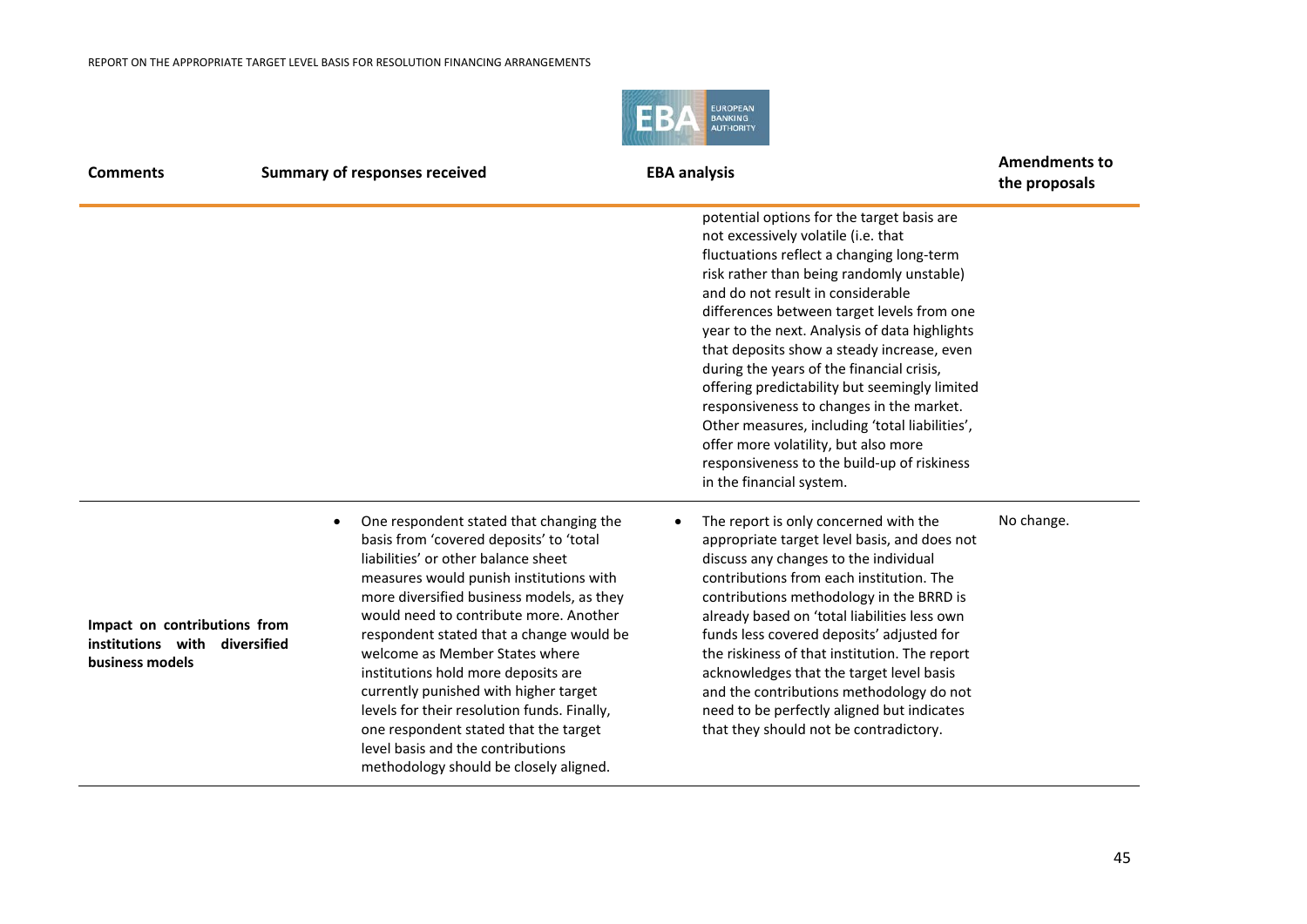

| <b>Comments</b>                               |                             | <b>Summary of responses received</b>                                                                                                                                                                                                                                                                                                                           | <b>EBA analysis</b>                                                                                                                                                                                                                                                                                                                                                                                                                                                                | <b>Amendments to</b><br>the proposals |
|-----------------------------------------------|-----------------------------|----------------------------------------------------------------------------------------------------------------------------------------------------------------------------------------------------------------------------------------------------------------------------------------------------------------------------------------------------------------|------------------------------------------------------------------------------------------------------------------------------------------------------------------------------------------------------------------------------------------------------------------------------------------------------------------------------------------------------------------------------------------------------------------------------------------------------------------------------------|---------------------------------------|
| Link<br>between<br>resolution<br>arrangements | bail-in<br>and<br>financing | One respondent argued that 'covered<br>deposits' is an appropriate target level<br>basis as all liabilities - with the exception<br>of those excluded from bail-in (including<br>covered deposits) - may be included in<br>bail-in and so would not need to be<br>secured by the financial resources<br>available to the resolution financing<br>arrangements. | Article 44(5) of the BRRD outlines the<br>conditions under which the resolution<br>financing arrangement may make a<br>contribution in a resolution. It is not<br>necessary for all bail-inable liabilities to<br>bear losses before the resolution financing<br>arrangement can contribute to the<br>resolution. Therefore, it should not be<br>assumed that having bail-inable<br>instruments removes the probability of the<br>resolution financing arrangements being<br>used. | No change.                            |

#### **Responses to questions in Consultation Paper EBA/CP/2016/210**

| Question 1. |  |
|-------------|--|
|-------------|--|

**Analysis missing any crucial criteria or arguments**

- Five respondents stated that a quantitative impact study (QIS) is necessary to better evaluate the impact that the proposed options will have on banks. One respondent detailed this request by asking for a QIS on a Member State level and based on different types of banks, classified by riskiness. One respondent argued that the assessment of the different options does not sufficiently consider the economic implications and the related incentives concerned with the difference between the resolution fund target level and the basic annual contribution.
- The report's mandate is to assess the appropriate target level basis. This mandate is understood to entail a qualitative and, where possible, quantitative assessment of various options. However, it is considered to be outside the scope of the report to assess which Members States, and which institutions within them, would have higher or lower contributions as a result of any potential change. This would depend on changes to the target level basis, the accompanying target level percentage, and changes to the corresponding features of the SRF. Therefore, this report assumes that any such analysis should be part of a potential legislative proposal by the
- Paragraph 16 now includes a sentence on the need to consider data availability in the context of the contributions schedule.
- Paragraphs 31-33 have been added and the table assessing 'covered deposits' and the summary table in paragraph 42 have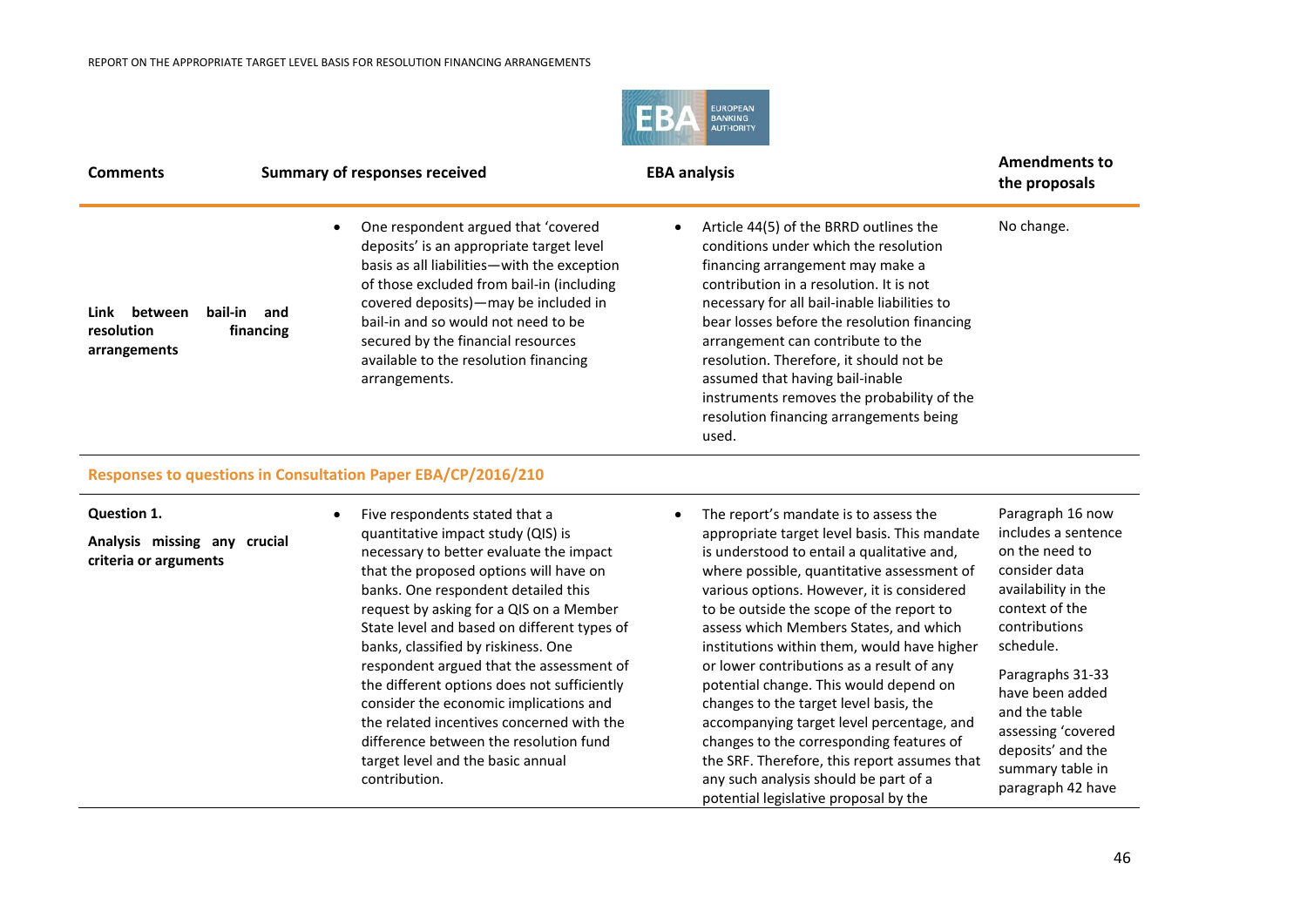

| <b>Comments</b> | <b>Summary of responses received</b>                                                                                                                                                                                                                                                                              | <b>EBA analysis</b>                                                                                                                                                                                                                                                                                                  | <b>Amendments to</b><br>the proposals |
|-----------------|-------------------------------------------------------------------------------------------------------------------------------------------------------------------------------------------------------------------------------------------------------------------------------------------------------------------|----------------------------------------------------------------------------------------------------------------------------------------------------------------------------------------------------------------------------------------------------------------------------------------------------------------------|---------------------------------------|
|                 | Two respondents emphasised that the<br>$\bullet$                                                                                                                                                                                                                                                                  | Commission.                                                                                                                                                                                                                                                                                                          | been amended                          |
|                 | report does not sufficiently consider that<br>a change to any of the three proposed<br>options will be a burden for the resolution<br>authorities and the institutions. One<br>respondent stated that a change would<br>not have a considerable impact as long as<br>the recalibration of the target level basis  | The report already acknowledges that a<br>change to the target level would be a<br>burden for the authorities and the<br>institutions, and accordingly, assigns<br>negative marks on this criterion to all the<br>options other than 'covered deposits'.                                                             | accordingly.                          |
|                 | is smooth.                                                                                                                                                                                                                                                                                                        | Data availability is an important                                                                                                                                                                                                                                                                                    |                                       |
|                 | Two respondents argued that a change to<br>any of the three recommended options<br>will result in a data availability problem, as<br>covered deposit data is usually available<br>as of 31 January of a financial year,                                                                                           | consideration and the EBA agrees that the<br>timing of when information becomes<br>available should be taken into account<br>when proposing changes to the target level<br>basis.                                                                                                                                    |                                       |
|                 | whereas total liabilities data is usually<br>only available later in the financial year.<br>This may lead to the calculation of the<br>contribution to the resolution funds based<br>on financial data not on the previous year,<br>but on the year before that year, which<br>represents a significant time lag. | The report already acknowledges that the<br>'total liabilities' definition differs from an<br>accountancy perspective and recommends<br>that further harmonisation, as part of<br>future reviews of the existing regulatory<br>framework, be considered. It needs to be<br>noted that the 'covered deposits' measure |                                       |
|                 | Three respondents stated that the term<br>٠<br>'total liabilities' is not harmonised, as                                                                                                                                                                                                                          | is not fully harmonised either (albeit to a<br>lesser extent).                                                                                                                                                                                                                                                       |                                       |
|                 | there are accounting differences due to                                                                                                                                                                                                                                                                           | The EBA acknowledges that the difference                                                                                                                                                                                                                                                                             |                                       |
|                 | the application of IFRS and local GAAP<br>across Member States and banks.<br>Although mentioned in the report, it does                                                                                                                                                                                            | in correlations between State aid and<br>covered deposits and State aid and other<br>assessed measures is not significant.                                                                                                                                                                                           |                                       |
|                 | not receive enough weight in the                                                                                                                                                                                                                                                                                  | Therefore, the EBA changed the evaluation                                                                                                                                                                                                                                                                            |                                       |
|                 | evaluation and, according to two<br>respondents, is a serious obstacle to a                                                                                                                                                                                                                                       | of the 'correlation with historical losses'<br>criterion for the 'covered deposits' options                                                                                                                                                                                                                          |                                       |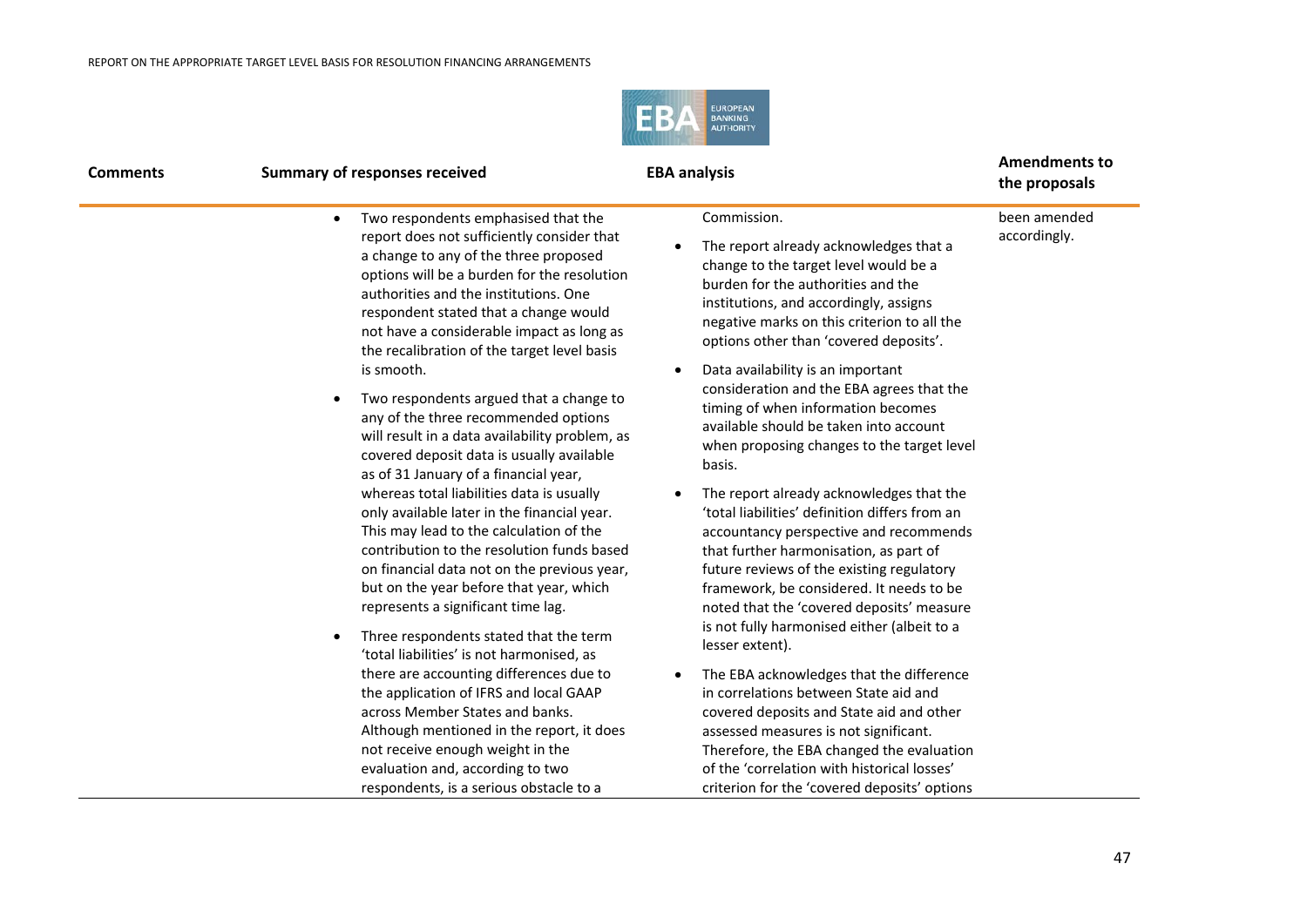

| <b>Comments</b>                                  | <b>Summary of responses received</b>                                                                                                                                                                                                                                                                                         | <b>EBA analysis</b>                                                                                                                                                                                                                 | <b>Amendments to</b><br>the proposals |
|--------------------------------------------------|------------------------------------------------------------------------------------------------------------------------------------------------------------------------------------------------------------------------------------------------------------------------------------------------------------------------------|-------------------------------------------------------------------------------------------------------------------------------------------------------------------------------------------------------------------------------------|---------------------------------------|
|                                                  | level playing field.                                                                                                                                                                                                                                                                                                         | to $(+)$ instead of $(0)$ .                                                                                                                                                                                                         |                                       |
|                                                  | Two respondents stated that the<br>correlation between State aid levels and<br>deposits is positive and is not significantly<br>different from correlations with the other<br>assessed options.                                                                                                                              |                                                                                                                                                                                                                                     |                                       |
| Question 2.                                      | Two respondents preferred option $(c)$ –                                                                                                                                                                                                                                                                                     | The EBA acknowledges that if there were a                                                                                                                                                                                           | No change.                            |
| Preference for one of the<br>recommended options | 'total liabilities excluding own funds less<br>covered deposits'. One of them stated<br>that option (c) is preferable because it<br>would align the formula to calculate<br>banks' individual contributions and<br>captures the remaining outstanding<br>liabilities in the scope of a possible<br>intervention of the fund. | change of the target level basis, the<br>respondents' preference would be for<br>option (c) - 'total liabilities excluding own<br>funds less covered deposits'. This<br>preference is in line with the assessment in<br>the report. |                                       |
|                                                  | Two respondents stated that they prefer<br>to maintain the status quo, hence keeping<br>covered deposits as a reference base.<br>However, in case a change is unavoidable,<br>they would opt for option $(c)$ – 'total<br>liabilities excluding own funds less<br>covered deposits'.                                         |                                                                                                                                                                                                                                     |                                       |
| <b>Question 3.</b>                               | Six respondents stated that they are                                                                                                                                                                                                                                                                                         | The EBA takes note of the majority of<br>$\bullet$                                                                                                                                                                                  | No change.                            |
| Any other preferable option                      | strongly in favour of maintaining the<br>status quo, hence using 'covered deposits'<br>as a reference base. The main arguments<br>in favour of the status quo are that<br>'covered deposits' are relatively stable                                                                                                           | respondents' preference for 'covered<br>deposits' as the appropriate target level<br>basis. The arguments mentioned in favour<br>of maintaining 'covered deposits' as the<br>basis are already reflected in the report.             |                                       |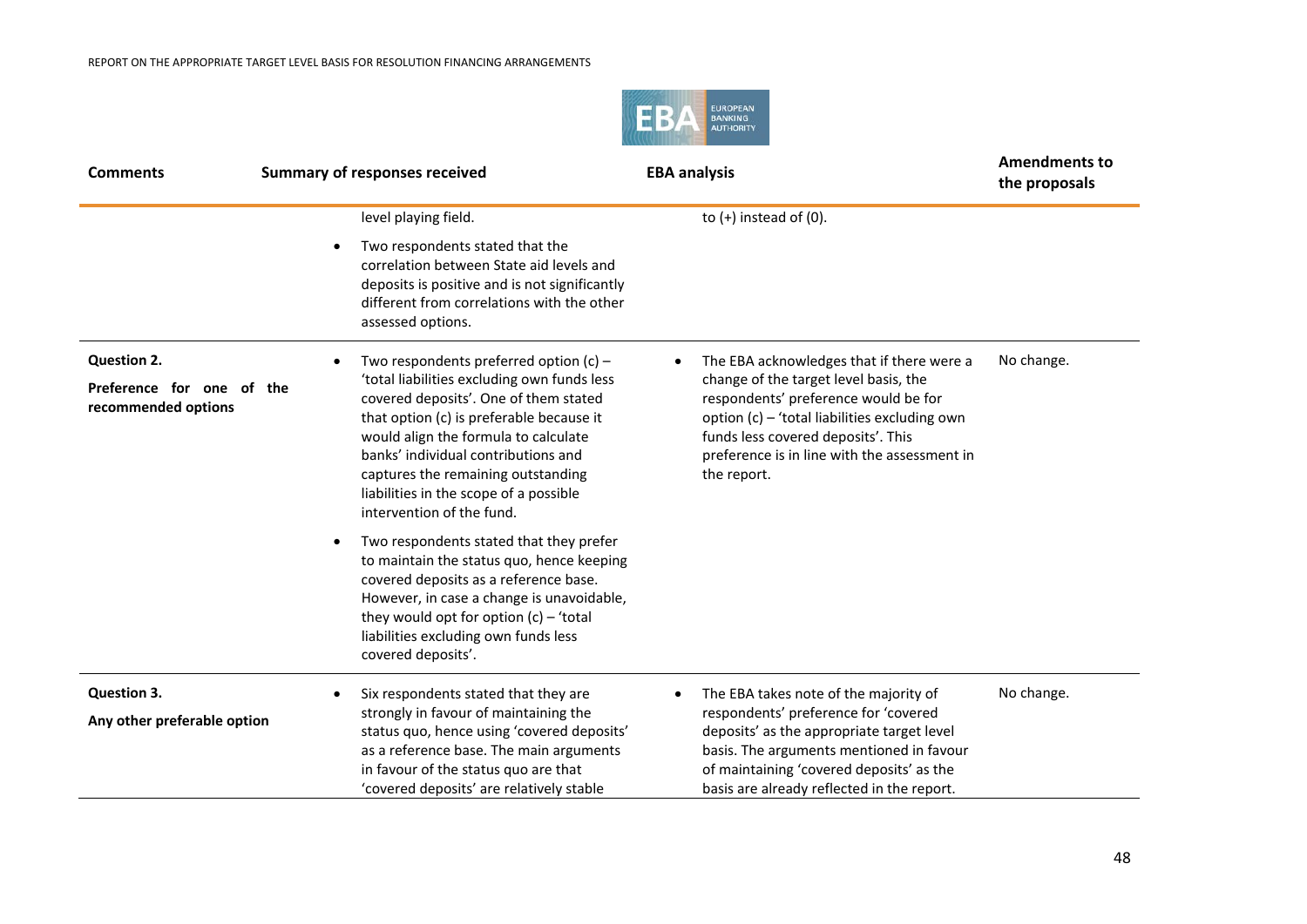

| <b>Comments</b> | <b>Summary of responses received</b>                                                                                                                                                                                                                                                                                                                                                                                                                                                                                                                                                                                                                                                                | <b>EBA analysis</b>                                                                                                                                                                                                                                                                                                                                                                                                                                                                                                                                                                                                                                                                                                          | <b>Amendments to</b><br>the proposals |
|-----------------|-----------------------------------------------------------------------------------------------------------------------------------------------------------------------------------------------------------------------------------------------------------------------------------------------------------------------------------------------------------------------------------------------------------------------------------------------------------------------------------------------------------------------------------------------------------------------------------------------------------------------------------------------------------------------------------------------------|------------------------------------------------------------------------------------------------------------------------------------------------------------------------------------------------------------------------------------------------------------------------------------------------------------------------------------------------------------------------------------------------------------------------------------------------------------------------------------------------------------------------------------------------------------------------------------------------------------------------------------------------------------------------------------------------------------------------------|---------------------------------------|
|                 | and the calculation of the contribution is<br>simple, implying a higher predictability<br>with regards to banks' financial planning.<br>Several respondents also argued that a<br>change in the target level would bring<br>limited benefits while creating<br>considerable confusion. One respondent<br>stated that the risk of an institution is not<br>driven by the structure of its deposits but<br>by its asset-side business policy, risk<br>management, capital planning and<br>liquidity management. Another<br>respondent supported the change of the<br>target level basis, as this would help to<br>improve the dynamics and smoothness of<br>contributions, as well as the simplicity, | 'Covered deposits' is not a significantly<br>simpler measure than those recommended<br>in the report. It is true that the 'covered<br>deposits' measure offers higher<br>predictability with regards to banks'<br>financial planning; however, predictability<br>should be weighed against the basis's<br>responsiveness to changes in the financial<br>markets and any increases or decreases in<br>riskiness, which change the probability that<br>the resolution financing arrangement may<br>need to be deployed. On that measure, the<br>'covered deposits' option does not seem to<br>be the most appropriate. The report already<br>acknowledges that changing the basis<br>would be a burden for the authorities and |                                       |
|                 | transparency and predictability of<br>contributions.                                                                                                                                                                                                                                                                                                                                                                                                                                                                                                                                                                                                                                                | the institutions, and factors this into the<br>analysis.                                                                                                                                                                                                                                                                                                                                                                                                                                                                                                                                                                                                                                                                     |                                       |